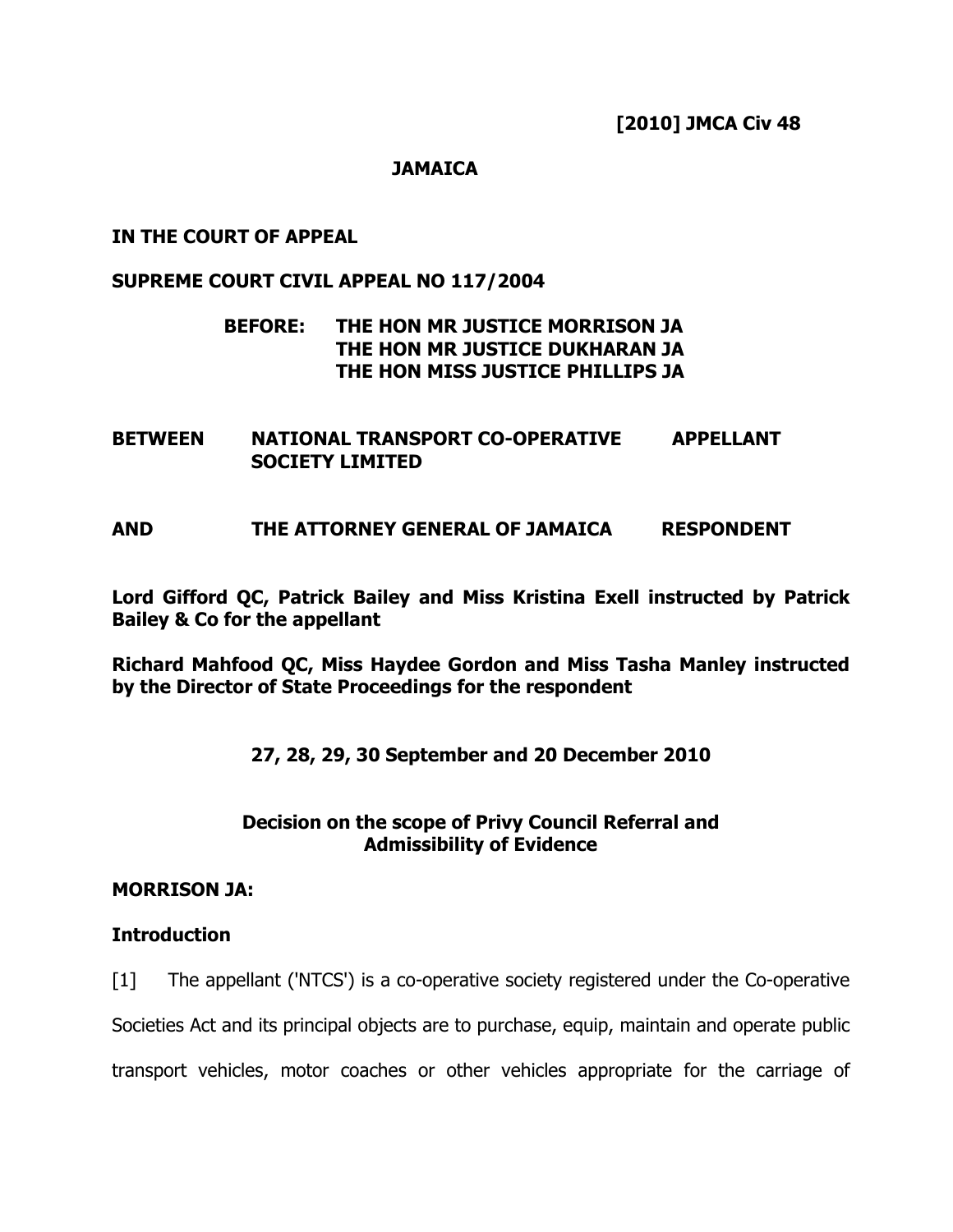passengers, goods and personal luggage and effects within the island of Jamaica. The respondent was made a party to the action from which this appeal arises in her capacity as the representative of the Government of Jamaica ('GOJ'), in particular the Minister of Transport and Works (the Minister) and the Transport Authority.

[2] By an award handed down on 2 October 2003, arbitrators (Messrs Justice Boyd Carey and Justice Ira Rowe, retired, and Mrs Angela Hudson-Phillips QC) ('the arbitrators'), appointed pursuant to an agreement dated 7 March 2001 between the parties to submit their differences to arbitration ('the March 2001 Heads of Agreement'), ordered GOJ to pay to NTCS various amounts by way of damages totalling \$4,544,764,113.00, with interest and costs. This award represented the losses claimed by NTCS for the six year period 1996 - 2001 for the breach by GOJ of two franchise agreements dated 1 March 1995, whereby NTCS was given exclusive licences by GOJ for the carriage of passengers in the Northern and Portmore zones of the Kingston Metropolitan Transport Region ('KMTR'), for a period of 10 years commencing 1 March 1995.

[3] Dissatisfied with the award of the arbitrators, GOJ challenged it by an action in the Supreme Court, on the ground of misconduct by the arbitrators and alleged errors on the face of the award. In a judgment dated 29 November 2004, Brooks J found for GOJ (though not on all the grounds of challenge) and set aside the award, with costs to GOJ. NTCS appealed to this court, which, by its order dated 6 June 2008, dismissed the appeal and affirmed the judgment of Brooks J. NTCS pursued the matter to the Judicial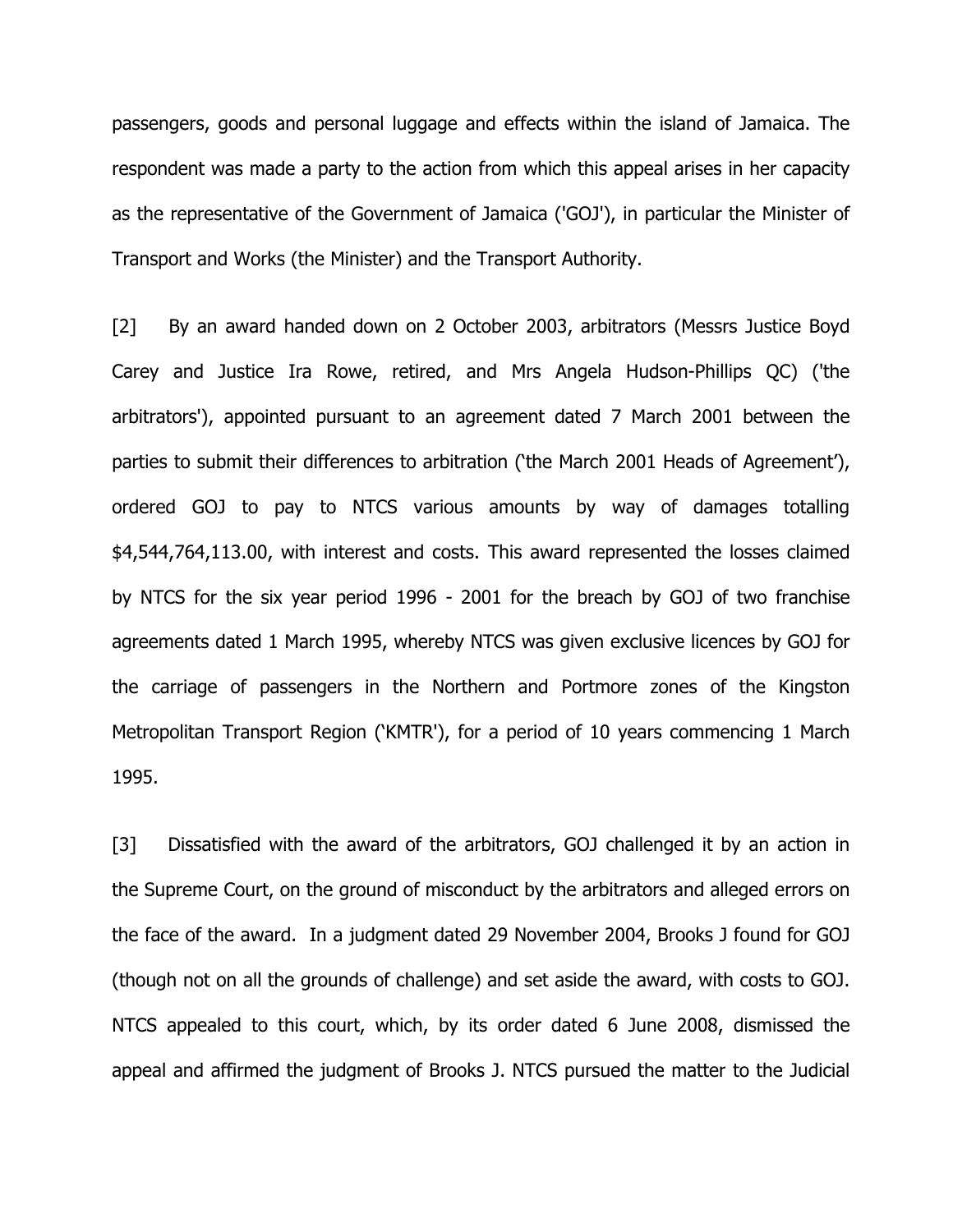Committee of the Privy Council, which, in a judgment delivered by Lord Neuberger of Abbotsbury on 26 November 2009 ([2009] UKPC 48), allowed the appeal and ordered (at para. 79) that the matter should be remitted to this court in the following terms:

> "It follows that the Board will humbly advise Her Majesty that this appeal should be allowed, and that the case should be remitted to the Court of Appeal, in order to consider the consequences, in the light of the fact that the duration of the Franchise Agreements was only three, not ten, years, and in the light of other issues relating to quantum (and in particular the relevance of the duty to mitigate) which the Board has not had to consider. The parties have 21 days in which to make written submissions as to costs."

[4] Shortly after the delivery of this judgment, a sharp disagreement arose between the parties as to the scope of the Board's referral of the matter to this court and, on 10 March 2010, after an unfruitful exchange of correspondence between the attorneys-atlaw on both sides as to the way forward in the light of the judgment of the Board, GOJ's attorneys wrote to the Registrar indicating its view that the judgment "raises complex issues of law and facts relevant to the quantification of damages". In the light of this, GOJ's attorneys requested that the matter be set down before a single judge of the court for a case management conference "for directions to be given for the filing of written submissions, affidavit evidence in support (which we believe will be necessary) and an agreed (or separate) statement of issues which will guide the court in its determination of the case". In a swift riposte dated 15 March 2010, NTCS' attorneys advised the Registrar that they disagreed with the view that "the reference raises complex issues of law and facts" and took the position that all that the judgment of the Board called for was "a simple matter of calculation".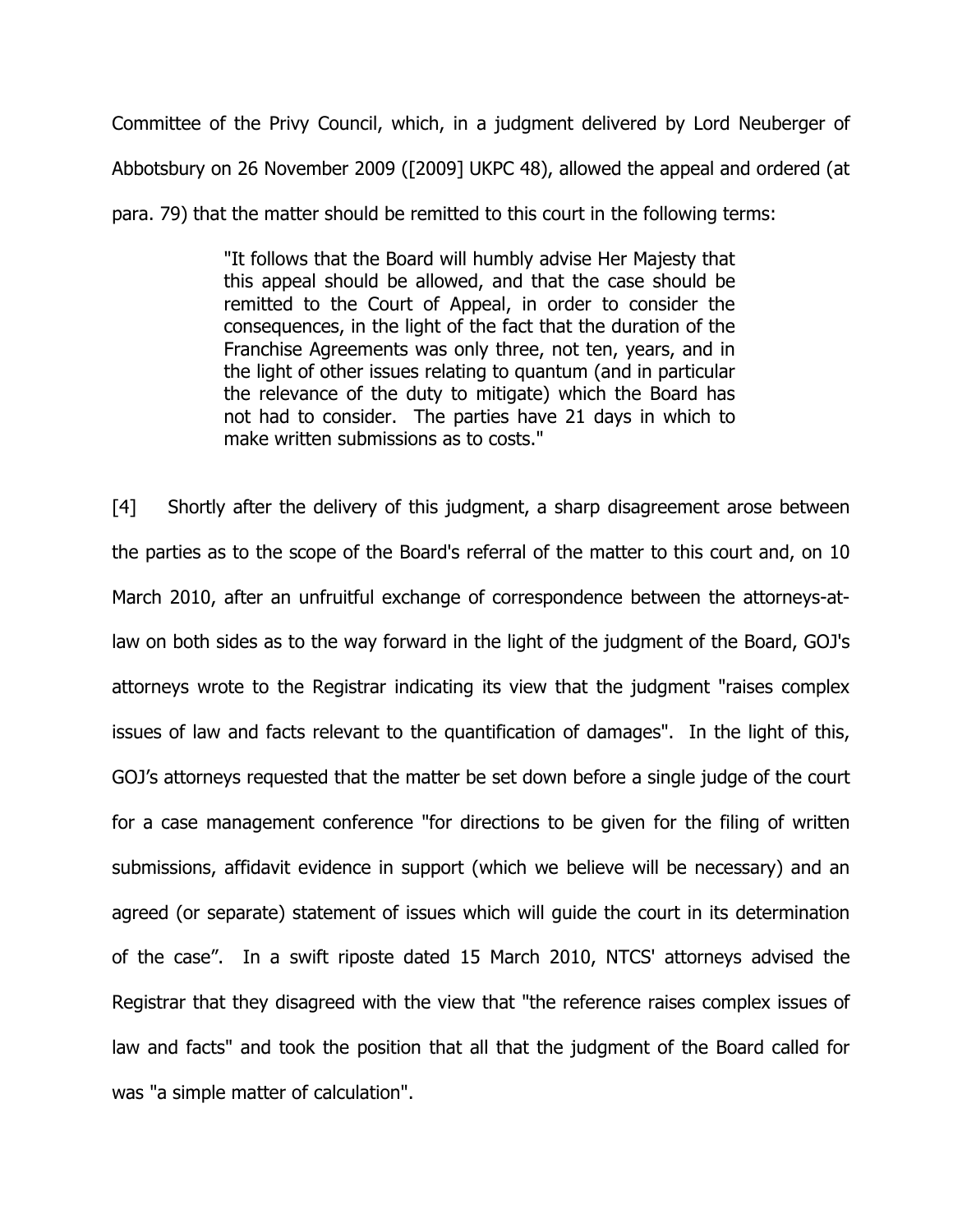[5] The case management conference duly took place on 20 April 2010, when Phillips JA made orders for the completion of the documentation for the appeal, the filing of written submissions with supporting affidavits, notices of objection to such affidavit evidence, if any, and notices to produce witnesses for cross-examination, if necessary. The hearing of the matter was also set for 27 September 2010 for five days.

[6] On 30 June 2010, obviously further to its understanding of the scope of the Privy Council's referral, GOJ filed an affidavit sworn to by Dr Alton Fletcher, who had formerly been employed by GOJ as a transport consultant and who had given evidence on its behalf in the proceedings before the arbitrators. This was met by a notice of objection filed on behalf of NTCS on 30 July 2010, stating its intention to object to the evidence contained in Dr Fletcher's affidavit, primarily on the ground that that evidence fell outside the scope of the Privy Council's referral.

[7] When the appeal came on for hearing on 27 September 2010, the first question that arose for consideration was therefore whether Dr Fletcher's affidavit should be admitted into evidence, and the parties were agreed that the determination of this question would necessarily involve consideration of the wider question of the scope of the Privy Council's referral. The court accordingly heard argument on these issues, at the conclusion of which it was agreed that it would deal with them by way of a preliminary ruling, to be followed in due course by a further hearing to consider the substantive issue of the quantum of damages (including the question of mitigation) in the light of that ruling. This judgment is therefore concerned in the first place with the question of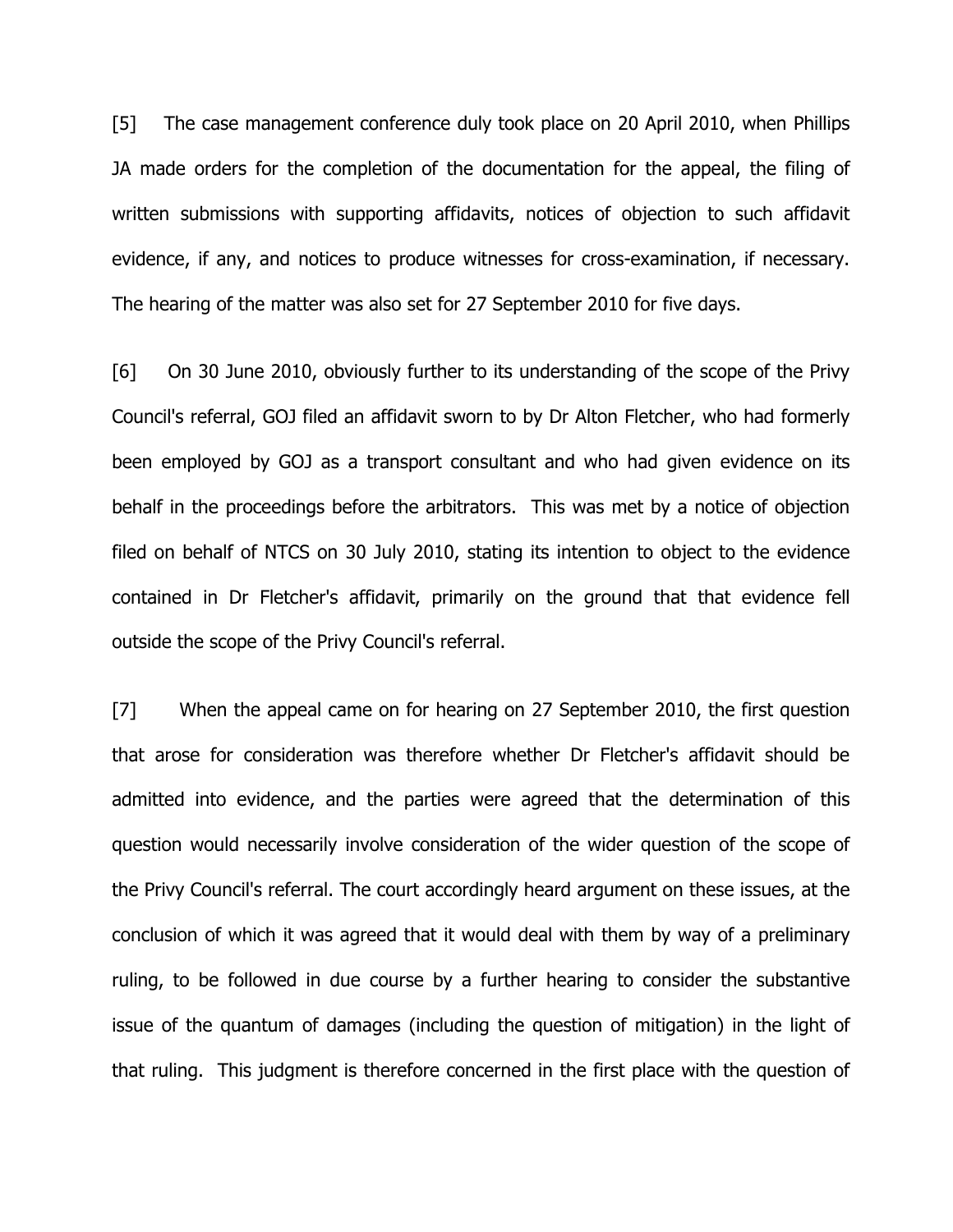the scope of the referral and secondly, following on from the answer to that question, the admissibility of Dr Fletcher's affidavit.

## The background

[8] The factual background to the matter has been fully described in the award of the arbitrators, in the judgments of Brooks J and of this court, and in paras. 5 - 20 of the judgment of the Board, and I do not therefore propose to rehearse it beyond that which may be necessary for the purposes of this judgment. However, I think that it is important for a determination of the scope of the Privy Council's referral to this court, to have in mind what was in issue between the parties and what was decided at each stage as the matter proceeded, through the arbitration and onwards up the appellate ladder.

#### The arbitration

[9] The first issue decided by the arbitrators arose as a result of a preliminary point taken on behalf of GOJ at the outset of the hearing before them, which was that the franchise agreements and the March 2001 Heads of Agreement were illegal and/or void, because the Minister had acted unlawfully in dividing up the KMTR into a number of zones and issuing an exclusive licence in respect of each. It was submitted that the Minister had only had authority under section 3 of the Public Passenger Transport (Kingston Metropolitan Transport Region (KMTR)) Act ('the PPT Act'), to issue a single licence in respect of the KMTR. This submission was dismissed by the arbitrators as being without merit and they therefore proceeded to hear and determine NTCS' claim on the substantive issues.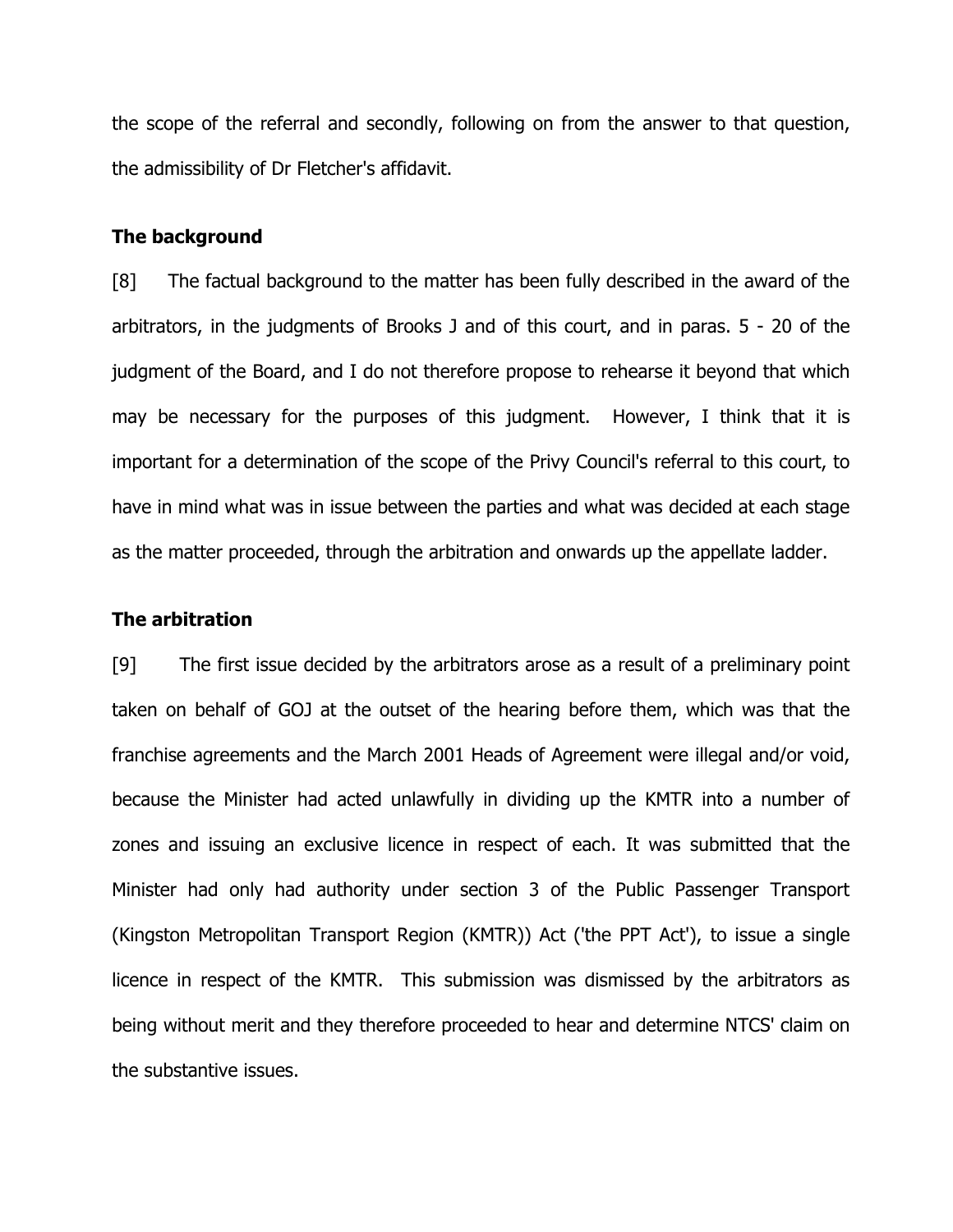[10] What the arbitrators described (at para. 13 of the award) as "the very heart of the problem placed before us for decision", was the question whether GOJ was under a contractual obligation pursuant to the franchise agreements, having awarded exclusive licences to NTCS upon certain terms, to implement a new table of the fares that it was permissible to charge for public passenger carriage in the KMTR ("the second fare table"). This obligation was said to arise from clause 32A of the franchise agreements, in which both parties acknowledged "the inadequacy" of the fares provided for in the agreements and GOJ undertook that the second fare table would be made available "not later than April 30, 1998 to apply with effect from June 1, 1998". Clause 32A(b) provided that the fares in the second fare table would be determined so as to provide to NTCS a rate of return on capital employed of 15% and "to recognize in full all operating and administrative costs minus [GOJ's] contribution".

[11] It was common ground that GOJ did not provide a second fare table meeting these criteria, notwithstanding the recommendations of a team of experts, chaired by Professor Gordon Shirley ("the Shirley Commission"), which had been asked to consider the matter. NTCS nevertheless continued to operate the bus services pursuant to the franchise agreements until 7 September 1998, when GOJ unilaterally purported to terminate the agreements and granted an exclusive licence to Jamaica Urban Transit Company Ltd ('JUTC'), a company wholly owned by it, to operate bus services throughout the KMTR. NTCS refused to accept this unilateral termination and continued to operate its two franchises until 7 March 2001, when a compromise arrived at between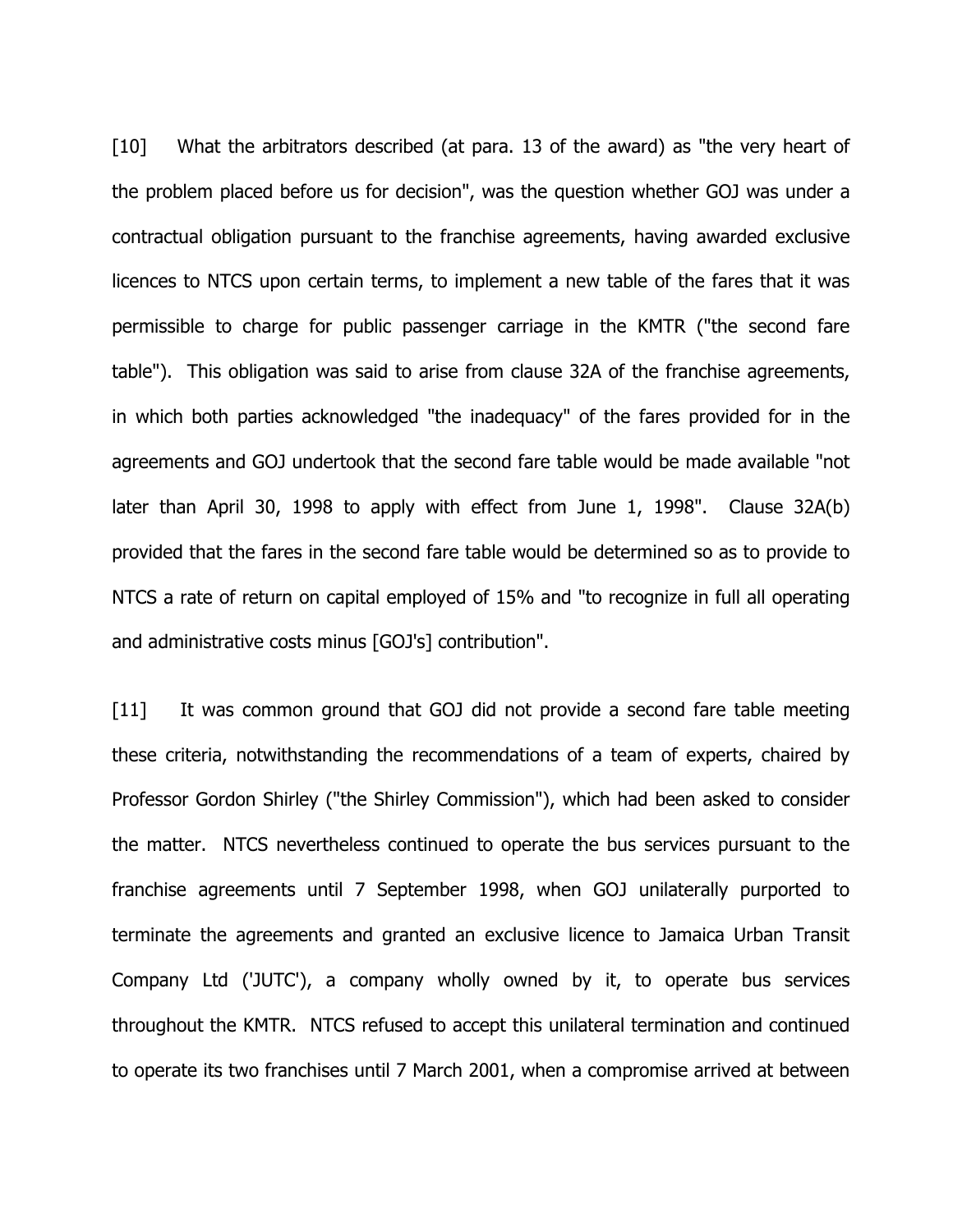the parties was embodied in the March 2001 Heads of Agreement. This agreement provided for the settlement by GOJ of some of NTCS' claims arising out of the termination of the franchise agreements and for the submission of all outstanding claims to arbitration.

[12] Among other things, GOJ argued strenuously before the arbitrators that its obligation to implement the second fare table had been varied and/or suspended by a subsequent agreement between the parties ('the 1996 Heads of Agreement') and that, in the circumstances, the provision of the second fare table was intended by the parties to be conditional upon NTCS achieving "improvements in the transportation system", which were never in fact achieved. The arbitrators rejected this argument and found that GOJ was in breach of its obligation (which had not been varied or suspended in any way) to provide the second fare table to NTCS "from the inception of the Franchises up to March 7 2001" (see the arbitrators' Reasons for Award, para. 40).

[13] The arbitrators then turned their attention to the question of damages and subjected the detailed evidence adduced by NTCS in this regard to exhaustive and exacting scrutiny. Among the witnesses called to give evidence before the arbitrators was the Registrar of Co-operative Societies (the statutorily appointed regulator of cooperative societies), whose team of auditors also earned out detailed checks on the accounting evidence provided by NTCS and found that there were no material differences between the income and expenditure figures reported by the auditor engaged by NTCS and their own findings. Indeed, counsel for GOJ is recorded by the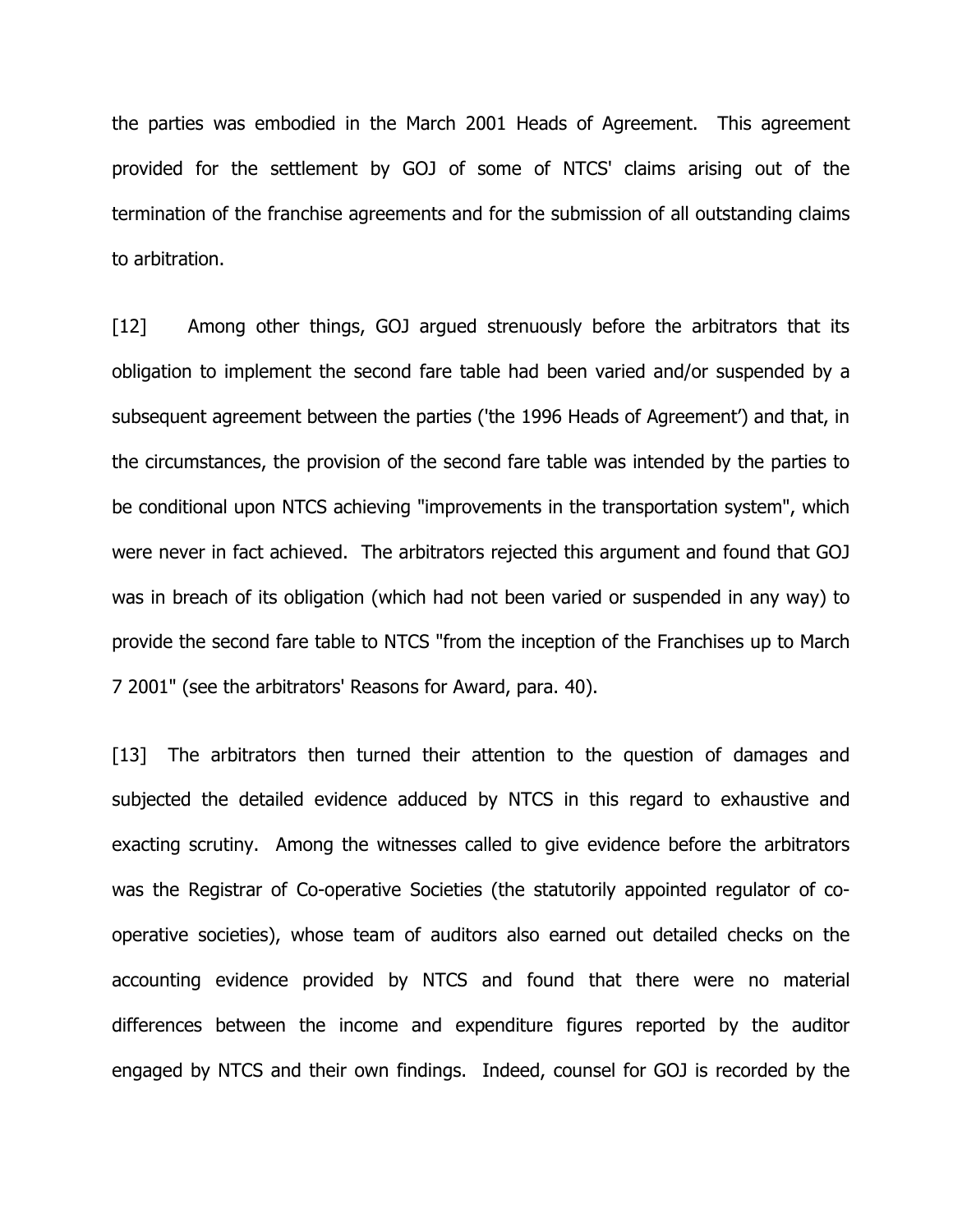arbitrators as stating that GOJ "had no real quarrel with the expenditure figures developed by [NTCS' auditor]" (Reasons, para. 58). At the end of the day, the arbitrators resolved the differences between the parties on the revenue side in favour of NTCS (while at the same time acknowledging the "remarkable job" done by GOJ's counsel, who, it was observed, had "said...everything that could be said on behalf of [GOJ] in this matter" - see Reasons, para. 67). The arbitrators accordingly found that the evidence adduced on behalf of NTCS provided "a fair basis and proper material on which we can rely in our assessment of the loss and damage for which [GOJ] is liable to [NTCS]" (Reasons, para. 69), and stated their conclusion as follows (at paras. 70 -72):

## "THE QUANTUM OF DAMAGES

The Society is entitled to receive a return of 15% on its capital employed as guaranteed under the Franchises. There was no challenge by the Government as to the amount claimed by the society as representing capital employed. The Arbitrators were invited to award interest on any damages awarded at the rate of interest approved by the Court of Appeal in **Williams et ors**  $v$ UGI Insurance Company Ltd. SCCA 82/97 dated 30 November 1998. There was no challenge to this basis of the award of interest, and it was conceded by the Government that costs followed the event.

### **CONCLUSION**

Based on the claim made by the Society we make the following awards:

For the year 1995 - 1996 the sum of -\$52,886,561.00

For the year 1996 - 1997 the sum of -\$635,530,827.00

For the year 1997 - 1998 the sum of -\$692,998,537.00

For the year 1998 – 1999 the sum of -\$1,028,162,434.00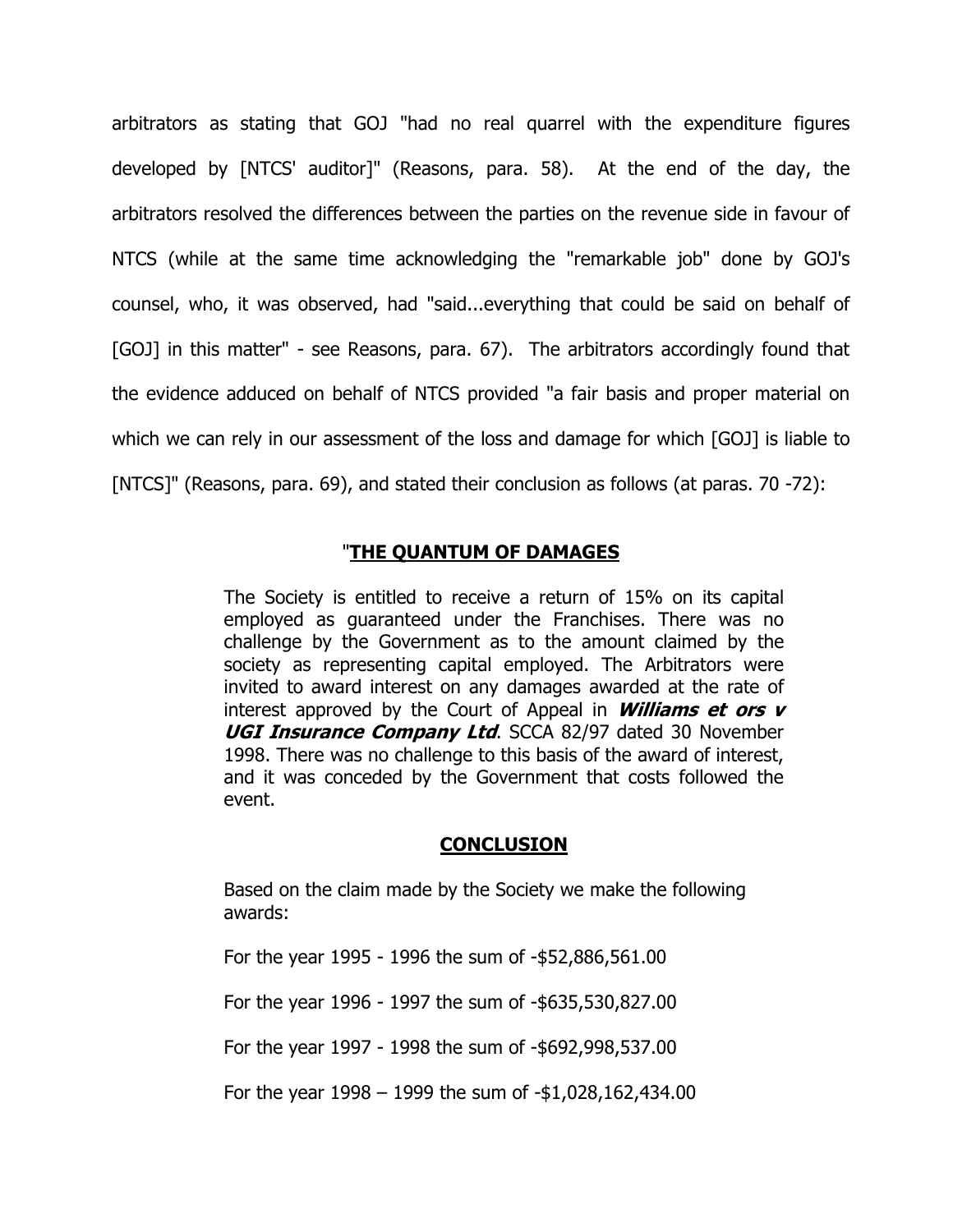For the year 1999 - 2000 the sum of -1,220,274,092.00

For the year 2000 - 2001 the sum of -\$914,910,662.00

We hereby award damages to be paid by the Government to the Society in the sum of \$4,544,764,113.00; with interest calculated from the end of each accounting year in which damage was suffered until the date of the award herein calculated at the average of the Treasury Bill rate and the Commercial Bank lending rate and that the Government do pay the Society's costs incurred in relation to Suit CL 2000/N212 and of this Arbitration, to be taxed or agreed."

# The challenge before Brooks J

[14] In the action filed in the Supreme Court, GOJ mounted its challenge to the award

of the arbitrators on eight grounds, which were as follows:

- (a) The arbitrators erred in holding that the 1996 Heads of Agreement did not vary or amend the 1995 Franchise Agreement.
- (b) The arbitrators erred in dismissing the preliminary objection by the claimant and by misconstruing sections 2 and 3 of the Public Passenger Transport (Corporate Area) Act.
- (c) The arbitrators wrongly construed sections 3 and 6 of the Public Passenger Transport (KMTR) Act.
- (d) Accepting as correct the arbitrators' findings of fact as to the method of calculating damages, the arbitrators applied the wrong principle in arriving at the sums awarded.
- (e) The arbitrators wrongly construed Clause 32 of the 1995 Franchise Agreement.
- (f) The arbitrators failed to reduce the portions of the award which represented profit, by an amount representing income tax on those sums.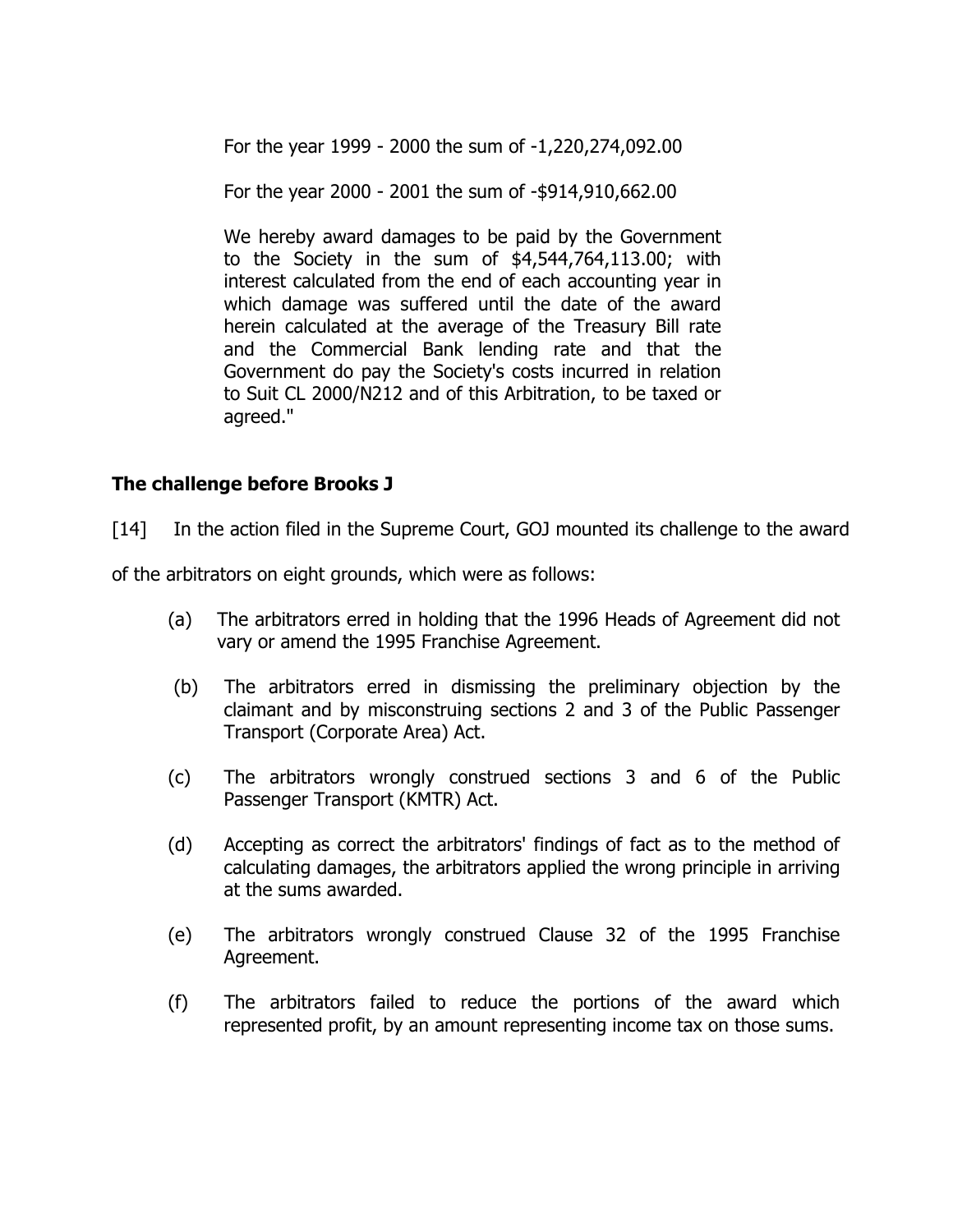- (g) The arbitrators erred in failing to comply with section 4(c) of the Arbitration Act, by neither making their award within three (3) months, nor enlarging the time for making an award.
- (h) The arbitrators erred by failing to hold that the society failed to take reasonable steps to mitigate its losses.

[15] NTCS for its part filed a defence and also counterclaimed the amount awarded by the arbitrators for damages and interest, in the total sum of \$8,342,023,277.00, together with interest at the average of the Treasury Bill rate and the commercial bank lending rate, from the date of the award until judgment, plus costs of the arbitration and the action.

[16] Before the matter came on for trial, the parties came to certain agreements which had the effect of narrowing considerably the issues which the court was asked to decide. Thus, ground (e) was not pursued by GOJ, grounds (d) and (f) were conceded by NTCS and ground (g) was dealt with by agreement between the parties. In an open letter dated 16 June 2004, GOJ's attorneys-at-law wrote to NTCS' attorneys-at-law setting out their detailed calculations of the impact on the arbitrators' award of the agreements that had been reached by the parties. Table 1 of that letter reflected the adjustments arising from NTCS' concessions on grounds (d) and (f), while Table 2 set out what was described as the "final adjusted award with interest to the date of the award". The unchallenged evidence is that these calculations were accepted by NTCS, subject to a qualification that did not affect either Table 1 or Table 2 (see the affidavit of Patrick Delano Bailey, sworn to on 16 July 2010).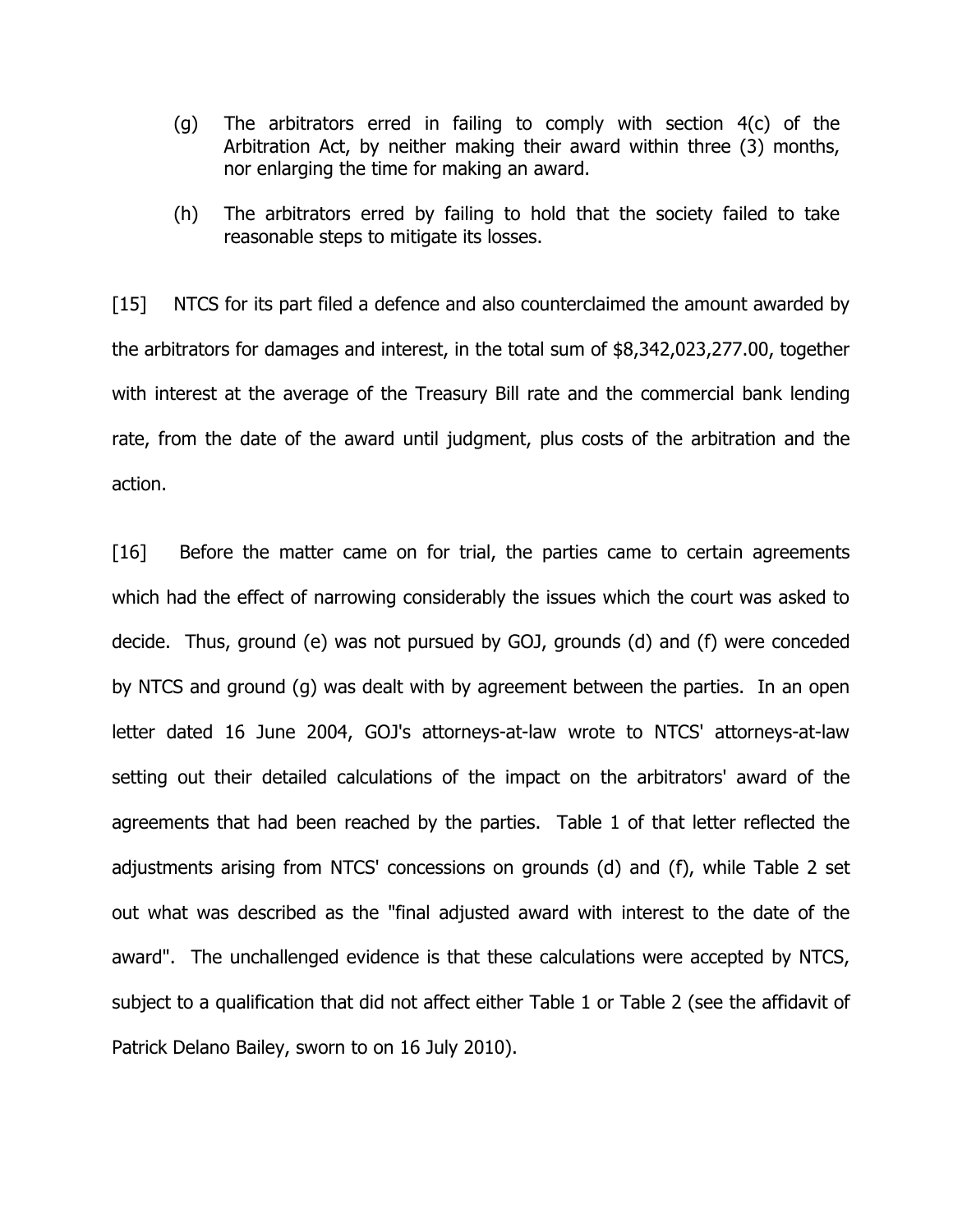[17] Further, in a joint letter to the Registrar of the Supreme Court dated 17 June 2004 (written after the evidence had been concluded before Brooks J), the parties set out the figures that had been agreed between them as payable to NTCS, taking into account the concessions made by NTCS on grounds (d) and (f), as well as the qualification referred to in para. [16] above, in the event of the judge finding for one or the other of them on the issues that remained live for his consideration. The current status of this letter, which was referred to and reproduced by the judge in his judgment, remains a live issue for determination in this appeal when the question of the actual quantum of damages comes directly into focus, as it will in due course.

[18] As a result of these agreements, the four issues that remained for the court's determination were issues (a) (the variation point), (b) (the illegality point), (c) (the statutory construction point) and (h) (the mitigation point). In a judgment justly described by the Board as "full and careful" (per Lord Neuberger, at para. 20), Brooks J found for GOJ on issues (a), (b) and (h), and accordingly set aside the arbitrators' award. As regards issue (h) (the mitigation point), the judge specifically found that the arbitrators ought to have considered whether NTCS had been under a duty to take reasonable steps to mitigate its losses once it accepted GOJ's repudiation of the franchise agreements, and that NTCS had in fact failed to do so. In the result, judgment was entered for GOJ on the claim and the counterclaim.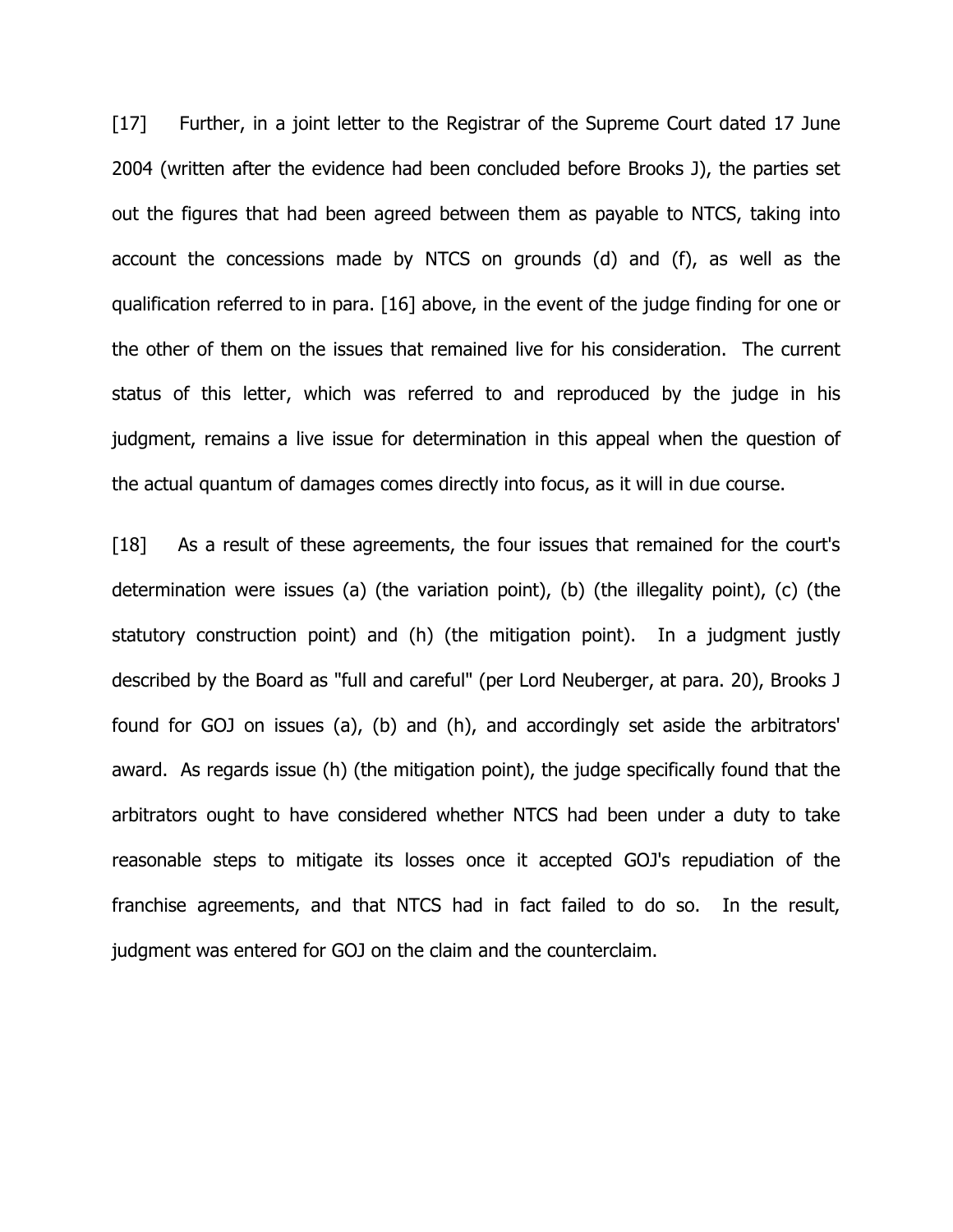### The appeal to this court

[19] NTCS appealed to this court and in its notice of appeal dated 23 December 2004 sought orders setting aside Brooks J's judgment and entering judgment for NTCS on its counterclaim in the sum of \$4,635,271,519.87 (the sum which had been agreed between the parties in their joint letter dated 17 June 2004 as the amount that would have been due to NTCS in the event that GOJ failed in its challenge to the award), plus interest. Two of the six grounds of appeal filed by NTCS specifically challenged the judge's ruling that the arbitrators had erred in law by failing to address the issue of mitigation and that NTCS had been under a duty to mitigate its losses.

[20] In unanimous written judgments handed down on 6 June 2008, this court dismissed NTCS' appeal and affirmed the order of Brooks J. Panton P's judgment was silent on the issue of mitigation and Harris JA observed that in the light of the decision that the judge had acted correctly in setting aside the award of the arbitrators, it was unnecessary to deal with the issue. Harrison JA also took the view that the issue would only have arisen if NTCS had succeeded on its other grounds, but observed (at para. 62) that, had the result been otherwise, NTCS ought to have mitigated its losses, on the basis that "an innocent party will not be allowed to elect to keep a contract alive, and to recover all its losses from the other party where the continuation of the contract would be wholly unreasonable".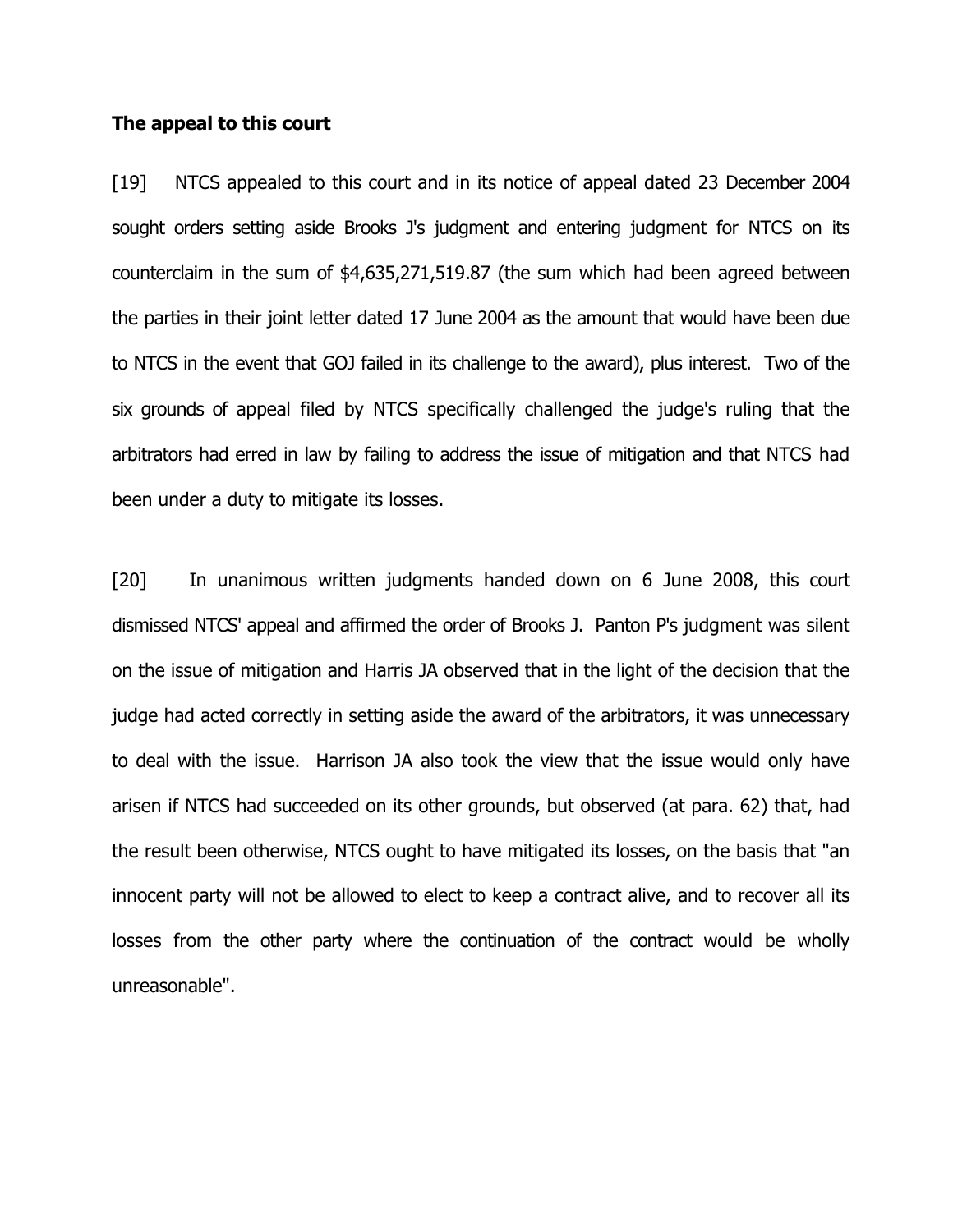## The appeal to the Privy Council - the respective positions

[21] By leave of this court granted on 25 November 2008, NTCS appealed to the Privy Council. In its statement of facts and issues settled by counsel and filed as part of its case for the Privy Council, NTCS identified the issues upon which the Board's decision was being sought as the illegality and the variation points. It went on to suggest that, if the appeal was allowed, "the matter will have to be remitted to the Court of Appeal to deal with the mitigation point" (appellant's statement of facts and issues, para. 25). In its written case, after a full account of the history of the matter (including, at para. 72, a reference to the agreement which the parties had reached at trial on the issue of damages, as embodied in the 17 June 2004 joint letter to the Registrar), NTCS concluded as follows (at para. 137):

> "The appellant respectfully submits that this appeal be allowed, and that judgment be entered for the appellant on its counterclaim as modified by the agreement of the parties contained in their joint letter dated  $17<sup>th</sup>$  June 2004; and that the quantum of damages on the counterclaim be remitted to the Court of Appeal for determination; and that the respondent do pay to the appellant its costs before the Board and before the courts below to be taxed if not agreed,..."

[22] GOJ for its part, in its statement of facts and issues (also settled by counsel), also identified (at para. 24) the illegality and the variation points as two of the issues for the Board's decision, but added to these the mitigation point ("Did the Arbitrators err by failing to hold that the Appellant failed to take reasonable steps to mitigate its losses or to consider the point when they ought to have done so?"). In its written case, GOJ also made reference in its summary of the factual background to the appeal (at para. 2 (I)) to the agreement which had been reached by the parties before Brooks J "as to the amounts, if any, which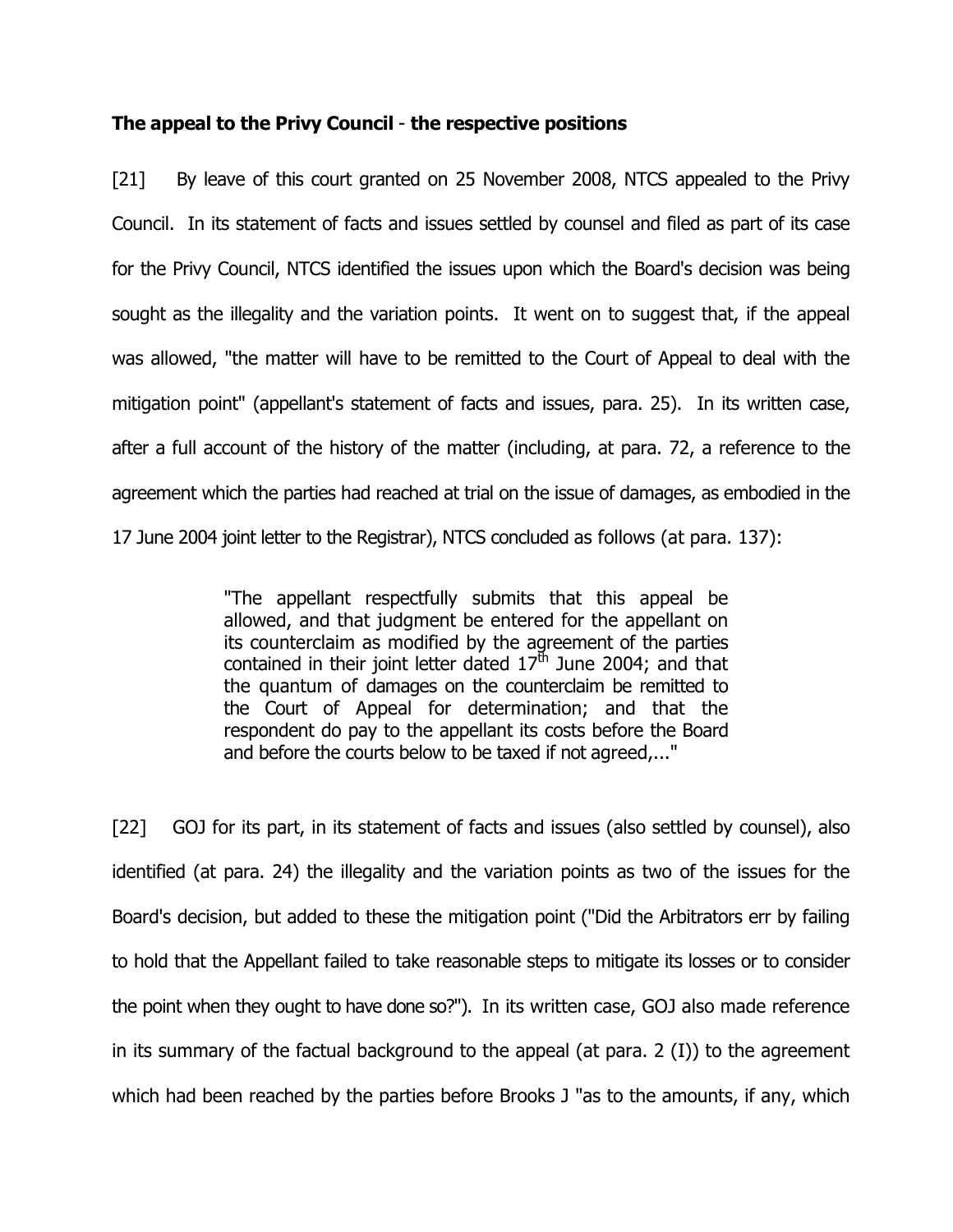would be awarded to [NTCS] in respect of its Counterdaim depending on his ruling on the various heads of claim", and set out in full their joint letter to the Registrar of 17 June 2004. GOJ then went on (in the same paragraph) to make the following assertion:

> "It is convenient to note at this juncture that notwithstanding its acknowledgement of this agreement, the Appellant, at paragraph 137 of its written Case, seeks an order remitting the quantum of damages on the counterclaim to the Court of Appeal, in the event that its appeal is allowed. The Respondent submits that this approach is misconceived as the joint letter of June 17, 2004 was an agreement entered into by the parties to settle the financial results of the action by reference to the issues raised in the Particulars of Claim. This agreement was made consequent on the recognition by both the parties, as well as Brooks J, that the matter could not be remitted to the Arbitrators in light of the death of one of its j members. The agreement arrived at in the joint letter clearly establishes the quantum of damages depending on the outcome of each issue. This agreement is binding on the parties and it would therefore not be appropriate for the matter to be remitted to the Court of Appeal."

[23] After full treatment of the illegality and the variation points, GOJ devoted the remainder of its written case (paras. 162 -197) to the issue of mitigation. Although it had already invited the Board, in the event that the appeal was allowed, to remit the matter to this court to deal with the mitigation point, NTCS, perhaps out of an abundance of caution (the matter having been raised by GOJ), put in a supplementary written case, in which it addressed the issue. In the first place, it pointed out (at para. 5), that "there was no unequivocal decision made by a majority of the Court of Appeal to dismiss the grounds of appeal relating to the mitigation point", and that it would therefore be appropriate, if the appeal were allowed, for the point to be remitted to this court for determination. NTCS nevertheless went on, in the event that the Board thought it appropriate to hear argument on the point, to set out its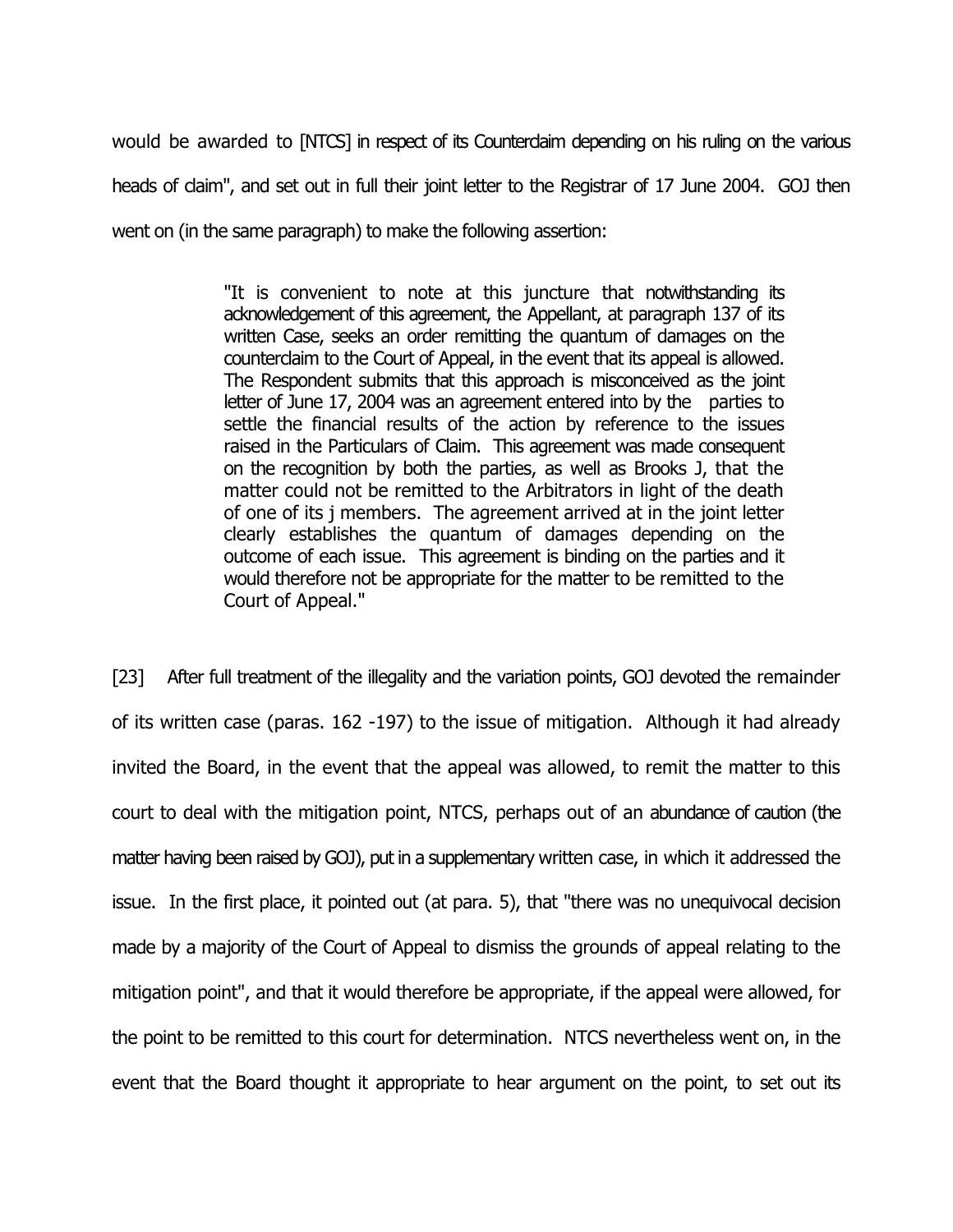submissions (on the law and on the facts) as to why the appeal should be allowed on the mitigation point as well, concluding (at para. 19) that the arbitrators had not been guilty of misconduct "in failing to hold that the appellant's claim should be reduced as a result of any alleged failure to mitigate".

[24] In a brief response to NTCS' supplementary case, GOJ then said this:

"In light of the matters including allegations of fact raised by the Appellant in relation to the Mitigation Point, which cannot be investigated at this stage, the Respondent agrees that the correct Order, if the point arises, is that the Mitigation Point be remitted to the Court of Appeal for determination.

Accordingly, in the circumstances, the Mitigation Point does not arise for the Board's consideration, and the Board need not consider paragraphs 162 to 197 of the Respondent's Case."

[25] Both parties then made additional submissions on the illegality point, which are not relevant for present purposes. As matters stood at the outset of the actual hearing of the appeal by the Board, therefore, the position was that the parties were of the same mind as to the issues upon which a decision was being sought, viz, the illegality and the variation points. They were also agreed that, in the event that NTCS' appeal was allowed, the matter should be remitted to this court for determination of the mitigation point. Finally, with regard to the detailed calculation of the damages due to NTCS if the appeal was allowed, the parties also appear to have been agreed that the agreement that had been reached between them at trial, as reflected in the 17 June 2004 joint letter to the Registrar, would continue to hold good.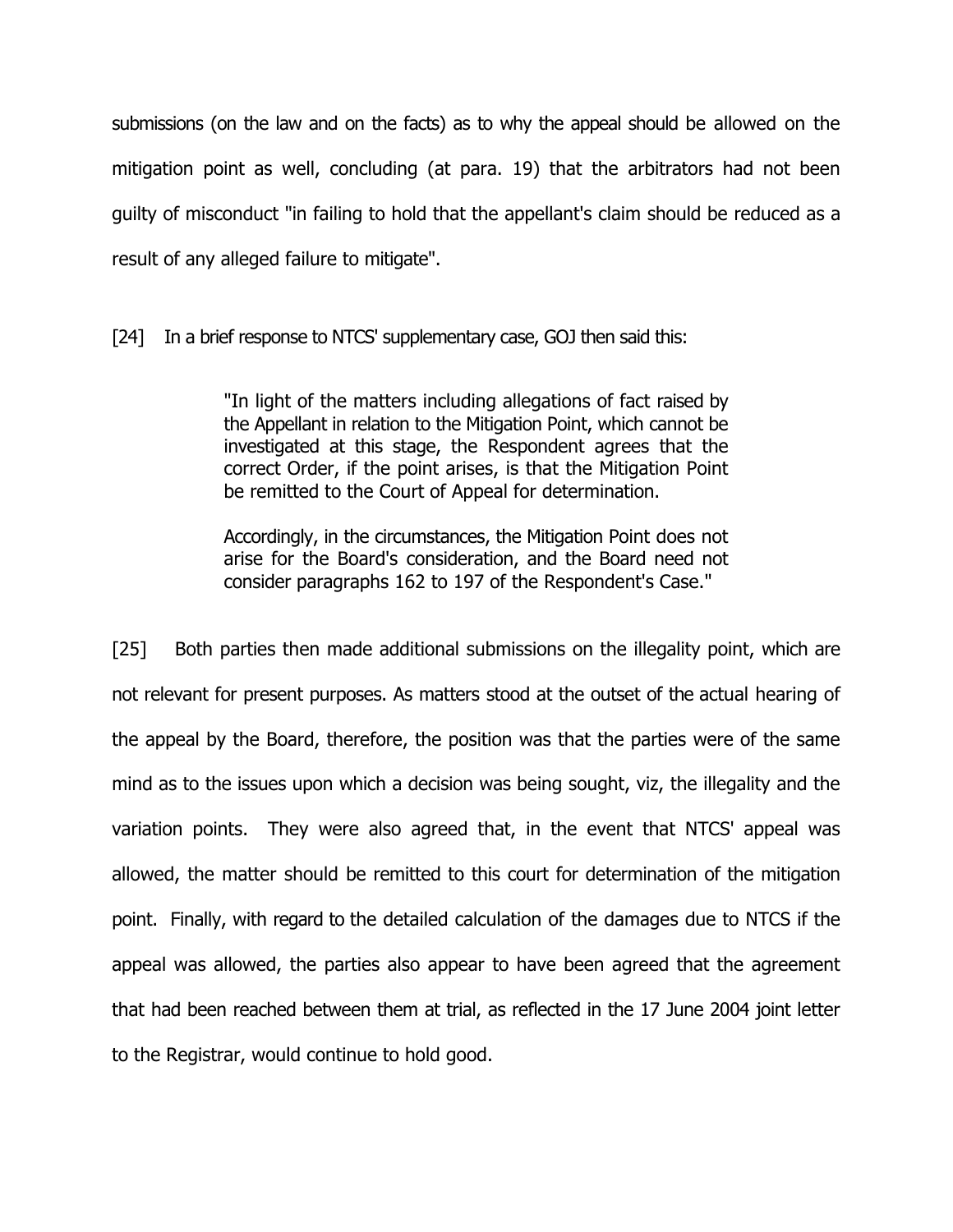### Lord Neuberger's judgment

[26] At the outset of his judgment, Lord Neuberger accordingly identified the two issues which fell for the Board's consideration on the appeal as the illegality and the variation issues, but observed (at para. 4) that there were other issues, "particularly relating to mitigation, and the measure of damages awarded by the arbitrators, which were considered in the courts below, but they do not arise on this appeal".

[27] After summarising the factual background to the appeal, Lord Neuberger dealt firstly with the illegality point, and concluded, in agreement with the courts below, that the franchise agreements were indeed ineffective and unenforceable on the ground of illegality (see para. 30). However, Lord Neuberger then went on to consider in some detail a point which the Board itself had raised with the parties during the hearing of the appeal, which was whether, in spite of their illegality, the franchise agreements could be saved by other legislation, in particular by the provisions of the Road Traffic Act ('the RTA'), section 63(1) of which empowers the Transport Authority to grant a road licence in respect of the classes of vehicle covered by the franchise agreements, subject to certain conditions, for a period of three years from the date of issue of such a licence. After considering the further submissions received from the parties after the Board had raised this point with them, Lord Neuberger concluded his discussion on the illegality point as follows (at para. 57):

> "The reasoning of Brooks J and the Court of Appeal as to the validity of the Franchise Agreements was correct, in that the Franchise Agreements did not comply with section 3(1) of the PPT Act, and therefore subject to any further argument,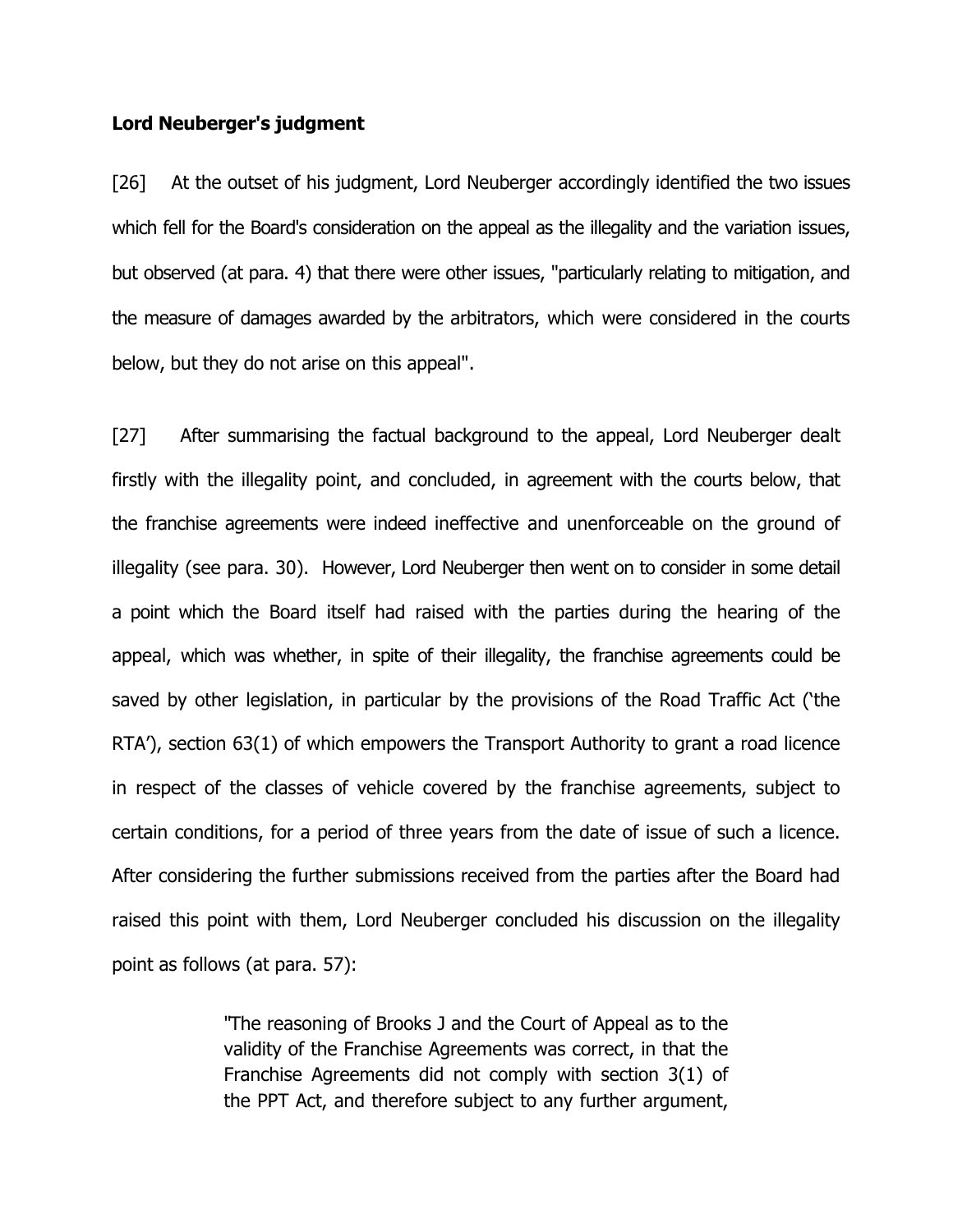were ineffective. However, although the point was not directly taken in the lower courts, the Franchise Agreements satisfied the provisions of Part III, and in particular section 63, of the RT Act. Accordingly, the Society's appeal on the first point should be allowed, save that the term of each of the Franchise Agreements was three years rather than ten years."

[28] Lord Neuberger's comment on the question whether it was appropriate to hold the franchise

agreements effective on the ground that they constituted valid licences under section 63 of the RTA,

given that the point had not been taken below, was as follows (at para. 75):

"The point involved is purely one of law, it relies on statutory provisions which played a substantial part at all stages of the proceedings, it produces a result which is significantly less beneficial for the Society than the outcome sought, but its effect is otherwise the same as the arguments which the Society did run below, the late raising of the point has caused no unfair prejudice to the Government, and the result it produces is one which seems to accord with the broad merits of the case. Accordingly, the Government was right not to object to the point being raised."

[29] As regards the variation point, Lord Neuberger's conclusion was that, contrary to the conclusion reached in the courts below (but in agreement with the arbitrators, albeit on a different basis), there had been no variation or suspension, by subsequent agreement, of GOJ's obligation as contained in clause 32A of the franchise agreements to provide the second fare table.

[30] In the result, NTCS' appeal succeeded and the matter was remitted to this court for further consideration in the terms already set out (at para. [3] above). The parties were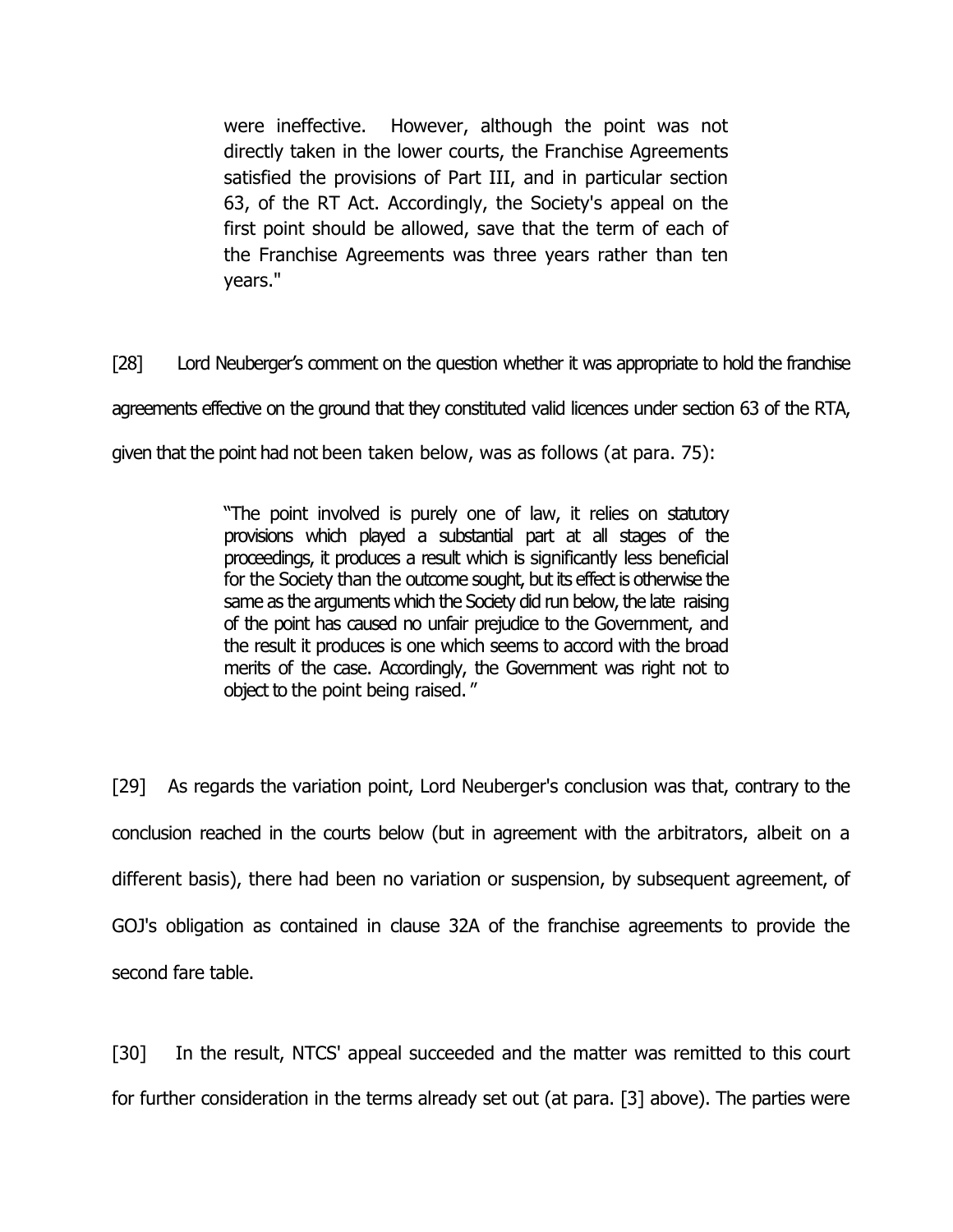invited to make written submissions on costs and the Board subsequently ordered that NTCS should have 60% of its costs before the Board, to be assessed if not agreed. All the orders for costs made below were set aside and it was directed that all issues of costs in the Court of Appeal, the Supreme Court and the arbitration should also be remitted to be dealt with by this court, or in accordance with its direction.

### Dr Fletcher's affidavit and NTCS' objection

[31] Before going to the main issue that now arises, which is what is the true scope of the Board's referral of the matter to this court, it may be helpful to spend a moment on the general tenor of Dr Fletcher's affidavit and NTCS' objection to its use, which, taken together, neatly encapsulate the current dispute between the parties.

[32] Dr Fletcher is the holder of an undergraduate degree in training and development, a master's degree in applied behavioural science and a Ph.D. in international education. He has had many years of working experience in the transport sector, including an eight year stint as a senior manager with the New York City Transit Authority in the United States of America and over 10 years experience as transport consultant to the Ministry of Transport and Works. In this latter capacity, he was responsible for the design, implementation and management of the GOJ project to introduce a rationalised bus service for the KMTR.

[33] Dr Fletcher was asked to provide his opinion as an expert on the following question: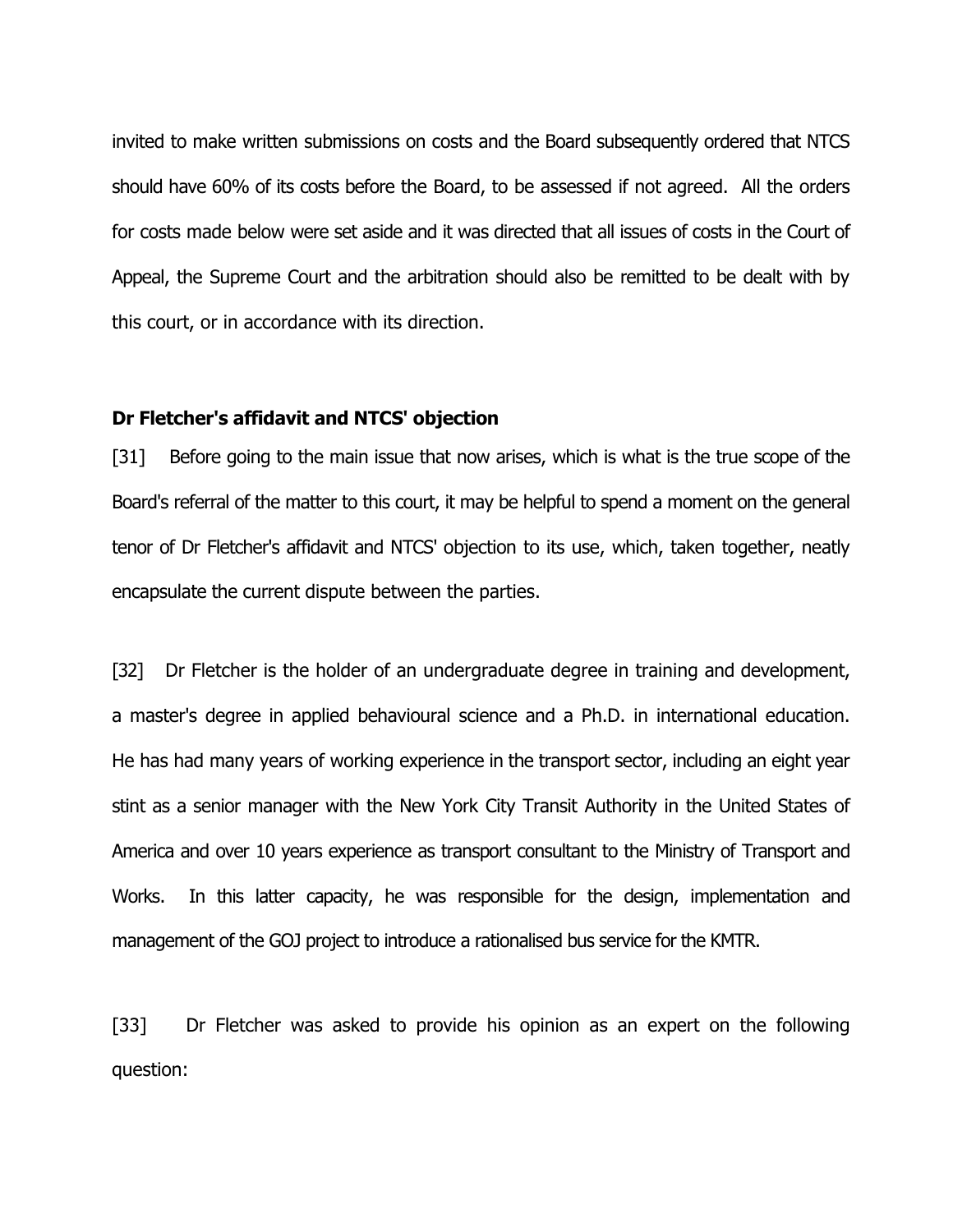"Whether the losses suffered by the Appellant would have been recovered by the Appellant if it had been granted Road Licences under Section 63 of the Road Traffic Act and the Respondent had performed its contractual obligation and implemented the Second Fare Table which called for a 98% increase in fares and the reduction in length of each fare stage not later than April  $31<sup>st</sup>$  1995 to take effect on June  $1<sup>st</sup>$ 1995."

[34] Taking as his starting point the recommendations which the Shirley Commission had made in 1995 (for a 98% increase in fares and the reduction of the length of each fare stage), but which had never been implemented, Dr Fletcher proceeded to compare in detail the salient features of the 10 year licences which NTCS had actually been awarded pursuant to the franchise agreements under the PPT Act with those of a three year licence issued under section 63 of the RTA. In particular, he considered the operational limitations imposed by the RTA, as well as the non-exclusivity of licences issued under section 63, and concluded that, had NTCS been obliged to operate under the terms of the latter, its scope of operation would have been "adversely affected" (para. 19), given that, under a section 63 licence, NTCS "would be required to fulfil all the service standards of the Franchise Agreement, while being required to adhere to the restrictions of a Road Licence" (para. 20). The result of these restrictions would have been that NTCS would not have been able "to reap the efficiencies contemplated by the Franchise Agreement and instead sustaining loss of revenue" (ibid).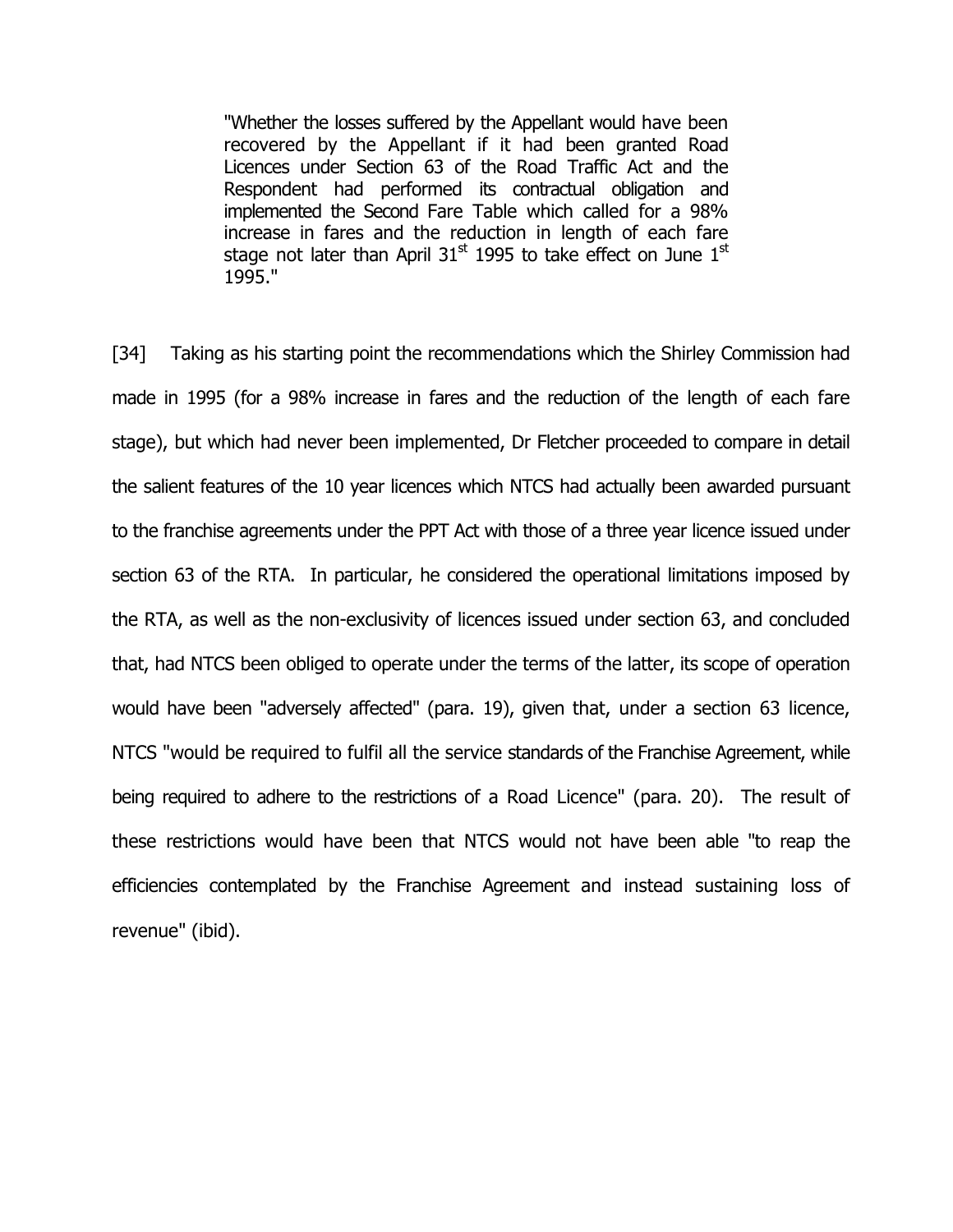[35] Dr Fletcher then went on to express the opinion that if the recommendations of the Shirley Commission had been implemented, the resultant level of fares "would have been such that it would not have been affordable for the majority of those utilizing public transportation" (para. 21), thus resulting in reduced revenues for NTCS. That level of fares would have, Dr Fletcher continued, "created a hostile environment for NTCS, as it would have provided a powerful financial incentive for illegal operators to undercut the legitimate operator and 'poach' passengers" (para. 29), again with the resultant loss of revenue, without any corresponding reduction in overhead expenses.

[36] As a result of all of these factors, Dr Fletcher concluded, "...the losses suffered by [NTCS] would not have been recovered...if it had been granted Road Licences under Section 63 of the Road Traffic Act and [GOJ] had performed its contractual obligation and implemented the Second Fare Table which called for a 98% increase in fares and the reduction in length of each fare stage...", on 1 June 1995.

[37] In the light of the earlier correspondence between the parties, it was to be expected that NTCS would object vigorously to the admission in evidence of Dr Fletcher's affidavit, which it did by filing a notice of objection on 30 July 2010. The relevant paragraphs of the notice are as follows:

> "1. The entirety of the evidence sought to be given by Dr. Fletcher is outside the scope of the referral ordered by the Privy Council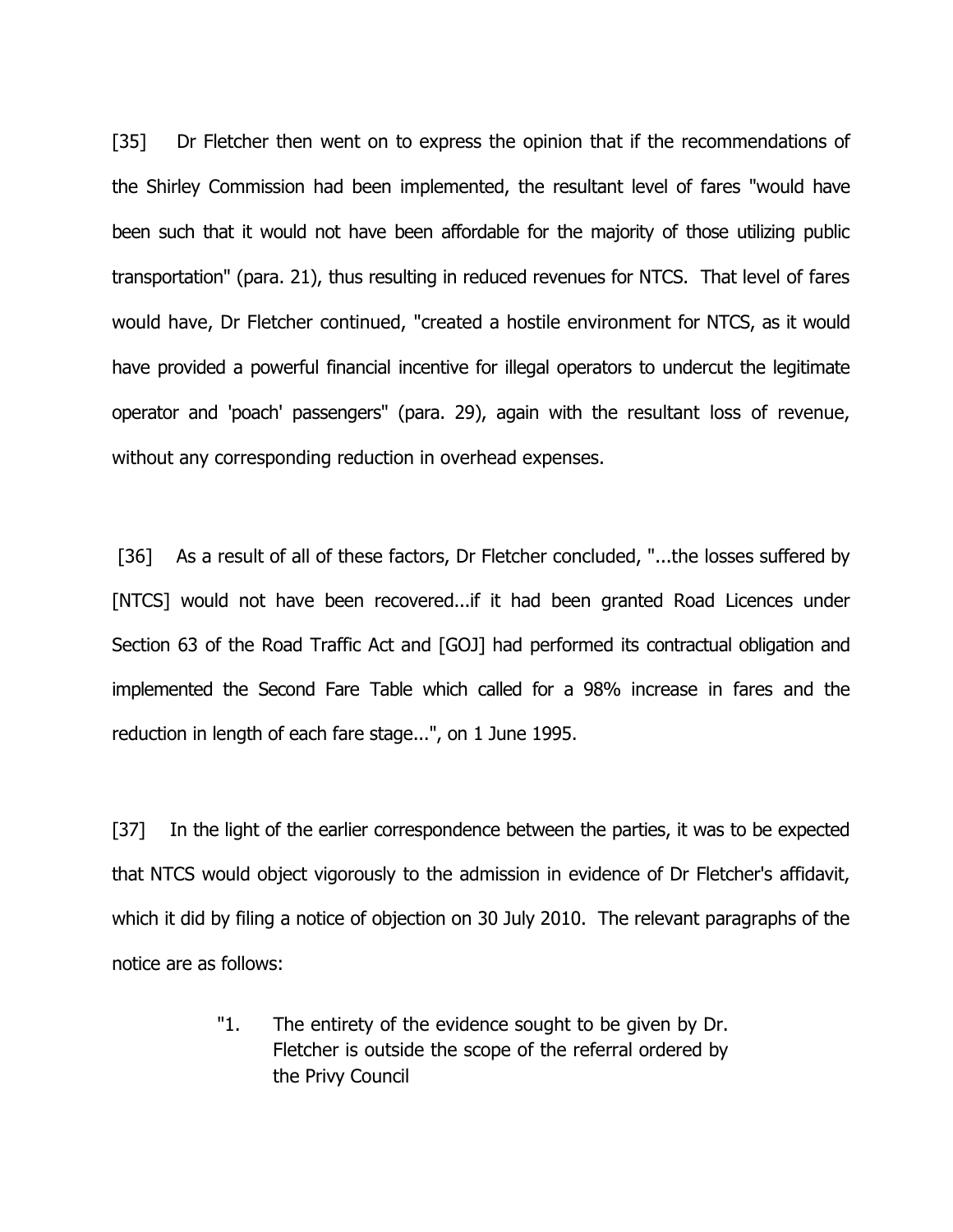- 2. The Privy Council did not intend that this Honourable Court should address the hypothetical question posed in paragraph 7 of the Affidavit of Dr. Fletcher.
- 3. The limits of the referral ordered by the Privy Council were (a) to establish the portion of the Arbitrators' Award which was referable to the first three years of the operation of the Franchise Agreements; (b) to consider any other issues raised in the Courts below (and in particular the relevance of the duty to mitigate) which the Board had not had to consider.
- 4. In relation to the duty to mitigate, the issue raised in the Courts below was whether the Appellant should in September 1998, have ceased its operations. However, under the ruling of the Privy Council no damages are recoverable by the Appellant after the first three years of the Franchise Agreements, namely after 28<sup>th</sup> February 1998. Accordingly the issue of mitigation is now moot and of no relevance.
- 5. The evidence tendered by Dr. Fletcher as to the affordability of the Second Fare Table and the increased level of activity of robot operators (paragraphs 21 to 32) could have been adduced before the Arbitrators and was not.
- 6. The Arbitrators made findings of fact as to the losses suffered by the Appellant as a result of the breaches by the Government of Jamaica of the Franchise Agreements. Those findings of fact were challenged before the Supreme Court on certain grounds which were conceded by the Appellant. Save as conceded, and save for consequences of the reduced duration of the Franchise Agreements as held by the Privy Council, those findings of fact stand and cannot be re-argued before this Honourable Court."

[38] NTCS also objected to Dr Fletcher's affidavit on the further ground that he did not qualify as an expert. Having been a full time employee of GOJ over the relevant period, the court had not given permission for him to be called and his affidavit was not in compliance with the relevant rules.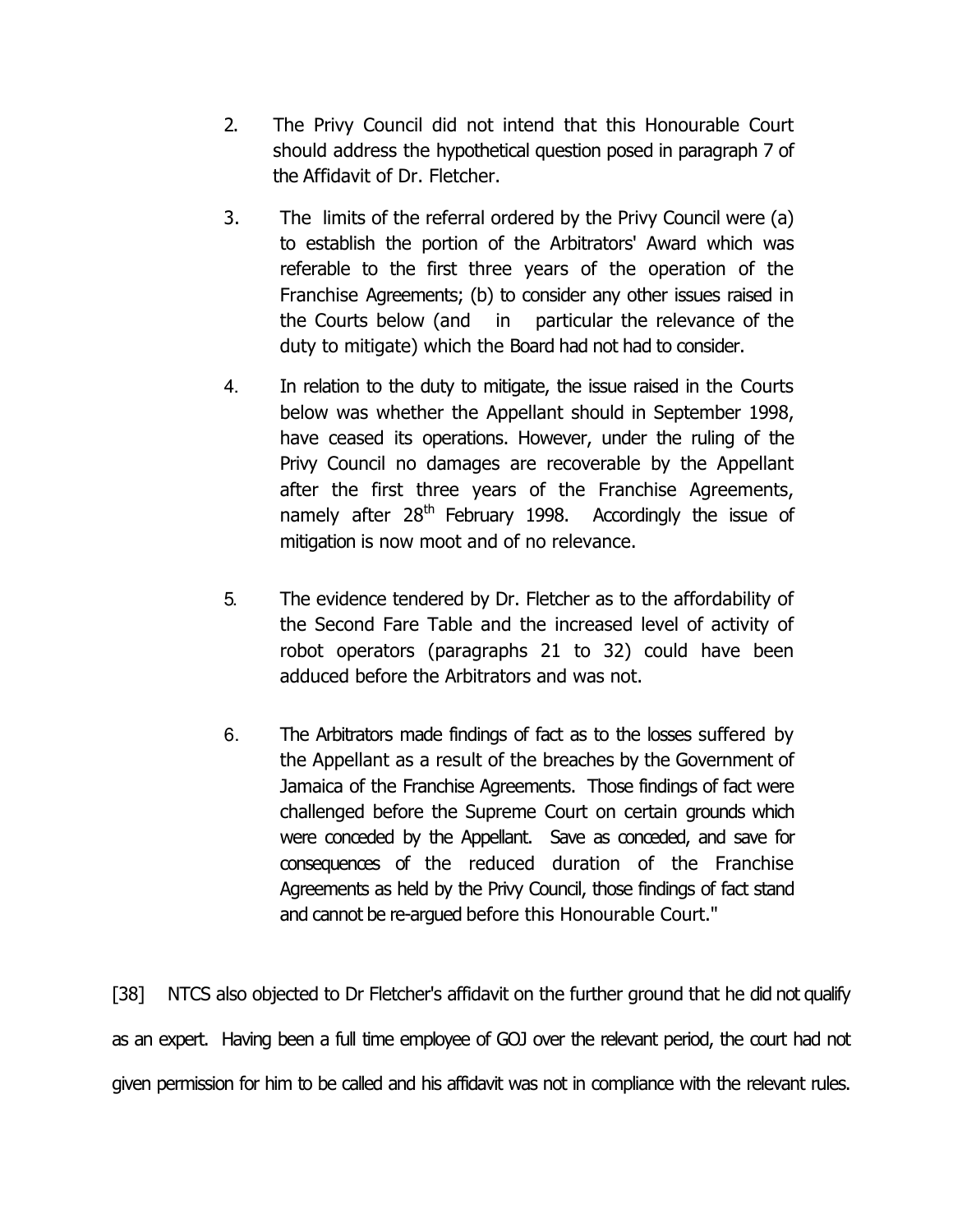However, during the course of the argument before us, Lord Gifford indicated that he might not pursue this objection in the light of the fact that Dr Fletcher had in fact been a witness for GOJ in the proceedings before the arbitrators.

[39] In my view, the dispute over the admissibility of this affidavit throws into sharp relief the wider question of the scope of the Board's referral of the matter to this court, reflecting as it does GOJ's strongly held view that the entire issue of damages has been reopened for the court's consideration and NTCS' conviction that this court's enquiry as to damages should be confined to an assessment of the impact of the licences having been declared to have been effective for three rather than 10 years, subject only to the issue of mitigation. This therefore brings me to the parties' submissions on this wider issue, as well as on the narrower issue of the admissibility of Dr Fletcher's affidavit.

## NTCS' submissions

[40] NTCS' submissions on the scope of the arbitration and the admissibility of Dr Fletcher's affidavit may be summarised (without, I hope, injustice to its detailed and very helpful written submissions filed on 14 July 2010) in the following way:

> (i) By its decision to allow NTCS' appeal on the illegality point, "save that the term of each of the Franchise Agreements was three years rather than ten years", the Board in effect upheld the findings of the arbitrators with regard to breach of contract and damages. The effect of the challenge to the award on the ground of illegality having failed and the Board allowing NTCS' appeal is that award of the arbitrators, as reduced by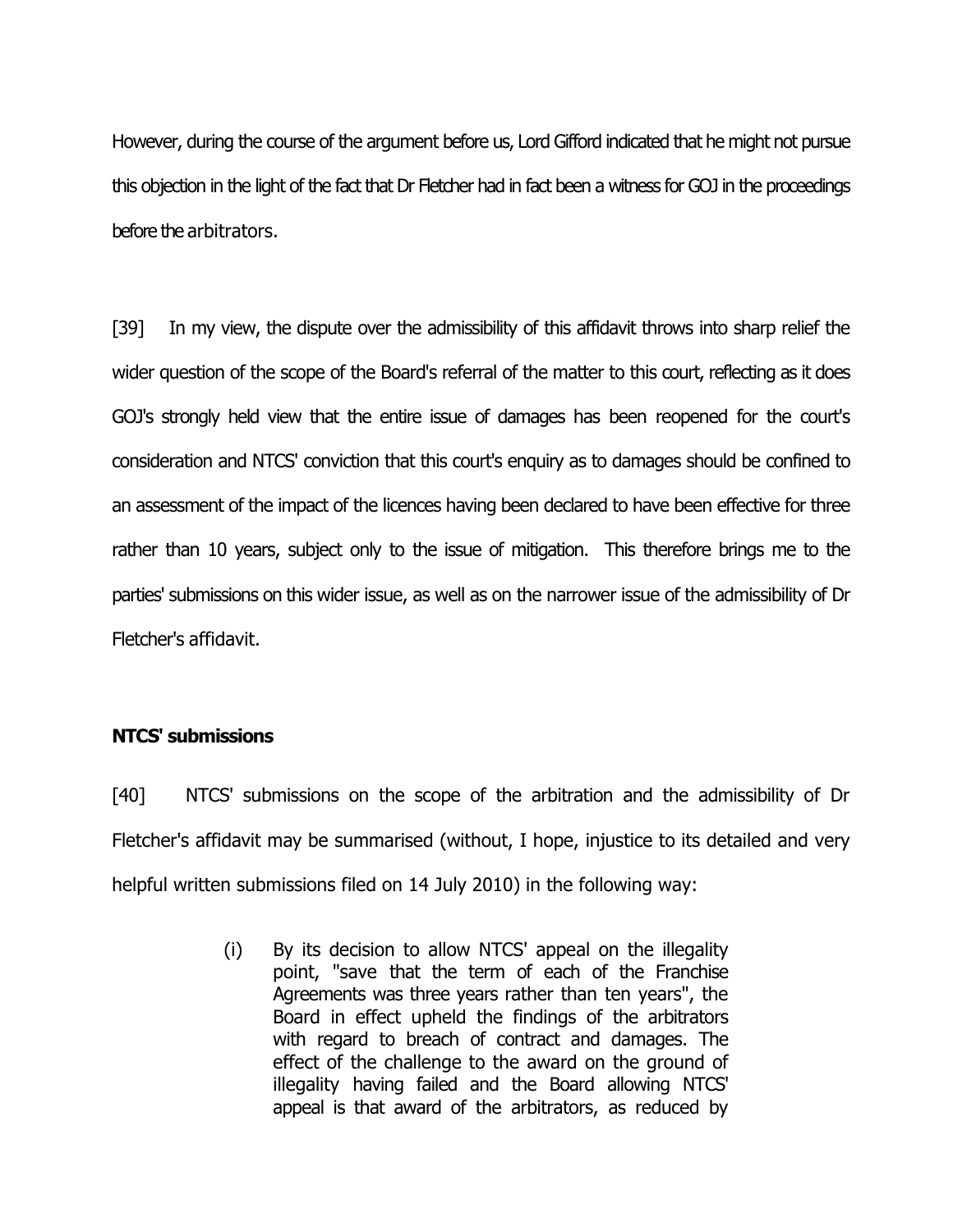agreement between the parties, now stands to be enforced.

- (ii) The only issue, save for the question of mitigation, remitted to this court for determination is the calculation of damages and interest covering the three year period, 1 March 1995 - 28 February 2008. Given that the arbitrators made clear and specific findings, on ample evidence, of the losses suffered by NTCS as a result of GOJ's breach of contract, for each of the six years, 1995 - 2001, the task of arriving at the appropriate figure for the reduced period is purely a matter of arithmetic, subject to the agreed reductions.
- (iii) Save for the two points in respect of which NTCS had conceded GOJ's challenge, and the issue of mitigation in the post September 1998 period, GOJ pursued no other ground of challenge before Brooks J relating to the assessment of damages and should not now be allowed to raise new points which have never been raised before and which are not within the purview of the referral to this court ordered by the Board.
- (iv) GOJ should not be allowed at this stage to canvass points with regard to the possible effects of implementation of the second fare table which could have been, but were not, taken by it before the arbitrators. The evidence proffered in support of such points by Dr Fletcher is accordingly purely hypothetical and irrelevant in the light of the facts and ought not to be admitted.
- (v) The Board by its decision did not mandate the reopening of the issue of damages and the making of a new award based on hypothetical events which did not happen. Rather, it dismissed GOJ's challenge to thdid not happen. Rather, it dismissed GOJ's challenge to the award of the arbitrators, which had been based on actual, proved losses, flowing from the breach of the existing agreements, which the Board has now held to be legal.
- (vi) Findings made by arbitrators with regard to damages are usually treated as final.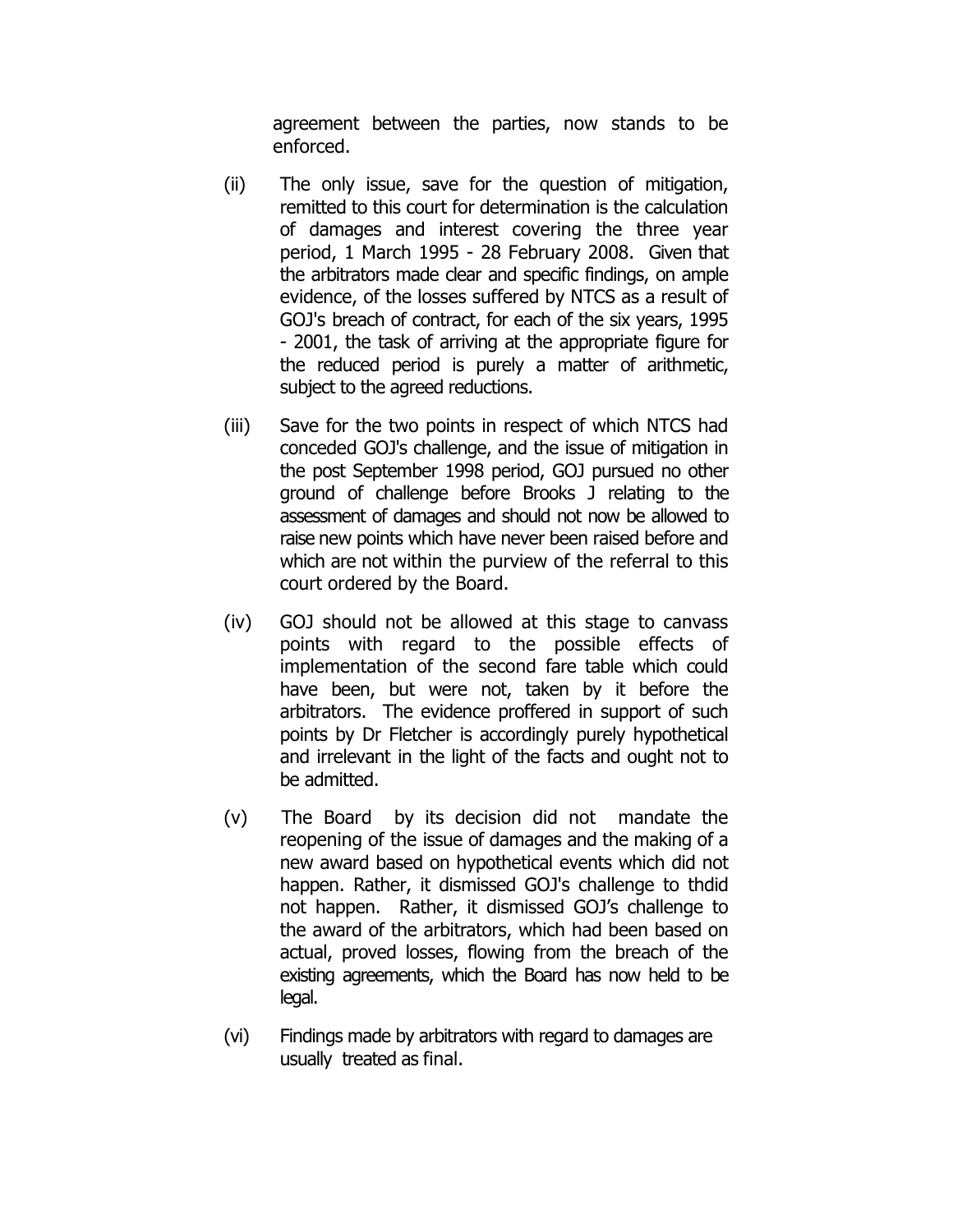(vii) The agreement of the parties on damages embodied in their 17 June 2004 joint letter to the Registrar remains valid and relevant to the exercise contemplated by the Board's decision.

# GOJ's submissions

[41] Mr Mahfood QC for GOJ also relied on full written submissions filed on 30 June 2010, as well as on a further submission by way of a reply filed on 16 August 2010. As had been the case with Lord Gifford for NTCS, we also had the benefit of careful oral argument from Mr Mahfood, who disagreed fundamentally with NTCS' characterisation of the task that had been set for this court by the judgment of the Board as a purely arithmetical exercise. It was submitted that the effect of the matter having been remitted to this court "to consider the consequences, in the light of the fact that the duration of the Franchise Agreements was only three, not ten, years, and in the light of other issues relating to quantum (and in particular the relevance of the duty to mitigate)...", was that "factors such as causation, certainty of loss and mitigation must be considered in quantifying the damages". Against this background, I would summarise GOJ's submissions (again, I hope, faithfully and accurately) in this way:

- (i) NTCS position and reliance on the letter agreement of 17 June 2004 were misconceived, that agreement having been arrived at to deal with the problem created by the death of one of the arbitrators prior to the hearing before Brooks J, and the consequent impossibility of remitting any aspect of the matter to the arbitrators for reconsideration. That agreement had become "irrelevant null and void since the Privy Council allowed the appeal on an issue never pleaded or argued in the courts below".
- (ii) As a result of the letter agreement, however, no submissions were made to Brooks J or to the Court of Appeal on any issue relating to damages (save with regard to mitigation), and it cannot therefore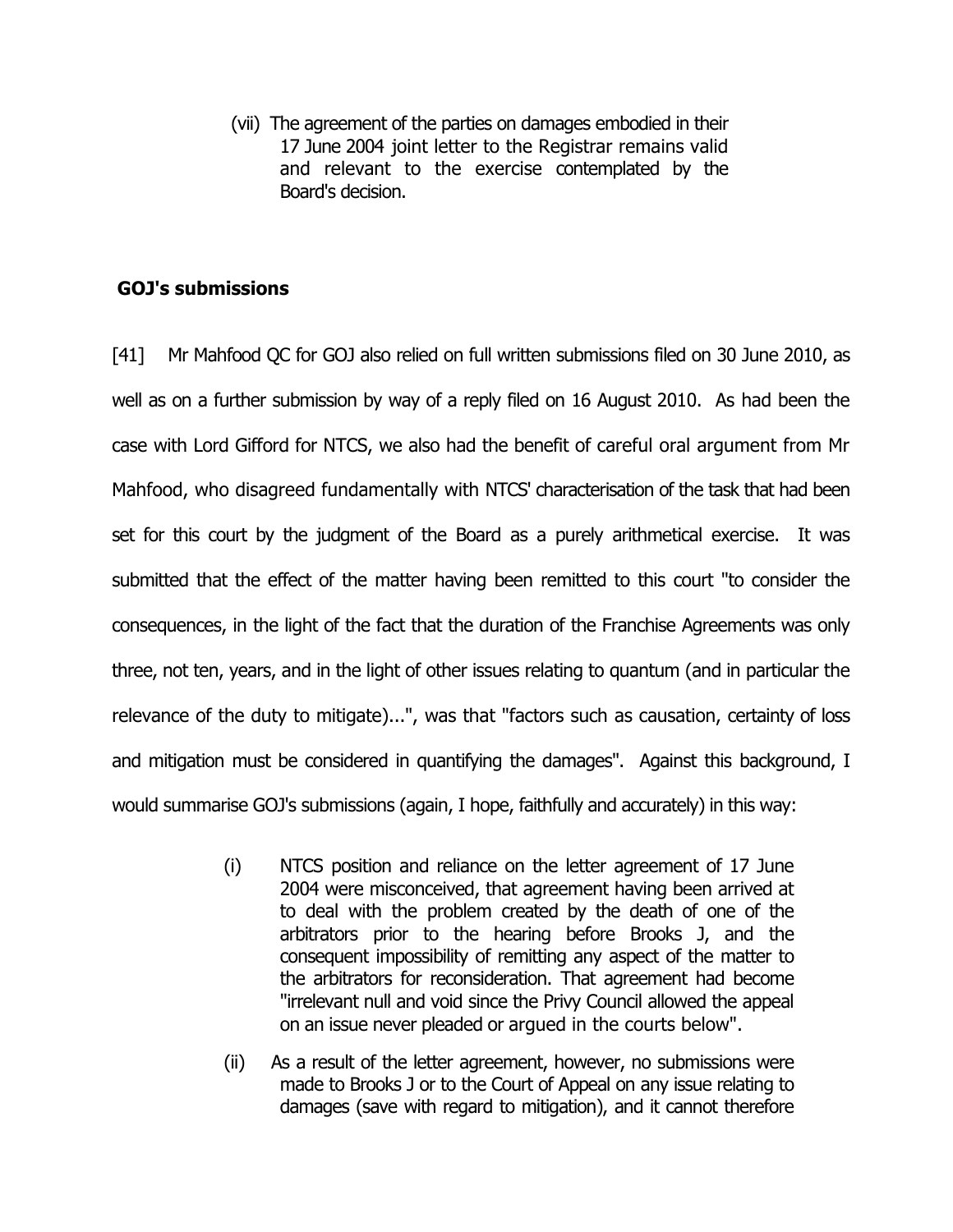be maintained successfully that the Board affirmed the arbitrators' award of damages. In fact, given the history of the matter, this is the first occasion on which a court has been called upon to look critically at the arbitrators' award of damages and the entire issue of damages is now at large.

- (iii) The arbitrators erred in approaching the matter on the basis that all they were required to do was to quantify losses as opposed to assessing the damages that NTCS was entitled to recover as a matter of law. They also erred in awarding as damages both capital losses and expected profit.
- (iv) In any event, NTCS cannot now rely on an award of damages made by the arbitrators for breach of an exclusive licence granted under the provisions of the PPT Act, as the basis upon which the licences have now been held to be valid, that is, as licences issued under section 63(1) of the RTA, is "fundamentally different in character, concept and scope of operation" (as Dr Fletcher's proposed evidence demonstrates).
- (v) Accordingly, the critical question at this stage of the proceedings is the one posed by Dr Fletcher in his affidavit (see para. [33] above) and his affidavit is therefore clearly relevant and admissible.
- (vi) Unless it discharges the burden of proof borne by it on the issue of damages, is entitled to no more than nominal damages.

[42] In support of these submissions, GOJ cited a number of authorities, directed in the main at demonstrating that the arbitrators proceeded contrary to wellestablished principles of damages and compensation in their assessment of the quantum of damages to which NTCS was entitled in the circumstances of this case. It may become necessary to refer to these authorities in detail in due course.

### **Discussion**

[43] As the rival contentions demonstrate, the court is called upon at this point to determine the intention of the Board in referring the matter back to us on the issue of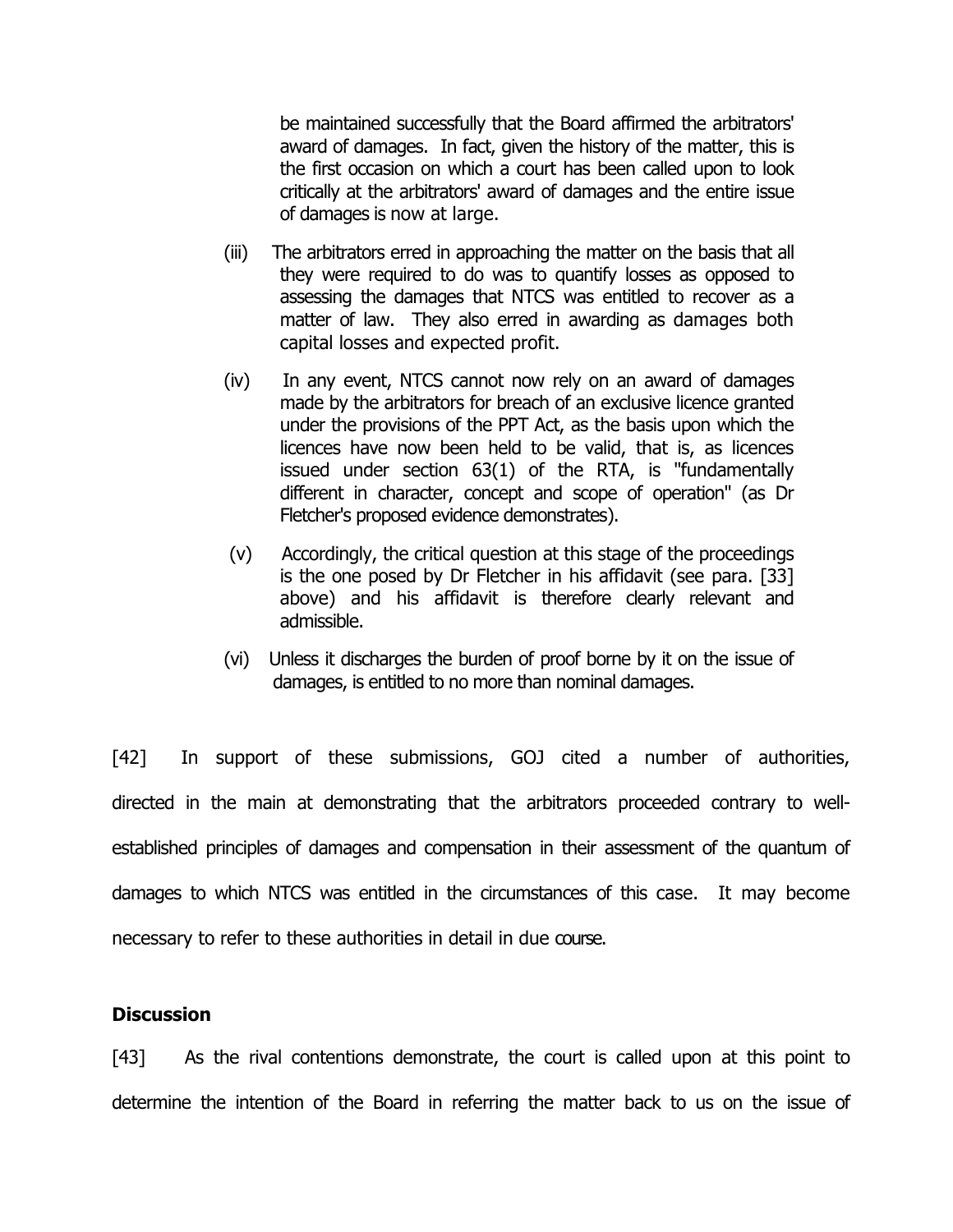damages. It is, I think, completely uncontroversial to suggest that "...a judgment must be read in the light of the facts of the case in which it was given" (Smith and Bailey, The Modern English Legal System,  $2^{nd}$  edn, page 374). This is, of course, no more than a modern echo of an old principle, well expressed by Lord Halsbury LC in the well-known older case of *Quinn* v Leathem [1901] AC 495, 506, when he stated (in an observation of "a general character") that "every judgment must be read as applicable to the particular facts proved, or assumed to be proved, since the generality of the expressions which may be found there are not intended to be expositions of the whole law, but governed and qualified by the particular facts of the case in which such expressions are to be found". I would regard it as equally uncontroversial to suggest that, in the quest to discover the meaning of a judgment, as in the case of any other document or written instrument, particular passages should be taken in their context, both with regard to the "factual matrix" (to borrow Lord Wilberforce's famous formulation in a not entirely dissimilar context in *Reardon Smith Line Ltd v Hansen-Tangen* [1976] 3 All ER 570, 573), as well as the known legal framework within which the particular issue has arisen.

[44] Taking the factual context first, it is clear that, as regards the question of damages, the three issues which gave rise to GOJ's dissatisfaction with and subsequent challenge to the arbitrators' award were those identified (in para. [14] above) as grounds (d), (f) and (h). As I have already recounted (at paras, [16] and [17] above), grounds (d) and (f) were conceded by NTCS and the impact of these concessions on the quantum of damages awarded by the arbitrators was reflected in GOJ's attorneys' open letter to NTCS' attorneys dated 16 June 2004 and in the 17 June 2004 joint letter to the Registrar. Thereafter, save with regard to ground (h) (the mitigation point), which remains to be determined, the quantum of damages have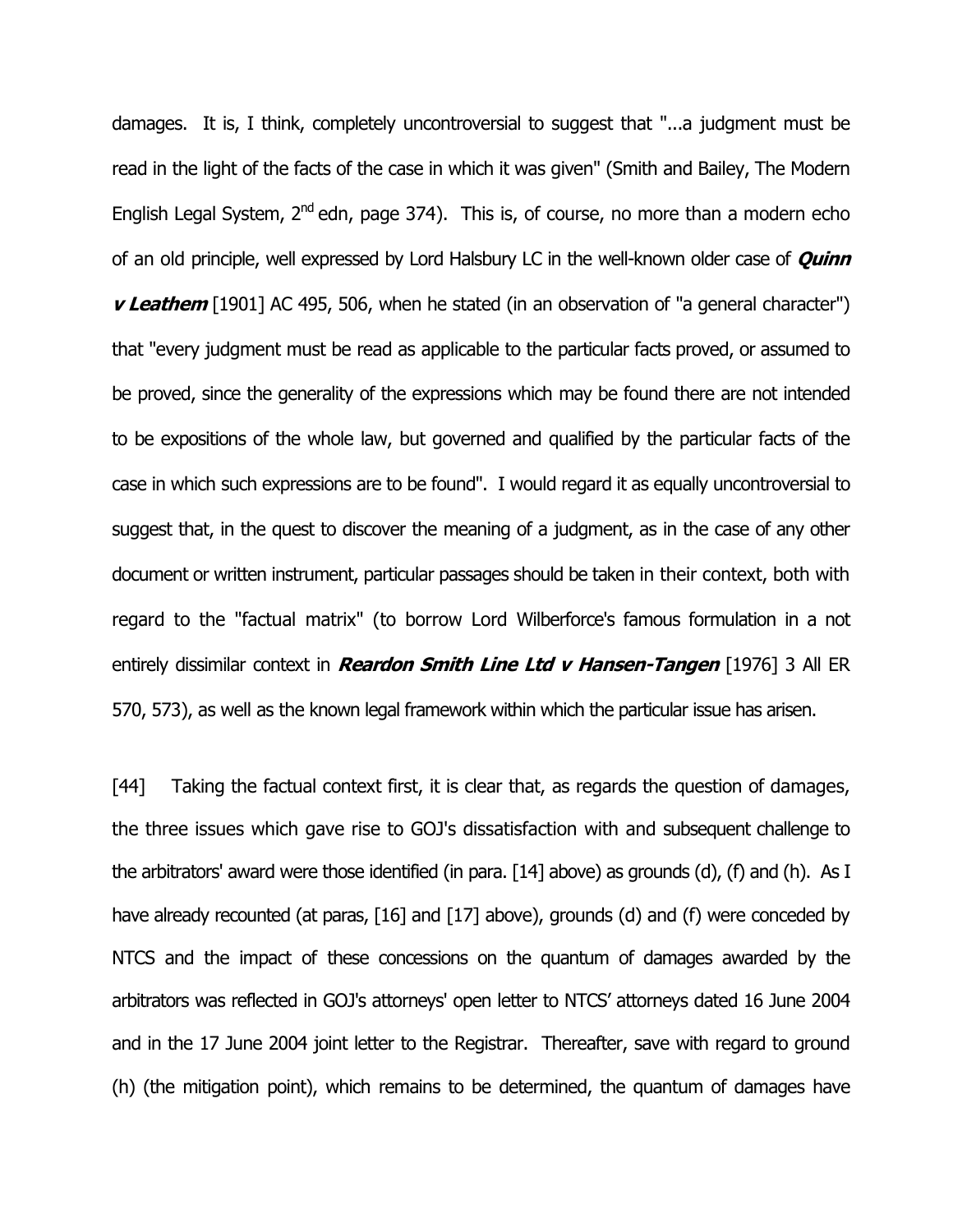played no part whatsoever in either of the courts below or in the proceedings before the Board.

[45] It seems to me therefore that, as a matter of fact, GOJ's concerns with the arbitrators' award of damages (save for the mitigation point) must be taken to have been fully allayed by NTCS' concessions referred to above and the consequential agreed recalculation of the damages awarded by the arbitrators to reflect those concessions. In this regard, it seems to me that it surely cannot be without significance that the actual formulation of ground (d) in GOJ's statement of claim in the Supreme Court action was as follows: **"Accepting as correct** the Arbitrators' findings of fact as to the method of calculating damages, the Arbitrators applied the wrong principle in arriving at the sum awarded" (emphasis mine).

[46] I am prepared to accept that, as GOJ contends, the parties were driven to the agreements reflected in GOJ's attorneys' letter dated 16 June 2004 and the 17 June 2004 joint letter to the Registrar by the consideration that one of the arbitrators had died since the handing down of the award, with the result that, in the event that GOJ's challenge to the award on these points succeeded, it would not have been possible for the matter to be remitted to the arbitrators for reconsideration or correction. However, I am unable to see why this consideration should in any way diminish the status of those agreements, which were conditional only on what conclusions the judge came to on the substantive issues affecting GOJ's liability.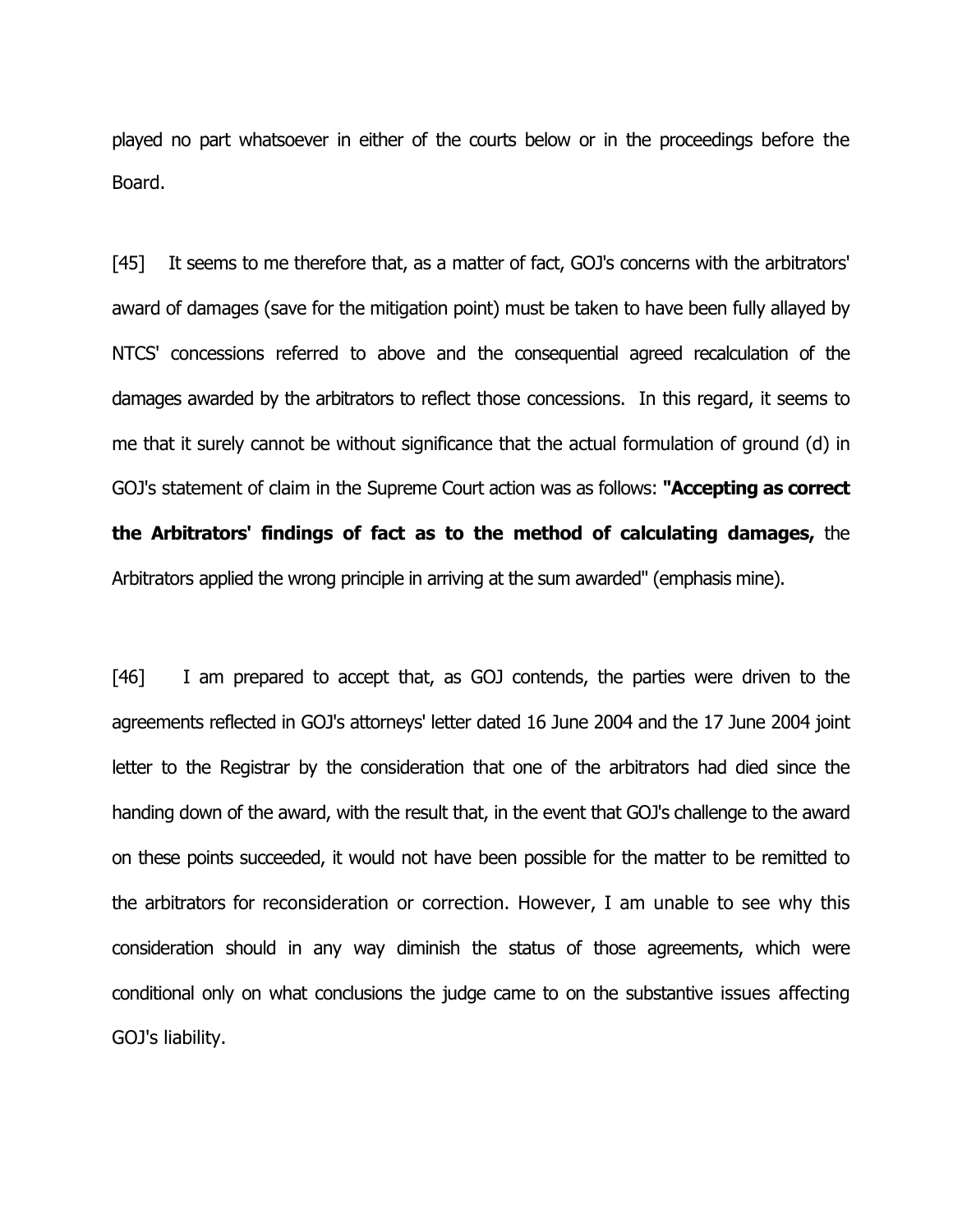[47] Indeed, it seems to me that this view of the matter finds further confirmation in the stance taken by GOJ in its written case to the Privy Council in response to NTCS' proposal that the issue of the quantum of damages should be remitted to the Court of Appeal. GOJ's emphatic response was that NTCS' approach was misconceived, as the 17 June 2004 joint letter had settled "the financial results of the action by reference to the issues raised in the Particulars of Claim" and that the agreement which it documented was "binding on the parties and it would not therefore be appropriate for the matter to be remitted to the Court of Appeal" (see para. [22] above). But I shall nevertheless have to consider further in due course whether the validity of that agreement has now been, as GOJ submitted that it has, completely eroded by the basis upon which the Board ultimately found for NTCS.

[48] Turning now to the legal framework, it may be relevant to consider briefly the principles which underpin binding arbitrations. Halsbury's  $(4<sup>th</sup>$  edn, reissue, vol. 2, para. 601) describes arbitration as "the process by which a dispute or difference between two or more parties as to their legal mutual rights and liabilities is referred to and determined judicially with binding effect by the application of law by one or more persons (the arbitral tribunal) instead of by a court of law". By its very nature, arbitration involves the consequence that the decision of the arbitral tribunal will be legally binding on the parties and this is reflected in section 4(h) of the Arbitration Act, which provides that, unless a contrary intention appears, agreements to submit differences to arbitration shall be deemed to include a term that "the award to be made by the arbitrators or umpire shall be final and binding on the parties and the persons claiming under them respectively". In the instant case, the position is further reinforced by clause 11.5 of the March 2001 Heads of Agreement (by which the parties agreed to submit their outstanding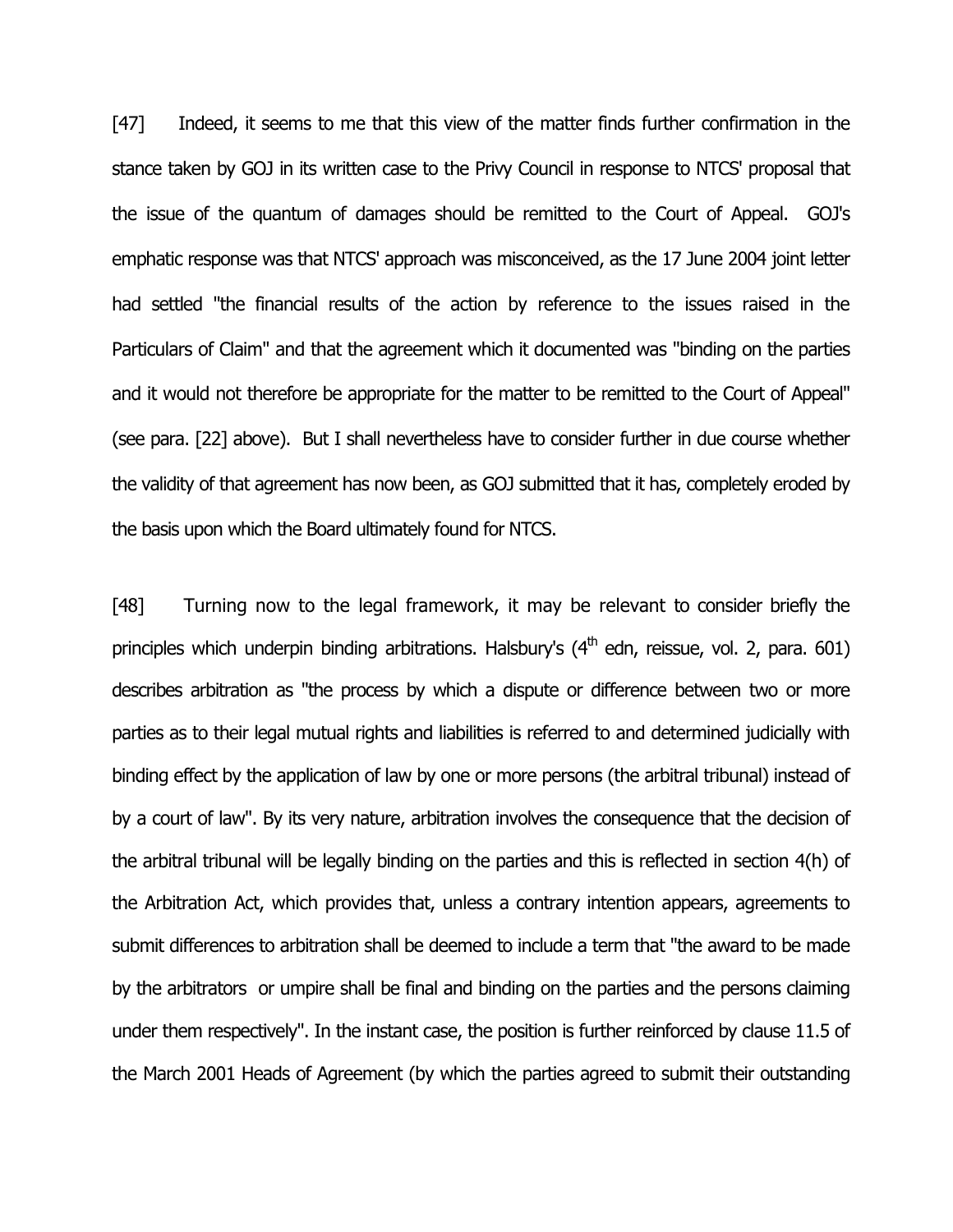differences to arbitration), which provided that the award of the arbitrators "shall be binding on the Parties". The binding nature of arbitration is yet further underscored by the fact that there is at common law. An implied promise in every arbitration agreement that the parties will perform the award (see Halsbury's, para. 712).

[49] There is no provision in the Arbitration Act for an appeal from the award of arbitrators. It therefore remains the case in Jamaica that an award may only be challenged in a court of law pursuant to the court's inherent power to set aside an award which is bad on its face (error of law on the face of the record) and/or by reason of misconduct by the arbitrators, pursuant to the provisions of section 12(2) of the Arbitration Act (see generally Russell on Arbitration,  $18<sup>th</sup>$ edn, ch. 21). In the instant case, GOJ based its challenge to the award in the Supreme Court action on the inherent jurisdiction of the court or, in the alternative, pursuant to section 12(2) of the Act.

[50] It is therefore clear that, save for the limited jurisdiction described in the foregoing paragraph, courts do not exercise any general supervisory or appellate jurisdiction over the awards of arbitrators (and I cannot in these circumstances regard Lord Neuberger's observation at para. 71 of his judgment that "the function of the court can be described as being to review and supervise the arbitral process and determination", as having been intended to convey anything more). In the light of this, it seems to me that GOJ's submission that this is the first occasion on which a court has been called upon "to look critically at the arbitrators' award" is wholly beside the point, since such critical examination is only possible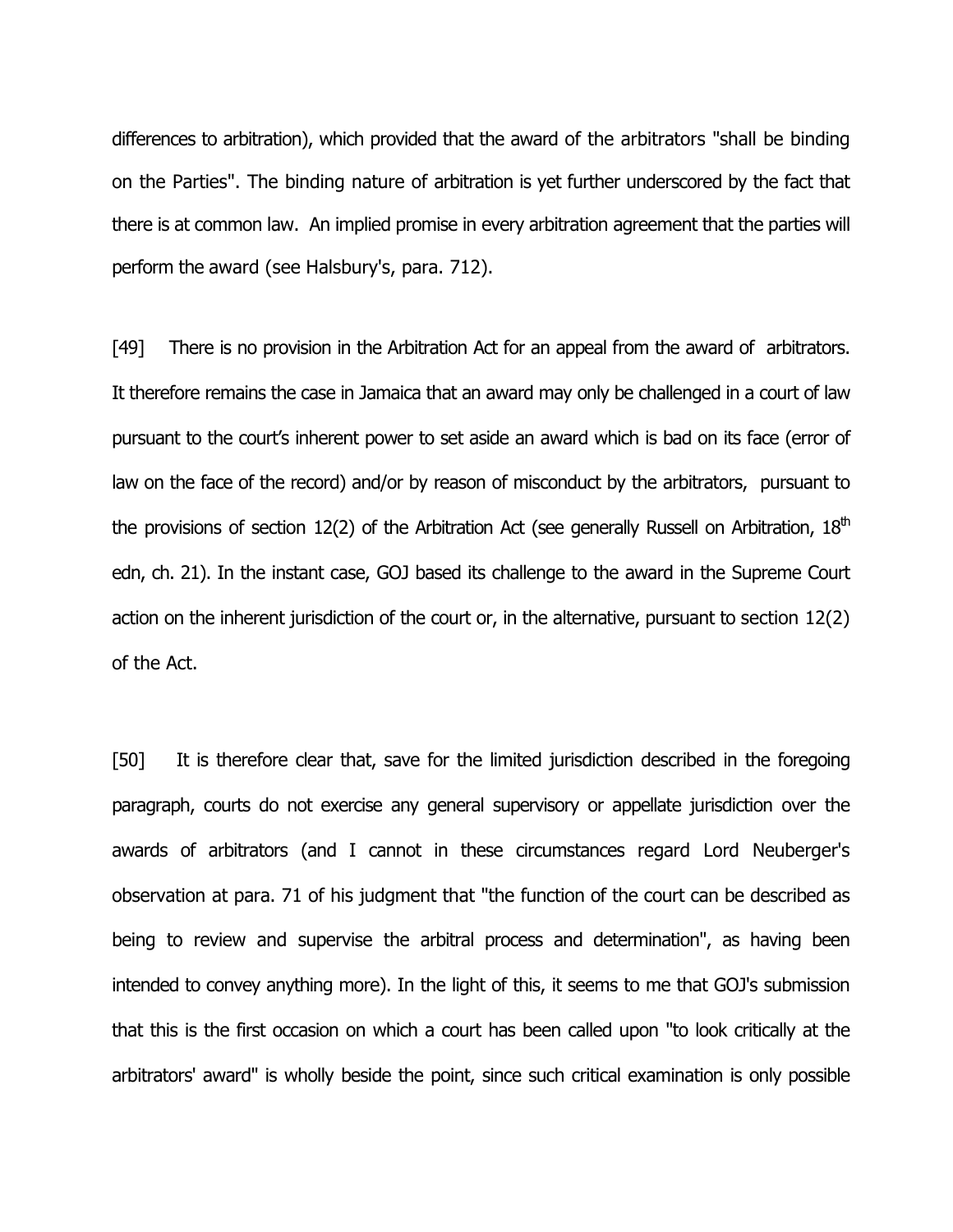pursuant to an application to the court in the limited circumstances already referred to. To the extent that the action initiated by GOJ did in fact invite such an examination of the arbitrators' award of damages in the respects specifically pleaded by GOJ, that aspect of the matter was, as I have attempted to demonstrate, resolved (with the exception of the outstanding issue of mitigation) by what Brooks J described as "the concord" between the parties as recorded in the 17 June 2004 joint letter. So while it may well be the case as GOJ submits, that it cannot be said that the Privy Council "affirmed" the arbitrators' award of damages, the true position is, it seems to me, that the question of the correctness or otherwise of the award simply did not "arise on this appeal" (per Lord Neuberger, at para. 4), because by the time NTCS' appeal came to be heard, the only outstanding issue that remained between the parties with regard to damages was the issue of mitigation.

#### The scope of the referral

[51] It is against this background of fact and law that I can now come to the first of the two questions with which this judgment is concerned, that is, the scope of the Privy Council's reference of the matter to this court. In this regard, it will already have become apparent that I favour NTCS' approach to this question, which is to say that the two principal matters that this court has been directed by the Privy Council to consider are, firstly, the consequences for the arbitrators' award, "in the light of the fact that the duration of the Franchise Agreements was only three, not ten, years..." (per Lord Neuberger at para. 79), and, secondly, "the relevance of the duty to mitigate" (ibid). In the light of the undisputed backdrop of fact and the wellestablished principles of law against which the appeal to the Privy Council came to be heard,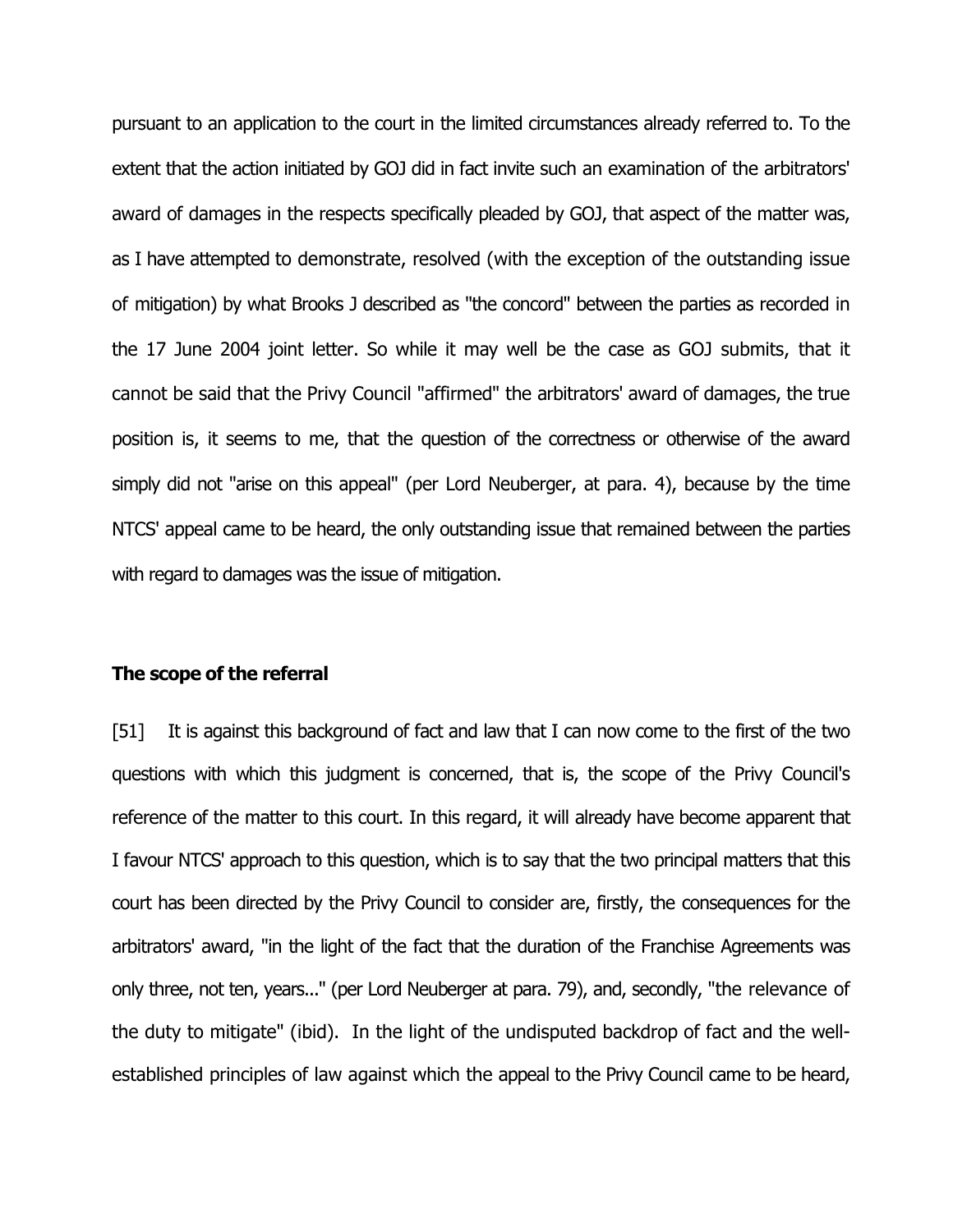I cannot regard Lord Neuberger's reference to "other issues relating to quantum" as an invitation to the parties, and a mandate to this court, to completely reopen the question of damages and to treat damages as "at large", as GOJ submitted. It seems to me that, if the award of the arbitrators, as reduced by the agreement between the parties, is to be further reduced by this court, as inevitably it must be, in the light of the reduced term of the licences, there will be other issues relating to quantum, in addition to mitigation, such as interest, which may also require consequential adjustment.

[52] GOJ attributes considerable significance to the fact that the basis upon which the Privy Council allowed NTCS' appeal was one which was never pleaded or argued in the courts below. This is obviously a fact, and a result of which the parties had no forewarning before the appeal was heard. But I have found it difficult to see why the conclusion ultimately reached by the Board, that is, that the franchise agreements, though not validly granted, nevertheless took effect as valid road licences granted pursuant to section 63 of the RTA, should itself be taken as a licence to jettison entirely the arbitrators' award of damages, which was based on evidence that was in some respects unchallenged, in favour of this court's assessment of what those damages should be. Nor can it justify, in my view, a radical revision of the operational history of the franchises, as described by evidence accepted by the arbitrators, in favour of Dr Fletcher's untested hypothesis.

[53] What the Board's decision achieved was to provide a means by which the franchises, which had been operated by NTCS over a number of years on the assumption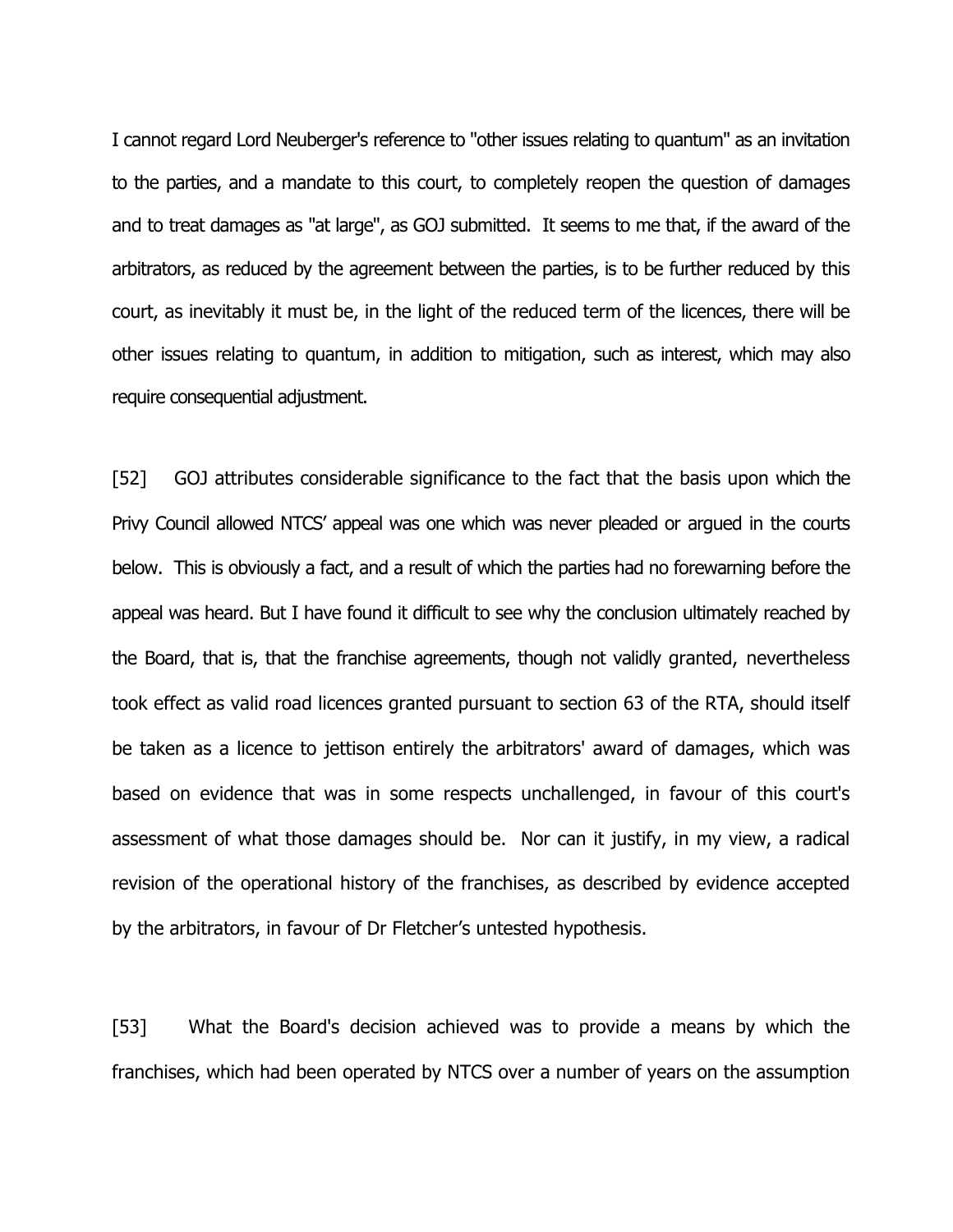made in good faith by all concerned, not least of all GOJ, that they had been validly granted, could be saved. By that means, the conclusion that the franchise agreements were invalid, a result which all who had had to contemplate it considered to be wholly unattractive in the light of all that had gone before between the parties (Brooks J had described GOJ's submission that the licences were invalid as "truly remarkable" and Lord Neuberger, for his part, observed that the learned judge's obvious distaste for the conclusion he had felt obliged to reach was "unsurprising"), was avoided. Lord Neuberger described the Board's conclusion variously, as enabling the franchise agreements to be "rendered effective by other legislation" (at para. 22), as enabling the franchise agreements to be "…as it were, saved by other legislation" (at para. 30), and as providing NTCS "with a lifeline" (at para. 50).

[54] What this lifeline achieved, in my view, was that it enabled the franchise agreements that had in fact been entered into to survive the challenge of illegality, by treating them as if they had been validly granted as road licences under section 63 of the RTA. In other words, the validity of the licences originally granted was by this means preserved. In any event, as Lord Neuberger also pointed out, the result of so treating the franchise agreements was, save for the fact that it was "significantly less beneficial" to NTCS than it would have liked, otherwise the same as it would have been if its original argument that the franchise agreements had been validly granted under the PPT Act had prevailed (see para. 75 of the judgment of the Board).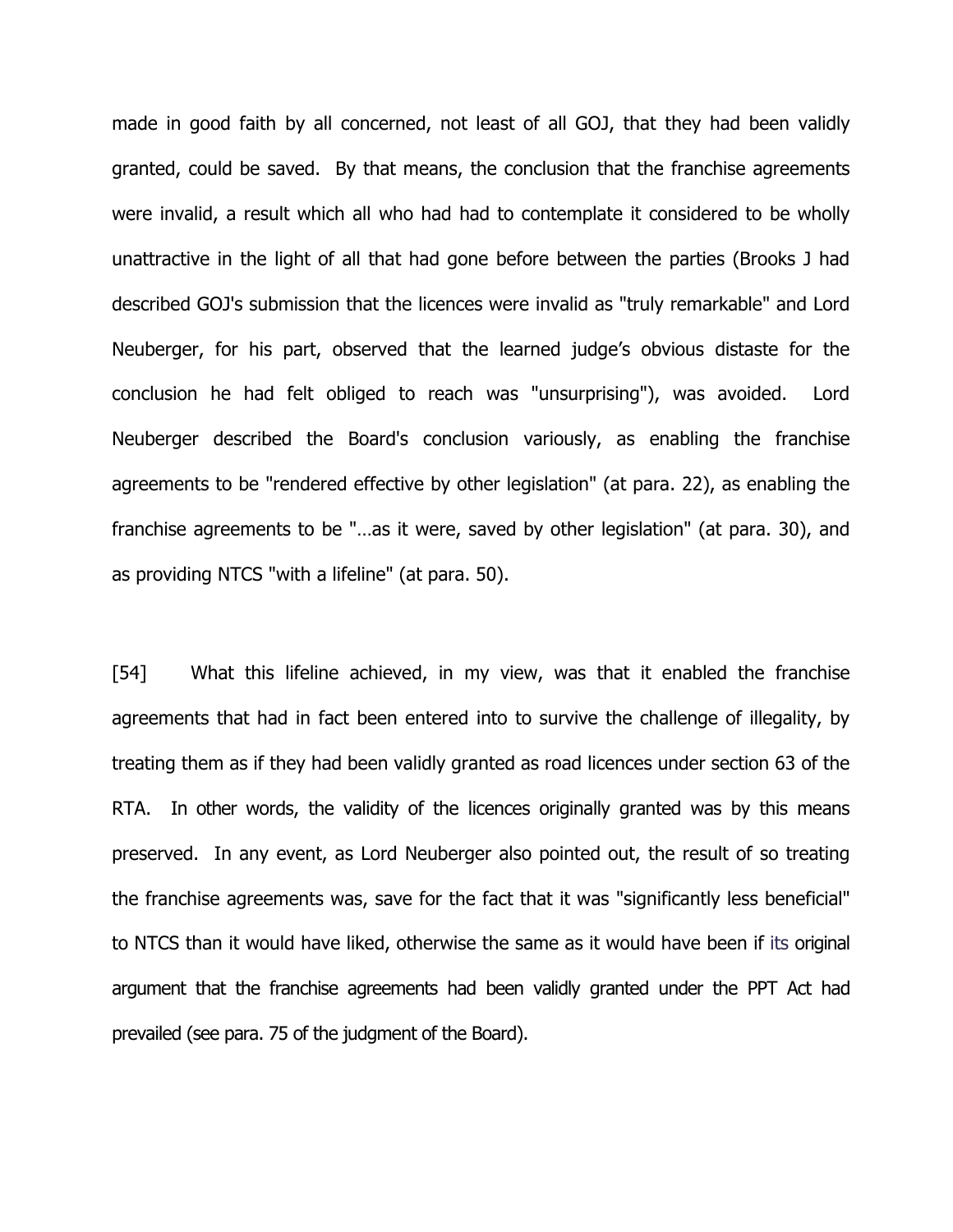[55] It follows from all of the foregoing that, in my view, the 17 June 2004 joint letter remains alive and has neither been invalidated nor rendered irrelevant by the Board's conclusion. It appears to me that the result of this is that it is not now open to GOJ to reopen and revisit the arbitrators' award by reference to factors affecting the assessment of damages (such as causation and the like) which it was open to it to have taken issue with in the proceedings before the arbitrators. I think that the relevance of those factors has now been completely overtaken by the award itself and by the manner in which the award was dealt with by the agreements arrived at by the parties when it was challenged by GOJ in the Supreme Court proceedings.

[56] I would therefore conclude on this point that the scope of the Privy Council's referral of the matter to this court is confined to a consideration of the effect on the arbitrators' award of the reduced period of the franchises and the question of mitigation. As part of this exercise, it will no doubt be necessary to have regard to the question of interest, as a purely consequential matter. The issue of costs in respect of the arbitration, the proceedings in the Supreme Court and in this court has also been specifically remitted by the Board to be dealt with in these proceedings (see para. [30] above).

#### The admissibility of Dr Fletcher's affidavit

[57] It follows from the foregoing discussion and my conclusion on the scope of the reference that I accordingly consider the proposed evidence contained in Dr Fletcher's affidavit to be irrelevant to any issue that can possibly arise on the referral to this court and therefore inadmissible. Taking as his starting point a wholly hypothetical question, Dr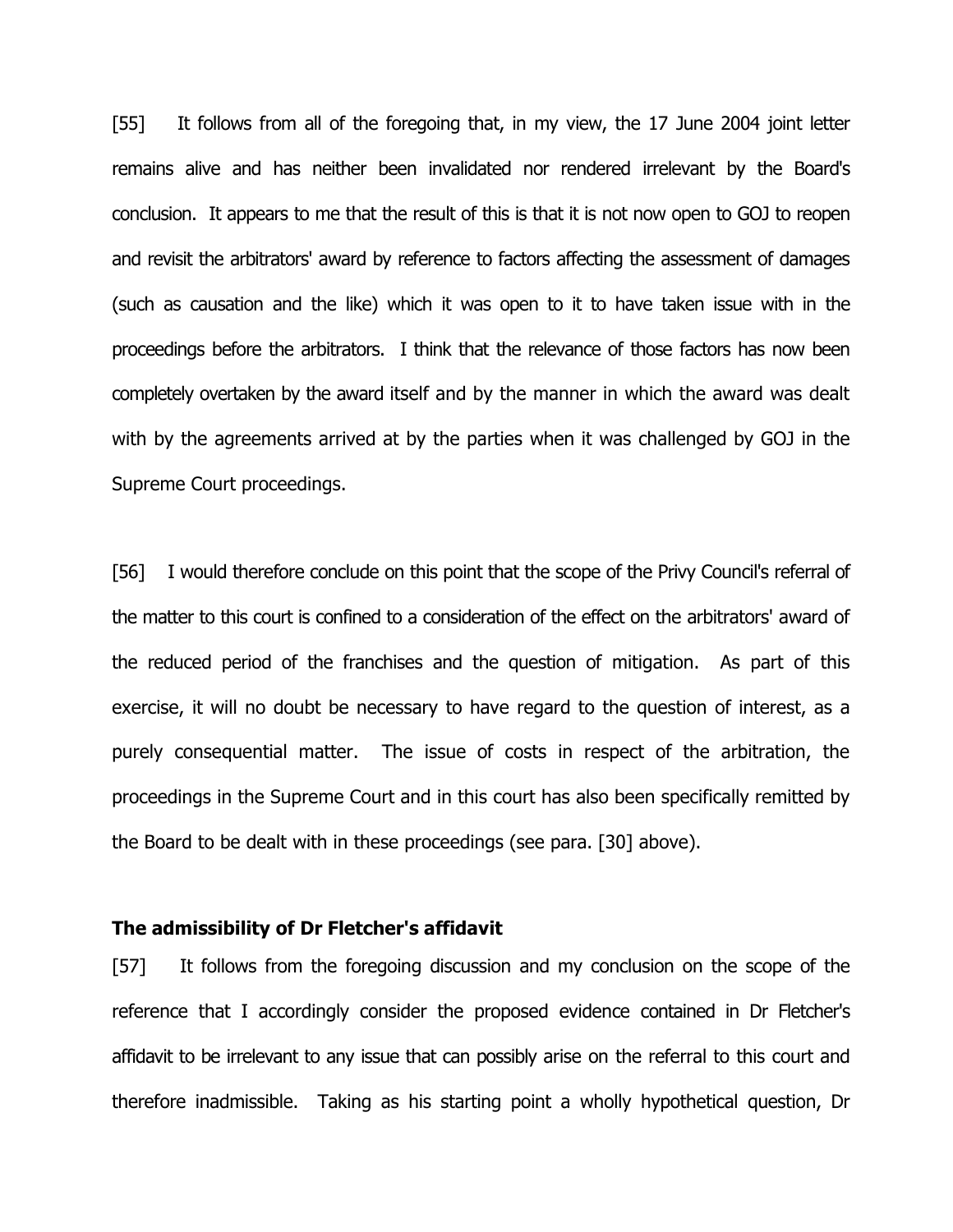Fletcher has then proceeded to express opinions that are necessarily purely speculative and not in any way related to the reality of the situation in which NTCS found itself, as the arbitrators found, as a result of the non-implementation of the second fare table. Given the view that I have already expressed as regards the limited nature of this court's remit from the Board, that evidence, it seems to me, can be of absolutely no assistance to the court in that exercise.

#### The question of mitigation

[58] Although the parties' respective positions on this issue have already been adumbrated by their counsel in opening the matter before us, they will no doubt wish to turn their full attention to it when the hearing resumes. As regards the parameters of the dispute between the parties on this issue, NTCS had taken the position in its written submissions that, because GOJ's contention (and indeed its pleaded case) had always been that NTCS ought to have taken steps to mitigate its losses as from September 1998, the issue of mitigation was no longer relevant in the light of the Board's conclusion that the licences took effect for three years only, which meant that NTCS was not in any event entitled to recover any damages for any period after 28 February 1998. However, it soon became clear that GOJ did not share this view and that it proposed to argue that NTCS had been under a duty to mitigate its losses from the point of GOJ's failure to implement the second fare table on the contractually agreed date, that is, 1 June 1995.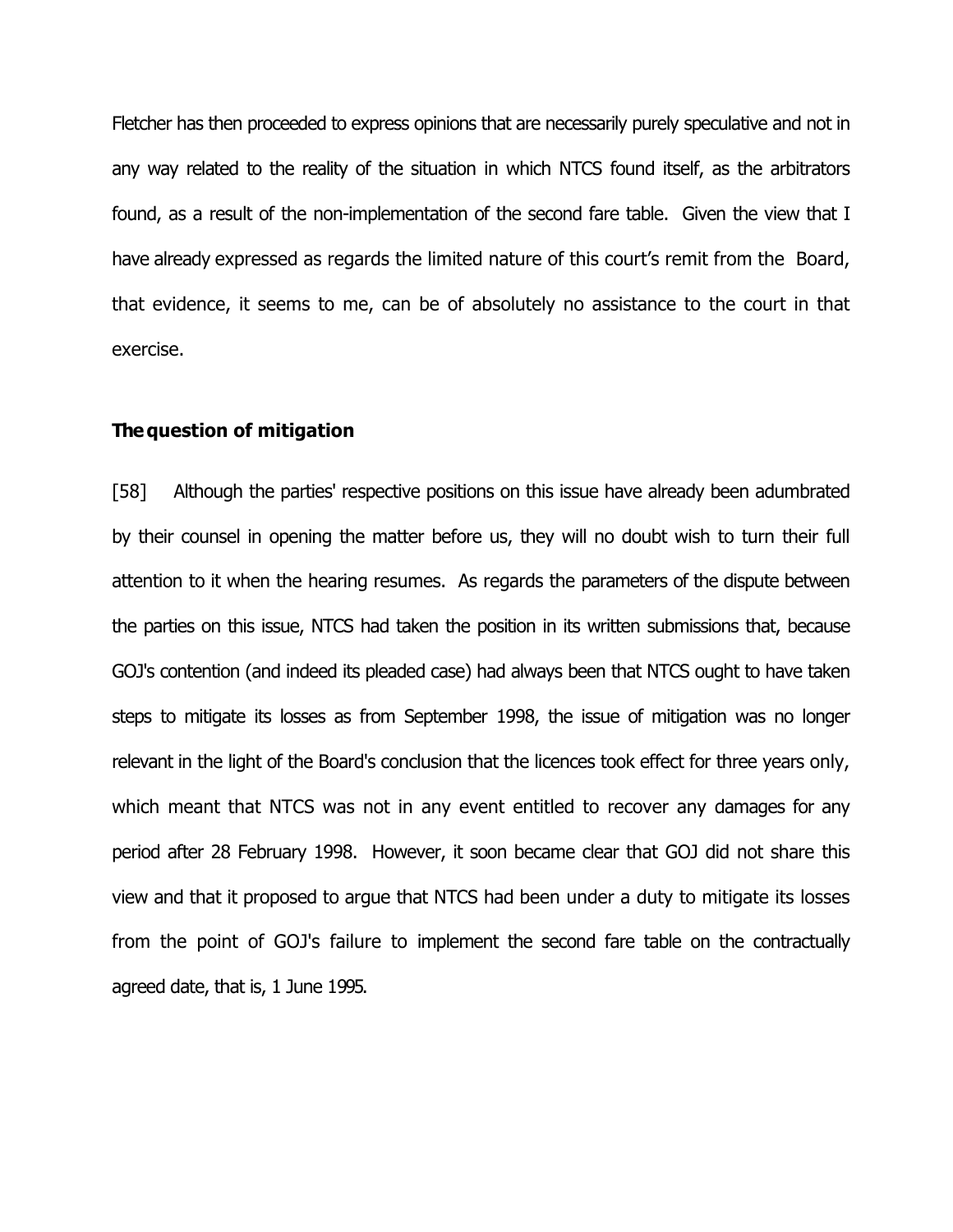[59] During Mr Mahfood's opening of the case for GOJ, Lord Gifford took the point that that position was not open to GOJ on its own pleading in the Supreme Court action, in which it had expressly tied its contention on NTCS' duty to mitigate to the post September 1998 period. As a result, Mr Mahfood applied for permission to amend GOJ's statement of claim to reflect the more general complaint that "the arbitrators erred by failing to hold that [NTCS] failed to take reasonable steps to mitigate its losses". After hearing and considering Lord Gifford's objection to this application, the court decided to grant permission to amend in the terms sought. However, permission was also granted to NTCS to file a further affidavit from Mr Ezroy Millwood, the president and chief executive officer of NTCS, to deal with the issue of mitigation in the period commencing in June 1995. This affidavit was duly filed on 29 September 2010 and it is expected that Mr Millwood will in due course be cross-examined on it by Mr Mahfood when the hearing of the matter resumes.

### **Conclusion**

[60] My conclusions on the questions of the scope of the reference and the admissibility of Dr Fletcher's affidavit are therefore as stated in paras. [56] and [57] above. I would therefore propose that the Registrar be asked to set the earliest available date for the resumption of the hearing of the matter (subject, naturally, to the convenience of the parties) in the light of those conclusions.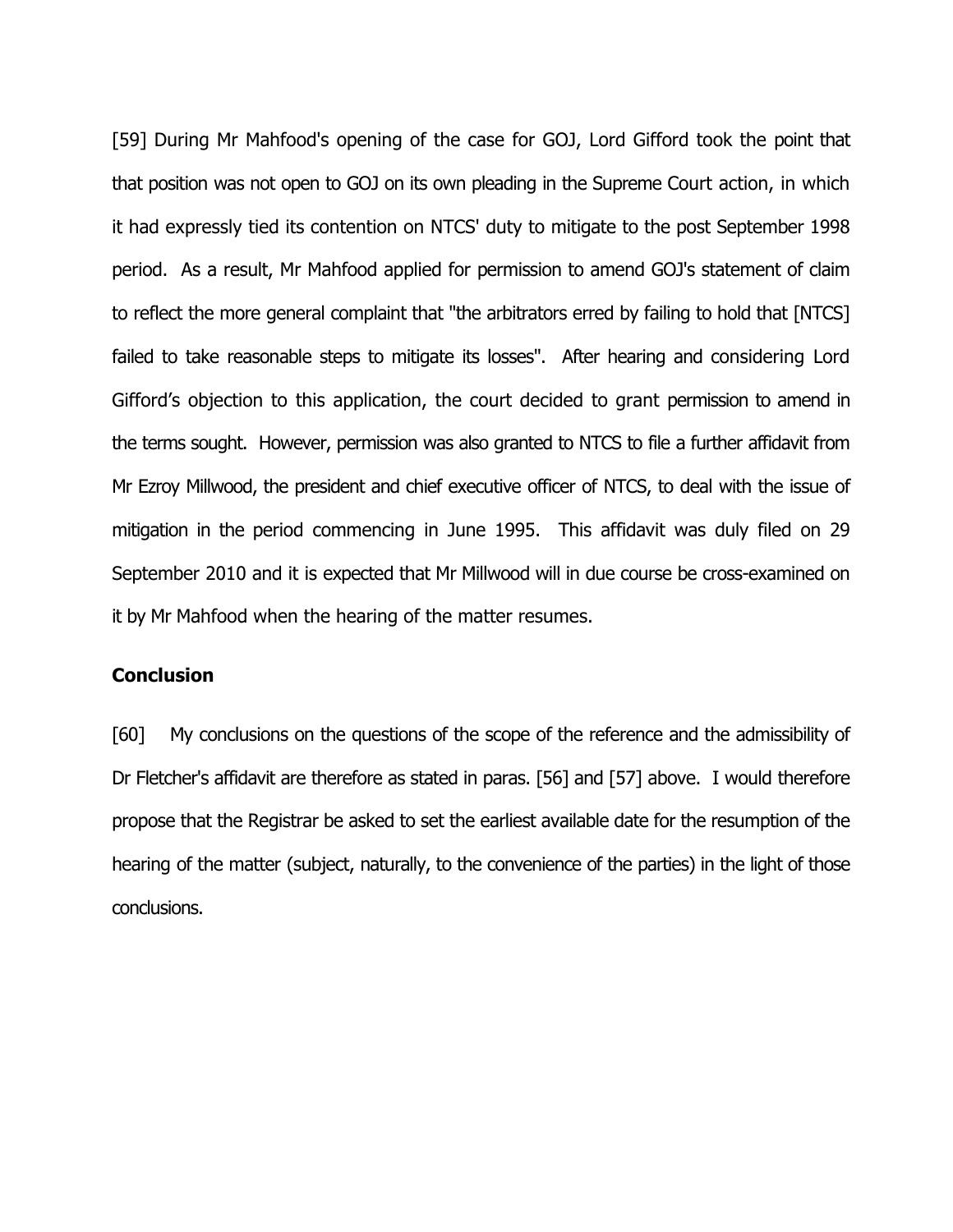#### DUKHARAN, JA

[61] This is a referral from the Privy Council to this court for us "to consider the consequences [of the decision that the franchise agreements are valid], in the light of the fact that the duration of the Franchise Agreements was only three, not ten years, and in the light of other issues relating to quantum (and in particular the relevance of the duty to mitigate) which the Board has not had to consider".

[62] The factual background giving rise to this referral has been comprehensively set out by my brother Morrison, JA and it is therefore unnecessary to repeat it. Lord Neuberger who delivered the judgment of the Board was of the view that the above formulation clearly expressed the nature of the task this court should undertake. At paragraph 2 of the judgment, he set out an outline of the facts relevant for the purposes of this discussion:

> "The Government, acting through the Minister of Public Utilities and Transport ('the Minister'), entered into two Franchise Agreements with the Society whereby the Society was permitted and required to provide public transportation services, through a specified number of buses of different capacities along identified routes within defined areas in and around Kingston for ten years at fare rates set out in a table. After the Government had unilaterally determined the agreements, there were arbitration proceedings to determine whether the Society was entitled to damages suffered as a result of the Government having failed to publish a new fare table which would have increased the level of permitted fares."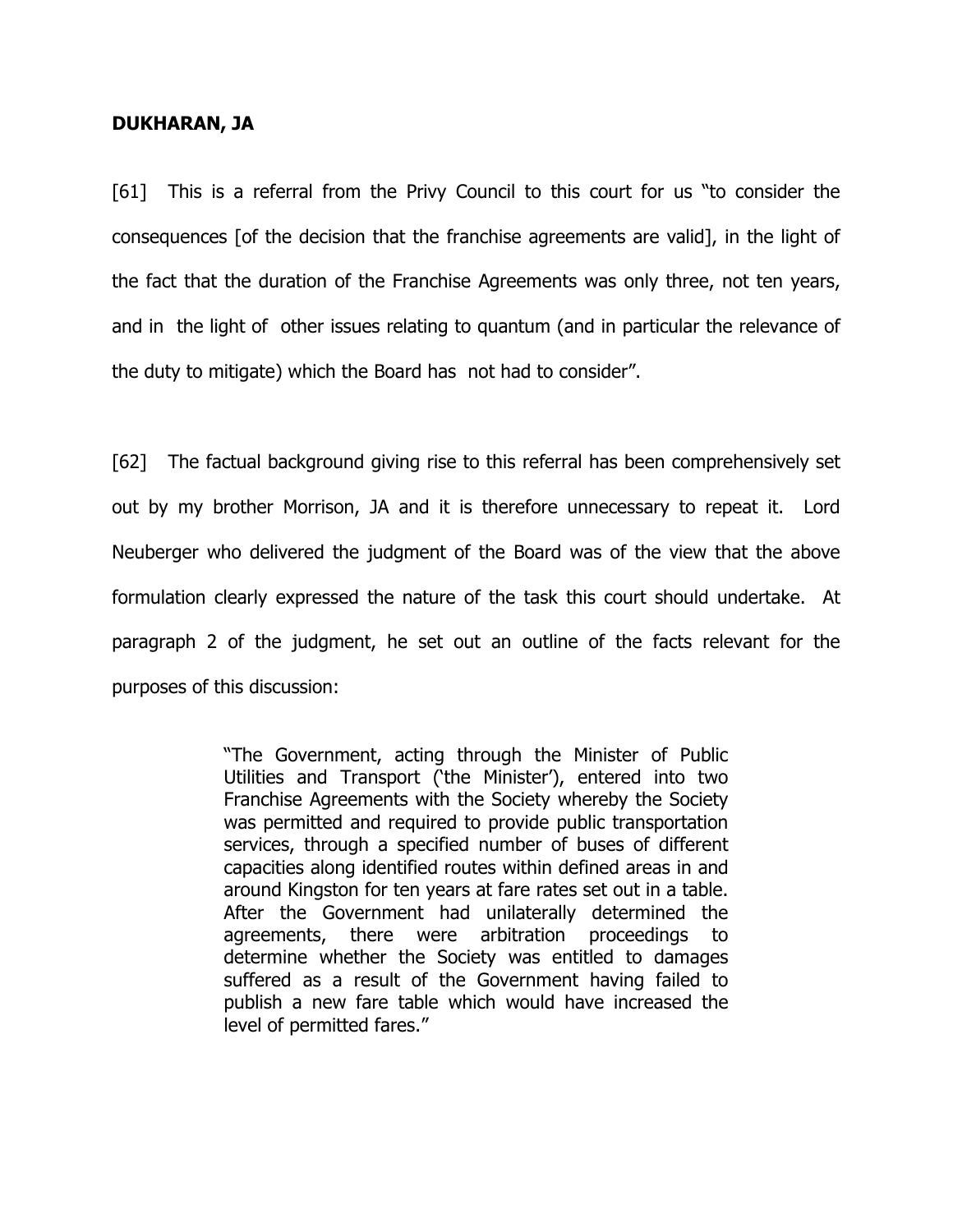[63] There were six defined areas with the appellant being the franchise holder of two, namely, the Northern and Portmore zones. The Board held that the franchise agreements were illegal, and therefore unenforceable because the Minister had exceeded his power under section 3 (1) of the Public Passenger Transport (Corporate Area) Act ("the PPTA") to issue one exclusive licence in respect of the Kingston Metropolitan Region. The Board also held the view that the franchise agreements could take effect as road licences under section 63 of the Road Traffic Act ("the RTA").

[64] The parties before this court made submissions as to the interpretation of the scope of the referral. It was the contention of the appellant that all that is required is an arithmetical exercise to adjust the arbitrators' award to reflect damages for a three year period instead of a 10 year period. It was the contention of the respondent (who was made a party as the representative of the Government of Jamaica (GOJ)) that the quantification of such is to be determined by this court upon proof of same, by the appellant. The GOJ also contended that the award of the arbitrators cannot be relied on, as the basis of that award is an exclusive licence granted under section 3 (1) of the PPTA, whereas the agreements are to be regarded as taking effect under section 63 of the RTA and the quantum of damages under each would differ since "those provisions are fundamentally different in concept, character and scope of operation".

[65] Lord Gifford, QC submitted that, the fact that there is not a neat fit between the terms of the franchise agreements and the provisions of the RTA did not prevent the agreements from being valid and lawful, since the agreements achieved the broad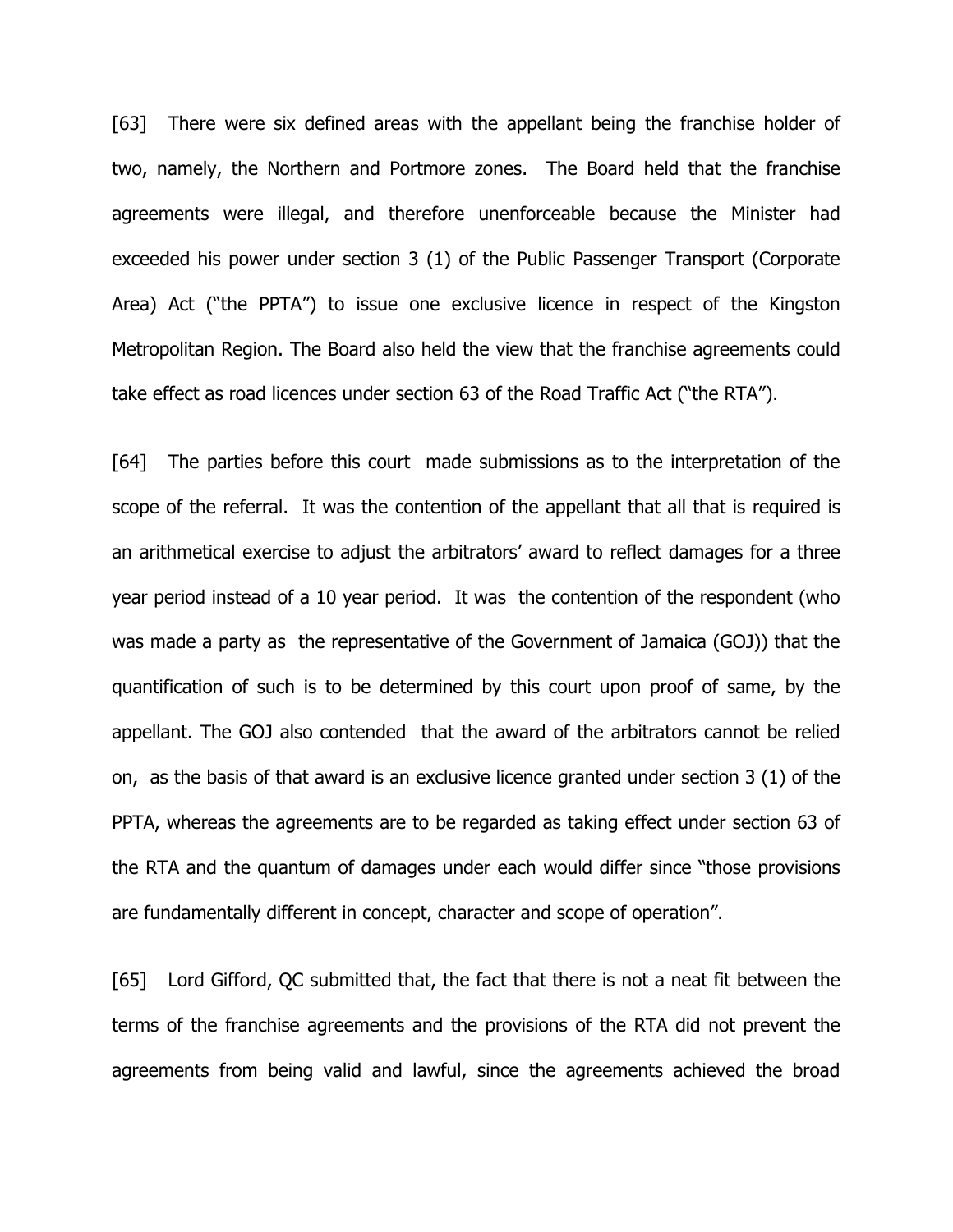purpose that the RTA was designed to do, namely, the granting of a licence to provide effective service along defined routes. He adverted to Lord Neuberger's examination (paragraphs 51-56) of the statutory provisions relating to a road licence (section 63) and demonstrated that despite the differences in these requirements when compared to those required for the grant of an exclusive licence, there was "no good reason why the Franchise Agreements should not have taken effect as road licences". He further submitted that in practice, the object of exclusivity could have been achieved, at least to a substantial extent, by the exercise of the flexible powers granted under sections 63 and 64 of the RTA. He argued that there was no mandate from the Privy Council for there to be any further modification of the award, save for the adjustment which resulted from the shorter duration of the licence.

[66] Mr Mahfood, QC for GOJ submitted that there is nothing in the reasoning of the Privy Council to indicate that it upheld the arbitrator's award of damages. He argued to the contrary, that in paragraph 4 of Lord Neuberger's judgment that "there were other issues, in particular relating to mitigation, and the measure of damages awarded by the arbitrators, which were considered in the courts below, but they do not arise on this appeal". He further submitted that the calculation of damages on the assumption that the licence was under section 3 (1) of the PPTA was wrong in law because the very franchise agreement was found to be under section 63 of the RTA whereas the agreement was linked to the considerations under section (1) of the PPTA. He submitted that the Privy Council having decided that the licence was valid as a road licence, the critical question was, "would the losses suffered by the appellant have been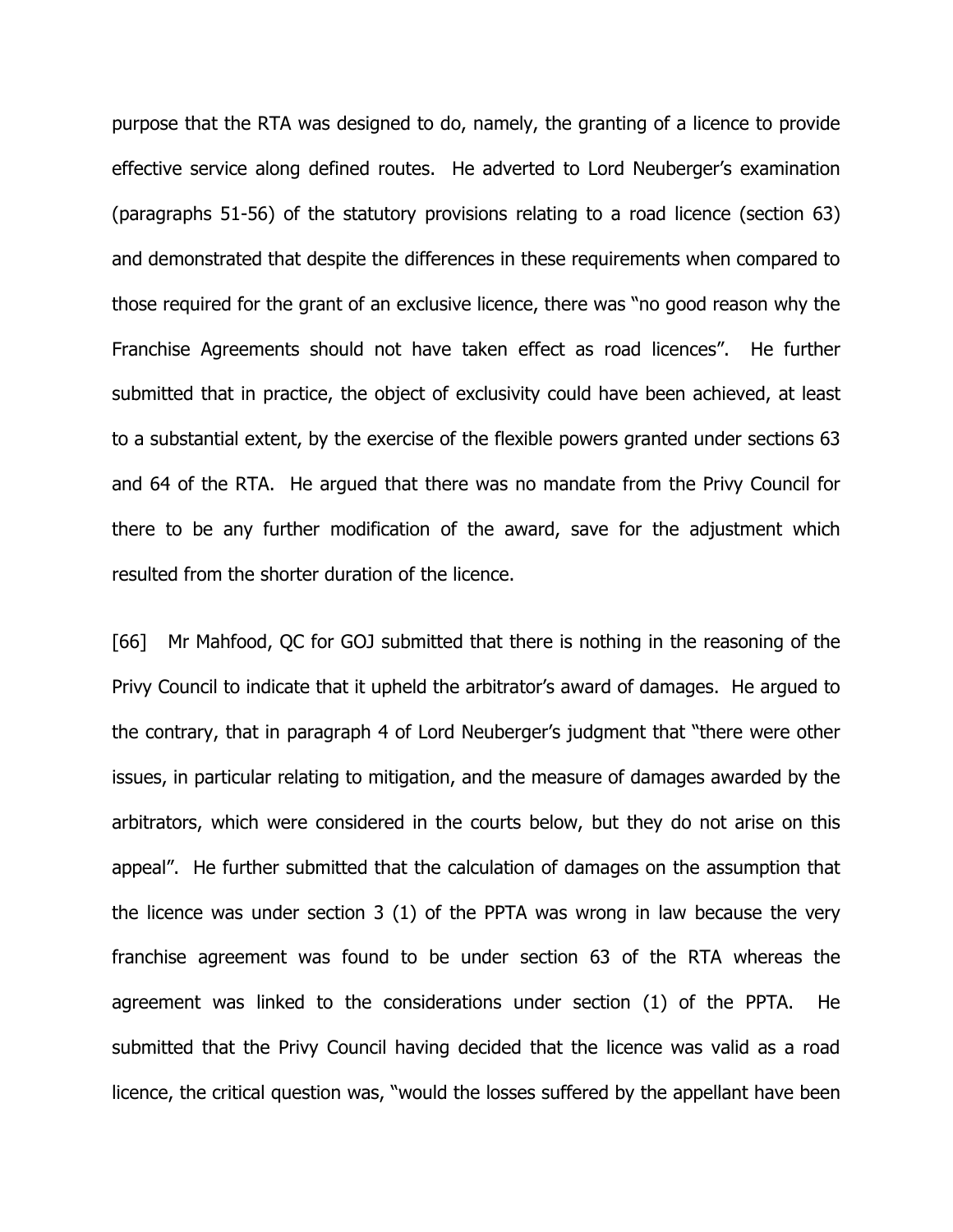recovered by the appellant if it had been granted Road Licences under section 63 of the RTA and the respondent had performed its contractual obligation and implemented the second fare table which called for a 98% increase in fares and the reduction in length of each fare stage …?"

[67] Counsel for GOJ further submitted that a section 63 road licence under the RTA is inferior in nature to an exclusive licence under section 3 (1) of the PPTA, and the operation of the former, because of its limitations, had resulted in a "fragmented system of licensing individual buses to specific routes which had caused a decline in the overall quality of the bus service". It was also further submitted that the non-exclusive nature of the road licence would have resulted in the appellant being faced with competition from other operators and other means of transport. It was further argued that the implementation of the second fare table would have resulted in increased fares that would have been prohibitive which would lead to the commuting public resorting to alternative means of transport. This would result in a decrease in fare revenue and there was no guarantee that the appellant would have made a profit if the second fare schedule had been instituted. To support these arguments, an application was made to rely on the evidence of Dr Alton Fletcher, a travel consultant to the Ministry of Transport and Works.

[68] Dr Fletcher was asked to provide an opinion as an expert on the following question in paragraph 7 of his affidavit: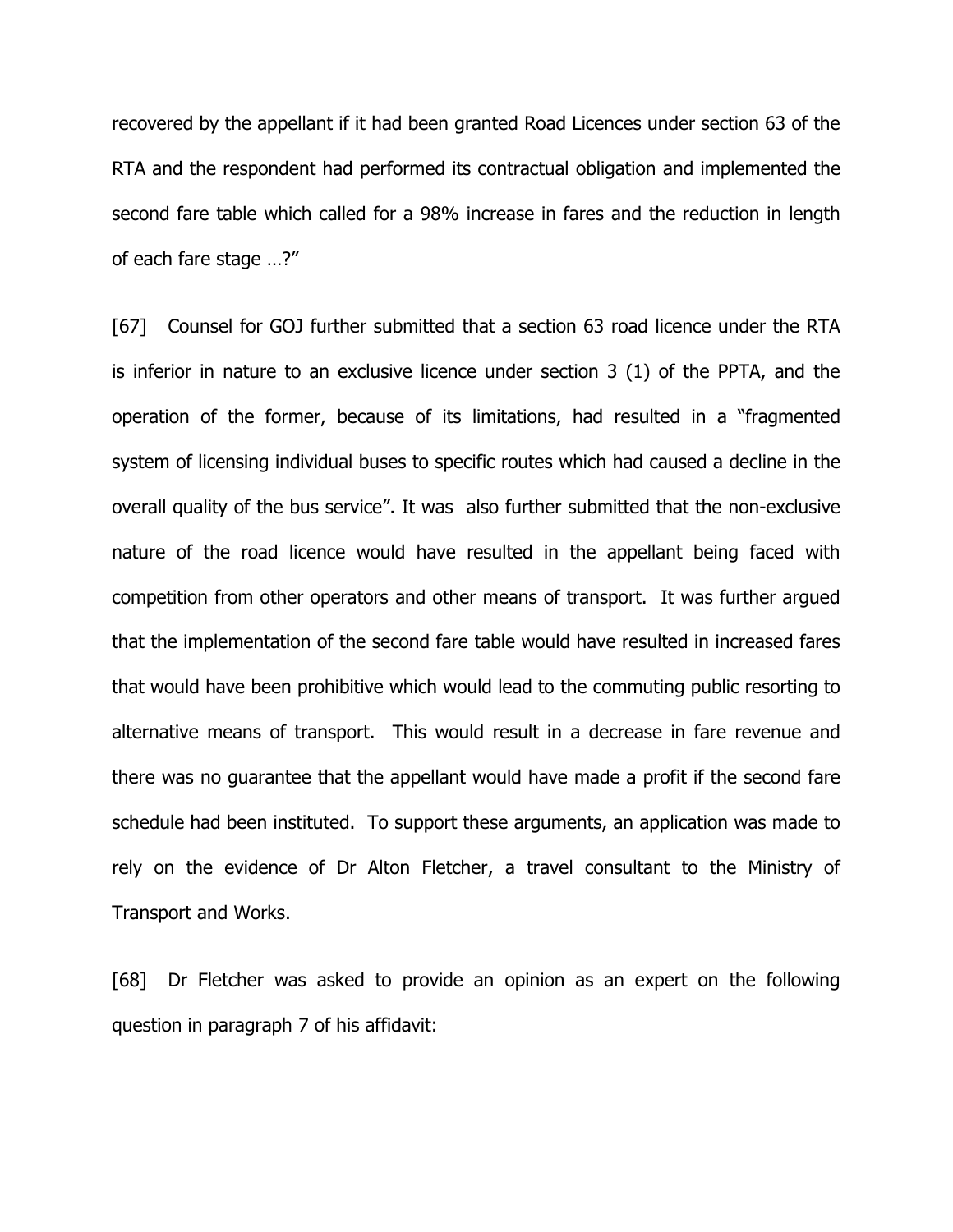"Whether the losses suffered by the Appellant would have been recovered by the Appellant if it had been granted Road Licences under Section 63 of the Road Traffic Act and the Respondent had performed its contractual obligation and implemented the Second Fare Table which called for a 98% increase in fares and the reduction in the length of each fare stage not later than April  $31<sup>st</sup>$  1995 to take effect on June  $1<sup>st</sup>$ 1995."

[69] Dr Fletcher compared the 10 year licence awarded to the appellant pursuant to the franchise agreements under the PPT Act with those of the three year licence under the RTA. It was his view that under a section 63 licence the appellant "would be required to fulfil all the service standards of the franchise agreement while being required to adhere to the restrictions of a Road Licence". These restrictions, he concluded, would cause the appellant to be unable to "reap the efficiencies contemplated by the Franchise Agreement and instead sustain loss of revenue". Dr Fletcher also opined that the recommendations of the Shirley Commission, if implemented, would have caused the majority of the travelling public to be unable to afford the increased fares. The result would be that illegal operators would undercut the legitimate operation of the appellant with a resultant loss of revenue. According to Dr Fletcher "the losses suffered by [NTCS] would not have been recovered … if it had been granted Road Licences under section 63 of the Road Traffic Act and [GOJ] had performed its contractual obligation and implemented the Second Fare Table which called for a 98% increase in fares and the reduction in length of each fare stage …"

[70] The appellant opposed the admission in evidence of Dr Fletcher's affidavit on the basis that evidence sought to be given by him is outside the scope of the referral and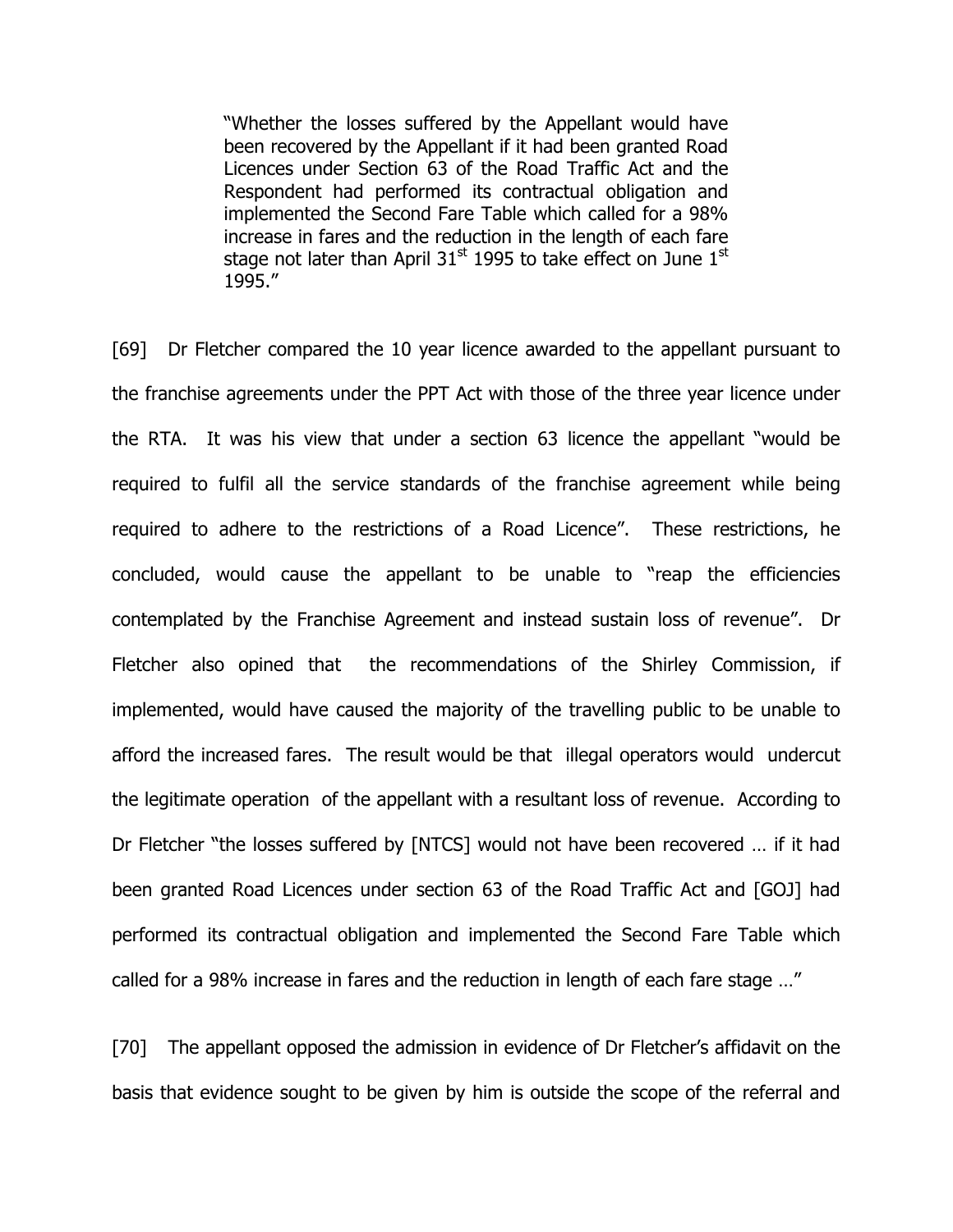that the Privy Council did not intend that this court should address the hypothetical question posed in paragraphs 7 of Dr Fletcher's affidavit.

[71] The proposed evidence in the affidavit of Dr Fletcher is, in my view, irrelevant and inadmissible. The hypothetical question is speculative and would not in any way affect the referral to this court. In my view, the Privy Council did not mandate a reopening of the issue of damages based on hypothetical events which did not happen. The Privy Council discussed the challenges to the award which was based on actual damages flowing from the breach of the actual agreement which was held to be a legal agreement. Dr Fletcher's evidence at paragraph 21 of his affidavit which speaks about the affordability of the second fare table and other issues such as robot operators was not raised before the arbitrators. I am of the view that it should not be introduced at this stage.

[72] Following the Board's decision, it is not disputed that the appellant is entitled to damages for breach of contract. Damages must be assessed, according to the contract that the parties signed to, which was supposed to take effect and in this case took effect for a period of time before breach. The question is whether the franchise agreement could have been performed according to its terms in circumstances where the appellant was operating a road licence or a number of road licences.

[73] Lord Neuberger analysed and demonstrated how the franchise agreements could have taken effect as road licences. He was however careful to point out the feature of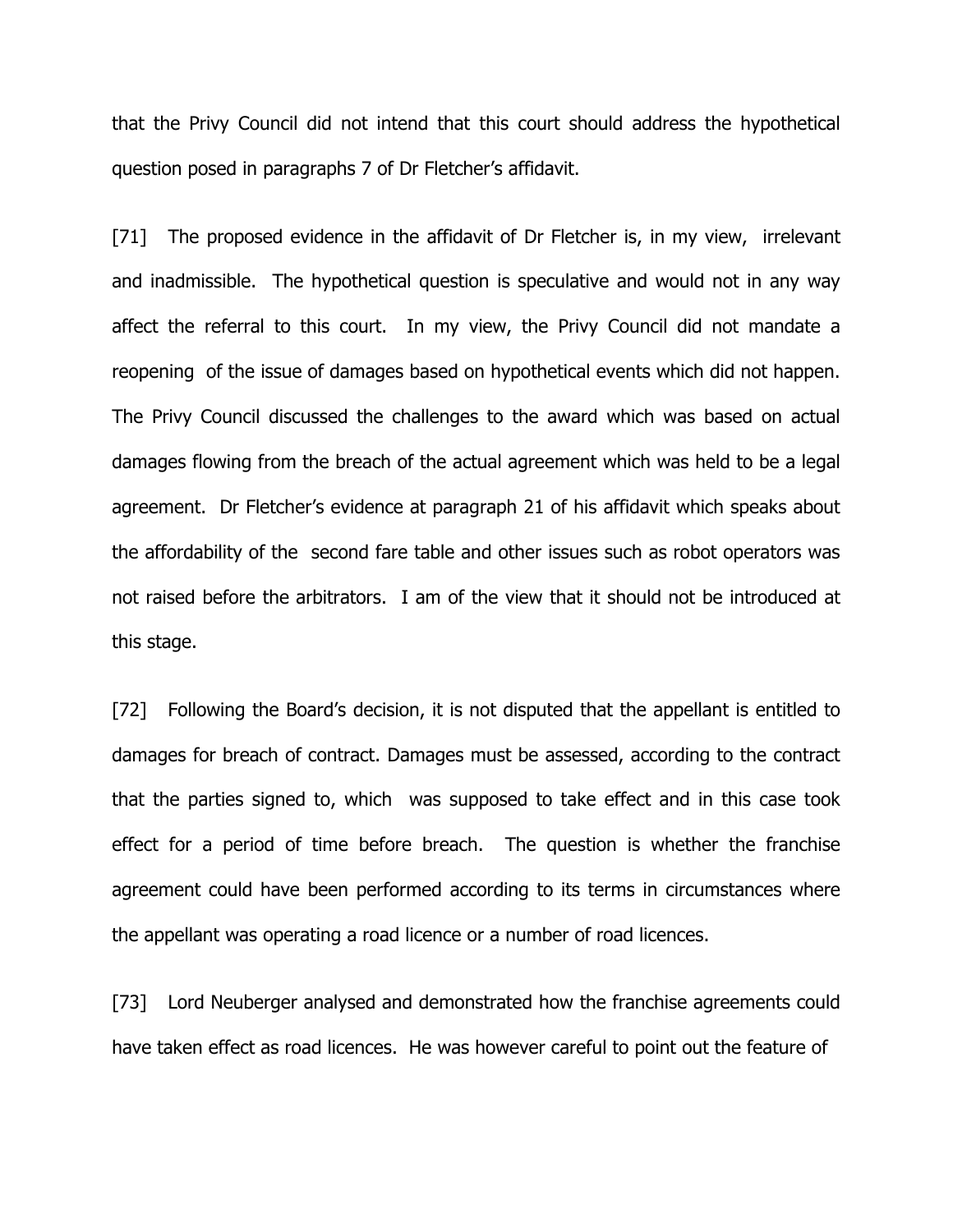exclusivity that distinguished the character of the exclusive licence from the road licence, but he stopped short of making a determination on how the operations as envisaged by the terms of the franchise agreement could be reconciled with the operations under a road licence. At paragraph 53 of the judgment he said:

> "So if the licence by each Franchise Agreement could not have been exclusive as a matter of law, it was nonetheless a valid licence, albeit non-exclusive. It may be that the exclusivity of the licences could have been justified - for instance through the medium of section 64 of the RT Act but it is unnecessary to determine the point for present purposes."

[74] It is clear that although the operation of an exclusive licence may be different from the operation of the road licence, it is possible that a road licence may take effect and operate in a similar manner to an exclusive licence (see section 64 of the RTA). Section 64 of the Act limits the number of road licences that can be issued in respect of a particular route. The appellant therefore could have been the sole entity issued with road licences in respect of the routes in the two areas for which it was responsible under the franchise agreement. The effect of this would be to confer on the appellant the exclusive right to control the operation of all buses on all the routes in these regions.

[75] For the foregoing reasons, I am of the view that there is no justification for rejecting the award of the arbitrators which was based on the agreement. The court should therefore deal with the reduced period of the franchises and the issue of mitigation.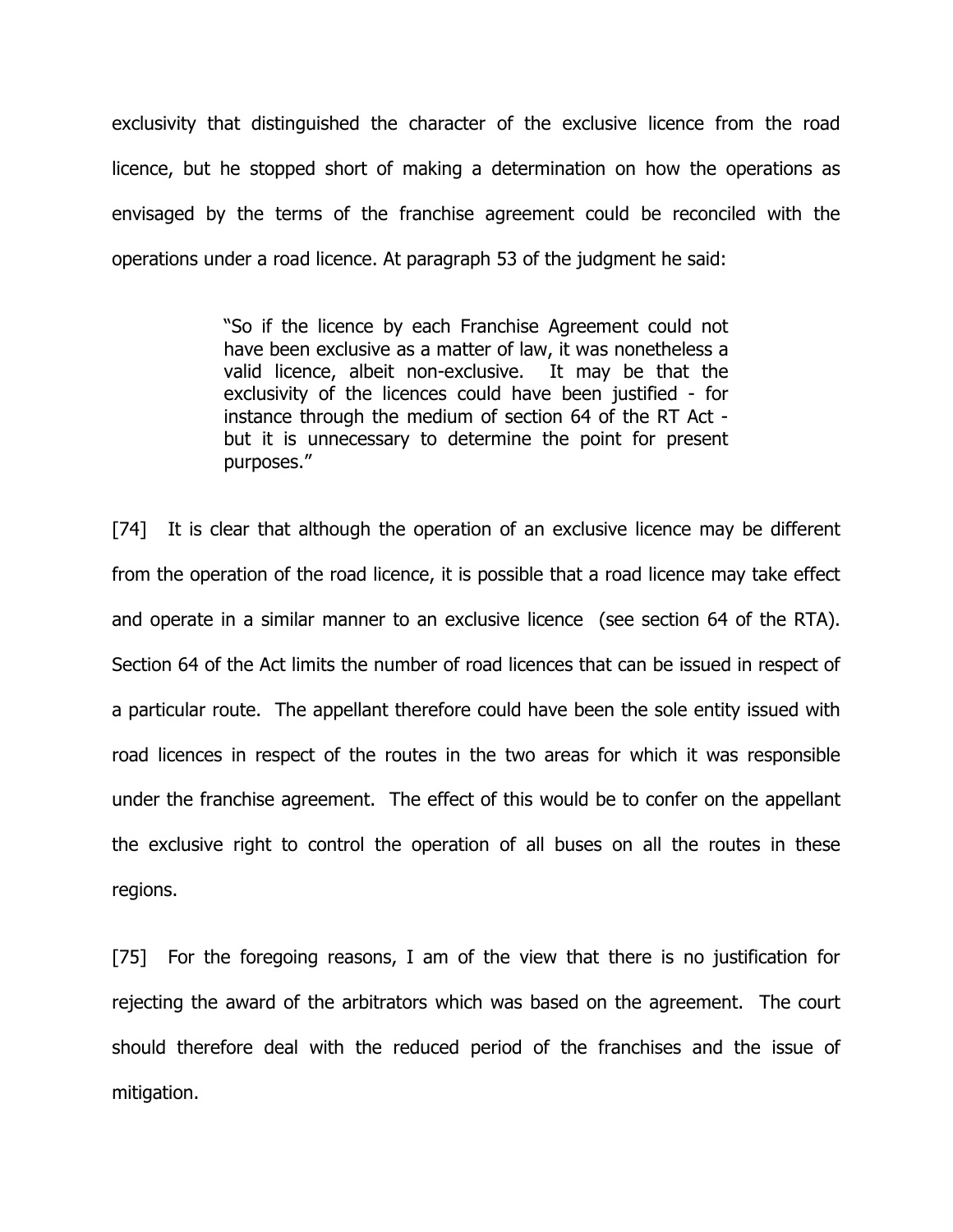#### PHILLIPS J A

[76] The hearing before the court arose out of a direction from the Privy Council in Appeal No 0017 of 2009 which was delivered on 26 November 2009. The matter has had a long and interesting journey by way of arbitration and through the courts. I have had the opportunity of reading in draft the judgments of my brothers and I agree with their reasoning and conclusions and only wish to add a few words of my own.

[77] The background to the litigation and the manner in which the issues were distilled as the matter proceeded through the courts have been dealt with in great clarity and thorough detail by Morrison JA, and I therefore will not repeat any of that history. Suffice it to say that when the matter went to the Privy Council the first and main issue on appeal was whether the finding in the courts below, that the exclusive franchise agreements issued to the appellant in respect of the provision of bus services in the Kingston area in the Northern and Portmore zones were invalid and therefore unenforceable, was correct. The second issue was whether the second agreement, the Heads of Agreement" of 1996 entered into between the Government of Jamaica and the appellant and which recognized the existence of the franchise agreements, operated to discharge the Government's obligation under the franchise agreements. Lord Neuberger in delivering the decision of the Board in paragraph 4 of the judgment stated that "there were other issues, in particular relating to mitigation, and the measure of damages awarded by the arbitrators, which were considered in the courts below, but they do not arise on this appeal". The Board did not deal with any aspect of the damages awarded by the arbitrators.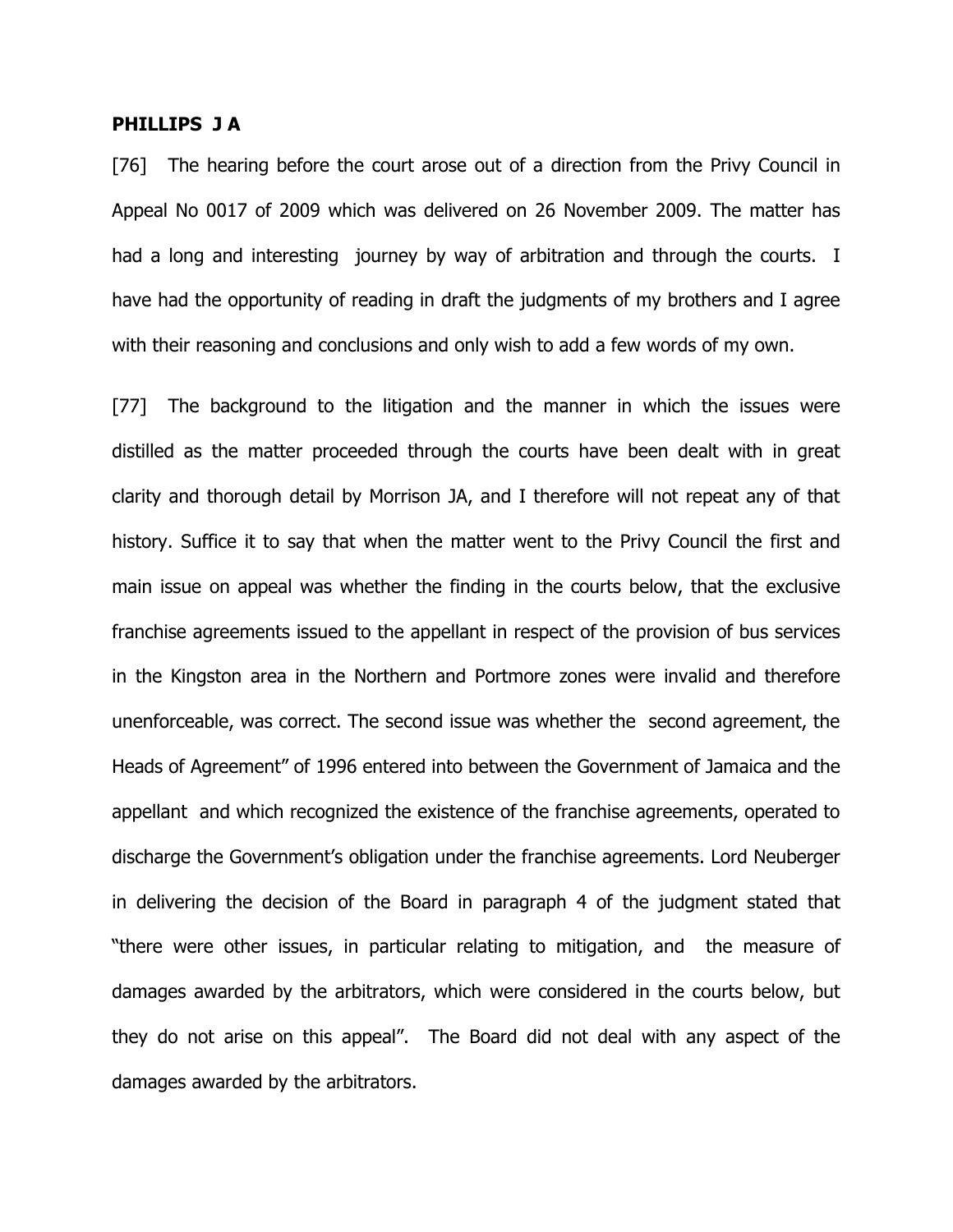[78] In their judgment the Board indicated that there were three questions in connection to the first issue and they were:

- (i) whether either or both of the franchise agreements granted to the appellant in respect of the Northern and Portmore zones fell within the ambit of section 3 (1) of the Public Passenger Transport (Corporate Area) Act the ("PPT Act").
- (ii) whether the franchise agreements were therefore ineffective unless they could be saved by reference to other legislation; and
- (iii) whether the franchise agreements can nonetheless be rendered effective by other legislation.

[79] The Board ultimately found that the franchise agreements did not comply with section 3 of the PPT Act, and were unenforceable because the Minister did not have the power under section 3(1) to grant them. However, the franchise agreements satisfied the provisions of Part III, and in particular section 63 of the Road Traffic Act,("the RTA") and were therefore saved and rendered effective by other legislation. The appellant's appeal was allowed on this point, save as was pointed out, the term of each of the franchise agreements was three years as opposed to 10years which had been granted under the PPT Act.

[80] On the second issue the Board concluded that the provisions of paragraph 7 (b) of the Heads of Agreement because they were too uncertain did not operate to suspend, or otherwise impinge on, the obligation of the Government with regard to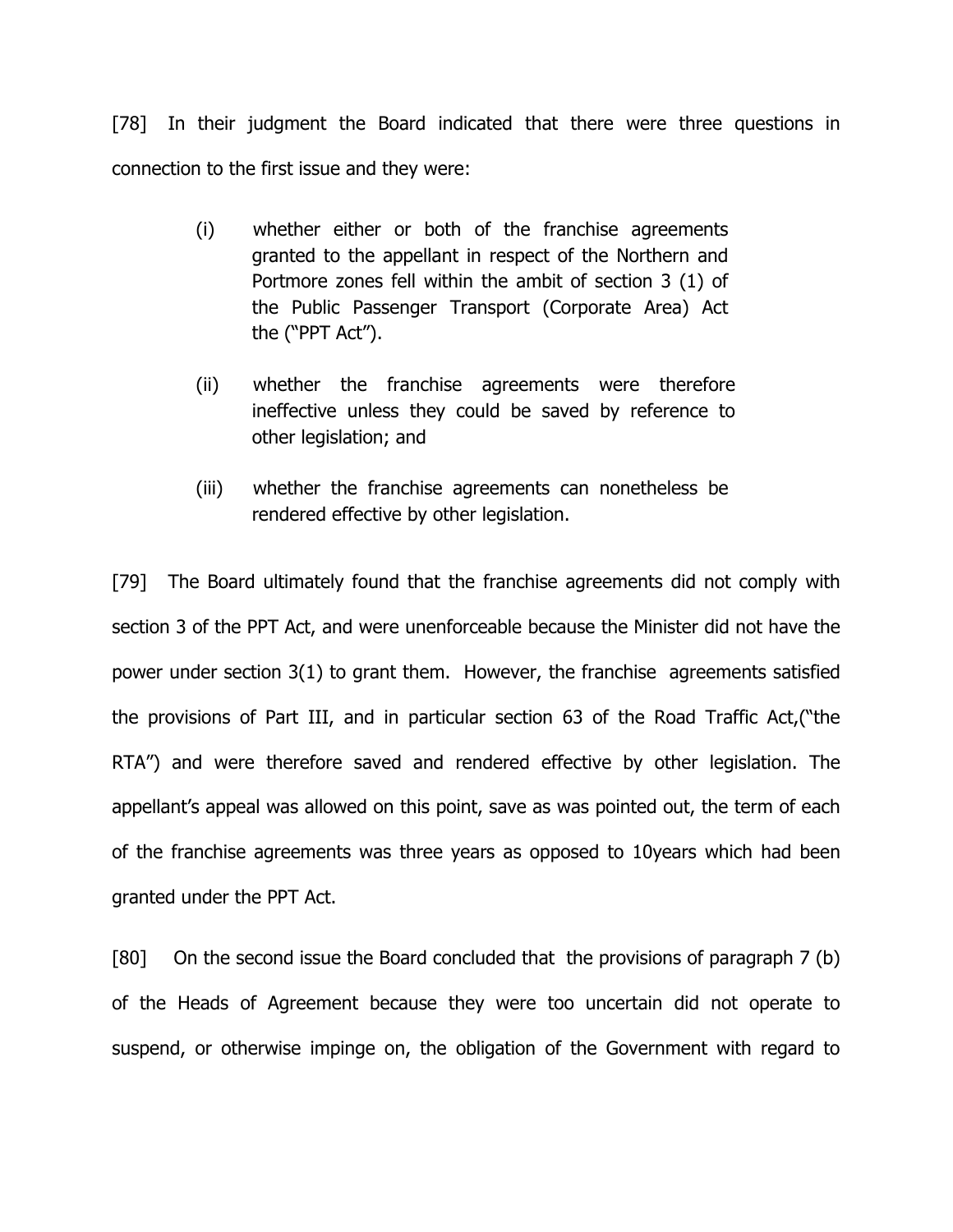providing a new fare table as contained in clause 32 (a) of the franchise agreements. (Paragraph 78)

[81] The Privy Council therefore disposed of the appeal finally in this way:

"79. It follows that the Board will humbly advise Her Majesty that this appeal should be allowed, and that the case should be remitted to the Court of Appeal, in order to consider the consequences, in the light of the fact that the duration of the Franchise Agreements was only three, not ten, years and in the light of other issues relating to quantum (and in particular the relevance of the duty to mitigate) which the Board has not had to consider. The parties have 21 days in which to make written submissions as to costs."

Subsequent to this direction, the parties pursued putting the matter back before the Court of Appeal and it became evident at the case management conference that there was a divergence of views in respect of the understanding of this direction from the Privy Council. There were orders that the parties could file supporting evidence, if any, by way of affidavit, and that notices of objection to the affidavit evidence presented could be filed also.

[82] Pursuant to those orders, Dr Alton Fletcher, an expert in, inter alia, education and economic planning, policy analysis and quantitative methods, swore to an affidavit on 30 June 2010, which was filed by the respondent, attempting to answer the following question which had been posed to him;

> "Whether the losses suffered by the Appellant would have been recovered by the Appellant if it had been granted Road Licences under section 63 of the Road Traffic Act and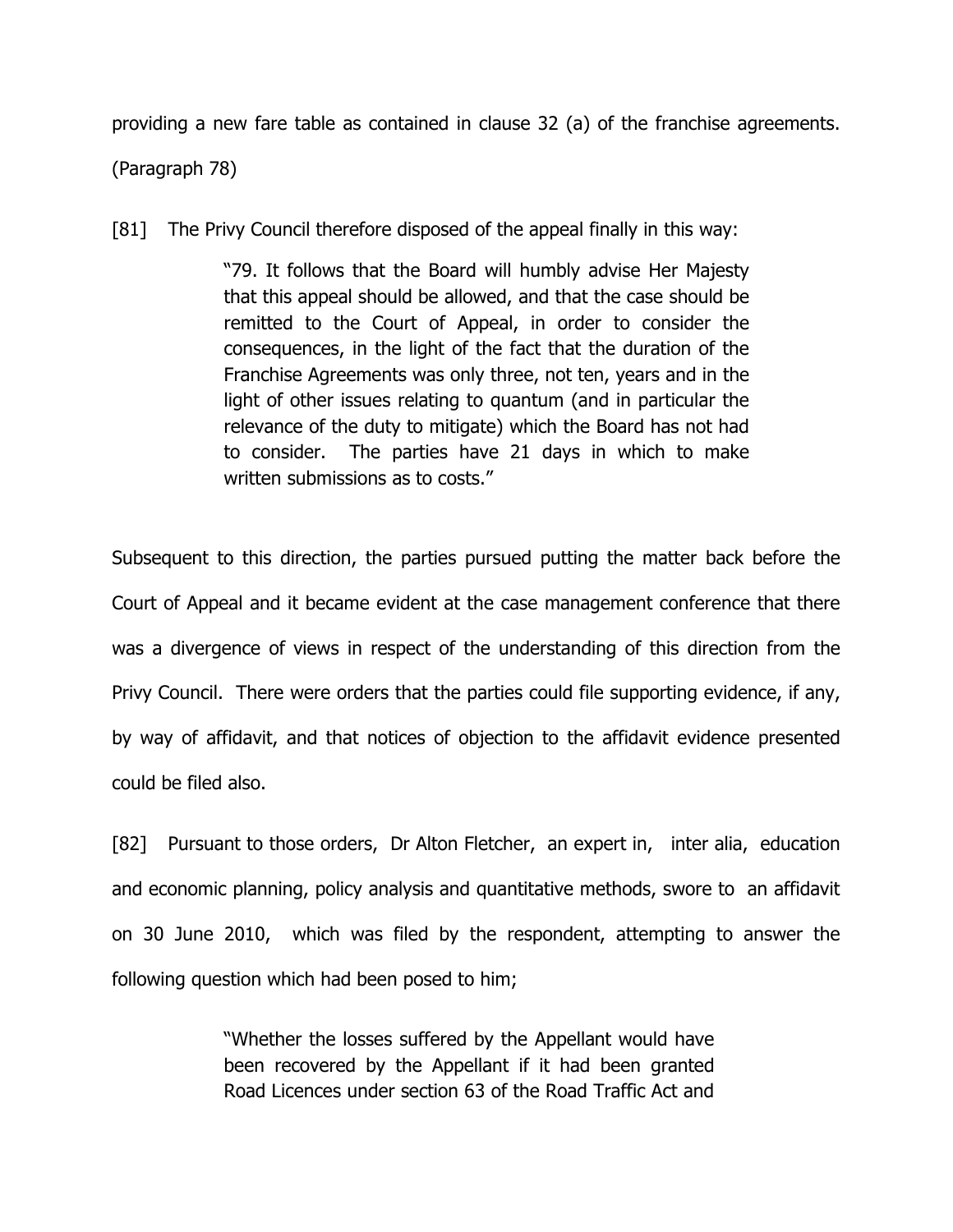the Respondent had performed its contractual obligation and implemented the Second fare table which called for a 98% increase in fares and the reduction in length of each fare stage not later than April  $31<sup>st</sup>$  1995 to take effect on June 1 1995."

He therefore endeavored to compare the different types of licences issued under the two Acts, and the difficulties likely to be experienced in operating under the RTA and the potential losses which would occur. A notice of objection was filed by the appellant on several grounds, firstly that "the entirety of the evidence sought to be led by Dr Fletcher is outside the scope of the referral ordered by the Privy Council"; secondly, that it was not the intention of the Privy Council that evidence should be led to address such a hypothetical question; thirdly, that the limits of the referral related to the establishment of such portion of the arbitrators' award which was referable to three years, and to consider other issues such as the duty to mitigate which the Board did not have to consider, which issue, bearing in mind the Board's ruling that the franchise agreements would run for three years (March 1995 - February1998) and the respondent having advanced that the appellant should have acted or terminated the agreements in December 1998, appeared to be irrelevant; fourthly, that Dr Fletcher should also not give evidence of affordability of the second fare table due to increased robot operators as that evidence could have been given before the arbitrators and it had not been adduced; and finally the losses suffered by the appellant had been vigorously challenged before the arbitrators and they had made their findings and any other issues as to the computation of the losses had been resolved in the Supreme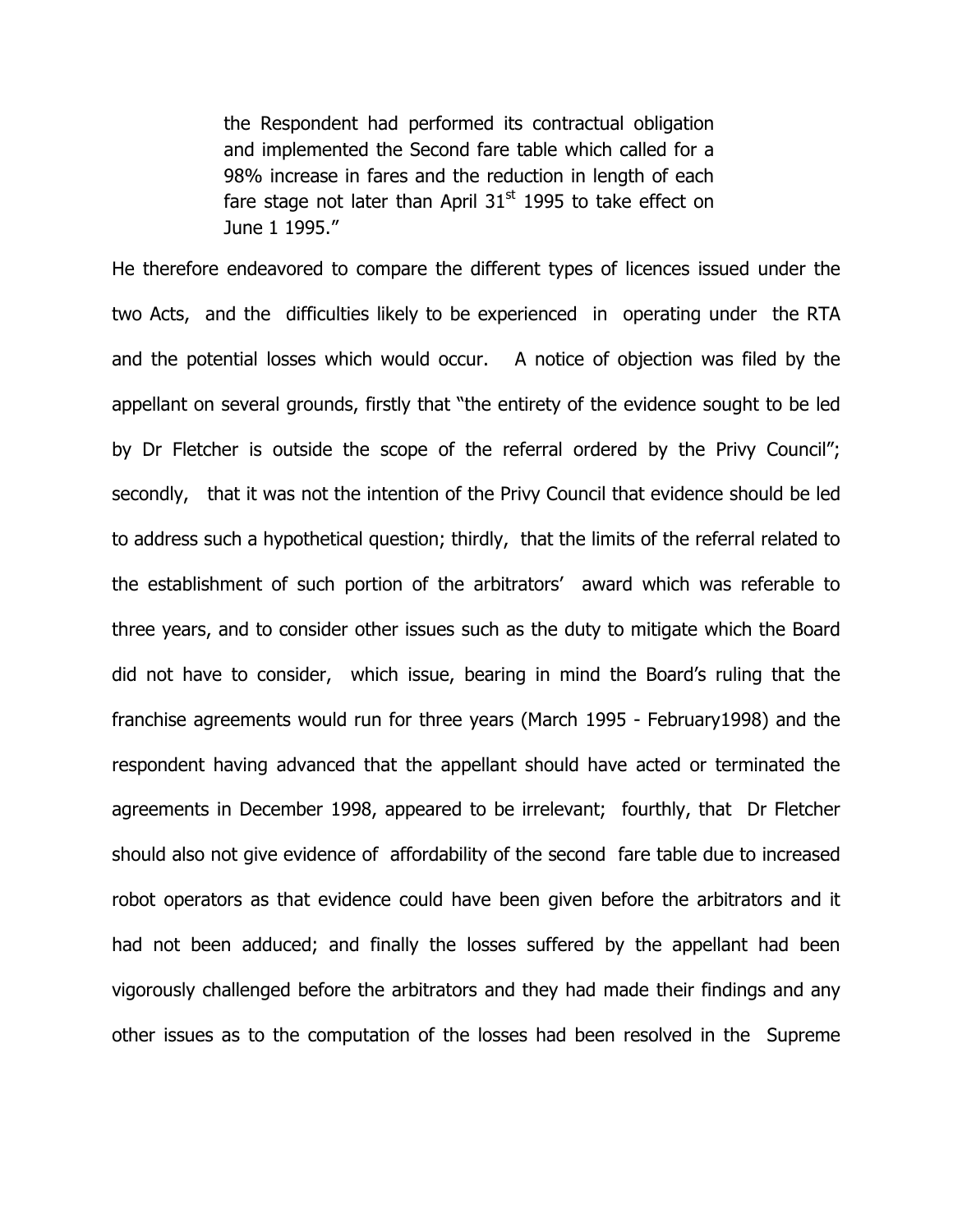Court hearing and could not be re-opened at this stage of a referral from the Privy Council.

[83] At the hearing before us, counsel advanced their respective positions in thorough detailed submissions. The appellant was maintaining that the reference really required an arithmetical calculation making adjustment for the reduced period of the licences, whereas the respondent was maintaining that "the judgment raises complex issues of law and facts relevant to the quantification of damages". I hope, therefore in light of that divergence of approach, I will be forgiven if I indicate succinctly how I viewed their import.

[84] It was the appellant's submission that the appeal had been allowed by the Privy Council with the only qualification being the three years adjustment from ten years in respect of the period of the franchise agreement. The illegality point had failed and the award must now be enforced. The licences took effect as road licences under the RTA granted by the Transport Authority, and as they were valid, the obligation to implement the second fare table was valid and the losses which flowed from the breach of failing to do so, were found by the arbitrators and were recoverable. The fact that there was not a "neat fit" between the terms of the franchise agreements and the provisions of the RTA, did not prevent the agreements from being valid and lawful, particularly since the agreements achieved the broad purpose which the RTA was designed to achieve, namely the provision of an efficient bus service along defined routes. Counsel submitted that in practice the objective of exclusivity could have been achieved, at least to a substantial extent, and concluded that "there was no mandate from the Privy Council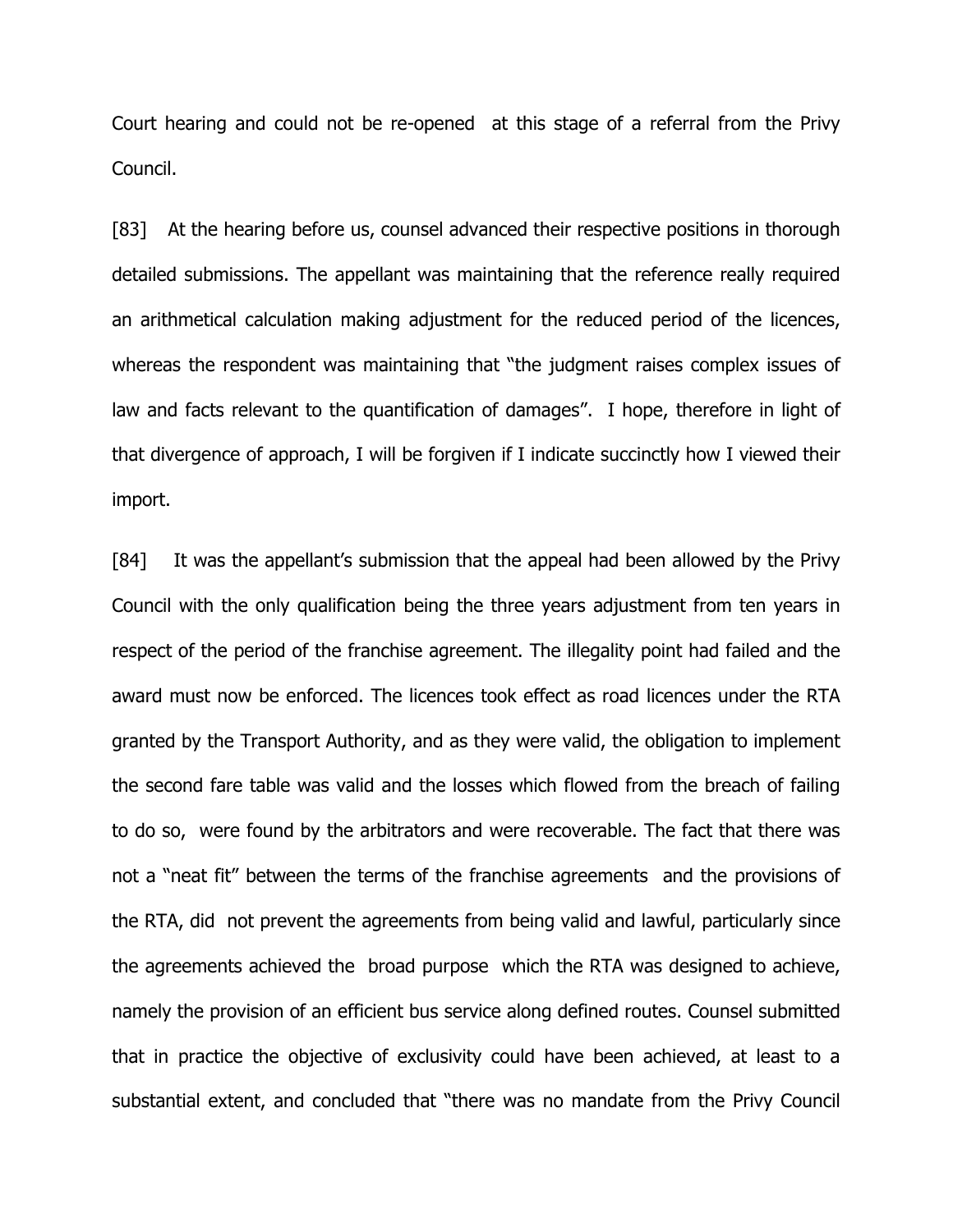for there to be any further modification of the award save for the adjustment resulting from the three year period of the licence". Counsel pointed out that the Privy Council did not direct that the issue of mitigation was relevant, but that the Court of Appeal should consider whether it was relevant. Counsel submitted that it was necessary for the Court of Appeal to make two rulings on the following two questions:

- "(i) Is the evidence of Dr. Fletcher relevant and admissible; and
	- (ii) Is the issue of mitigation relevant having regard to the ruling of the Privy Council as to the duration of the licence and having regard to the consistent pleading and argument in our courts on the part of the respondent that the case has always been that the issue of mitigation was only relevant from September 1998…."

[85] It was the respondent's contention that the judgment of the Privy Council raised important issues in relation to the assessment of damages which included factors such as causation, certainty of loss and mitigation of damages which were all matters that fell to be considered under the rubric 'other issues relating to quantum' referred to in the final paragraph of the decision of the Board. The letter of agreement dated 17 June 2004 which had settled the amounts payable by the respondent depending on how the matters before Brooks J were resolved, could no longer be relevant as the positions taken by the parties related to the situation as it existed before Brooks J which no longer obtained. The agreement was therefore null and void as the Board had allowed the appeal on an issue never pleaded or argued in the courts below. There had not been any submissions before Brooks J on the issue of the law relating to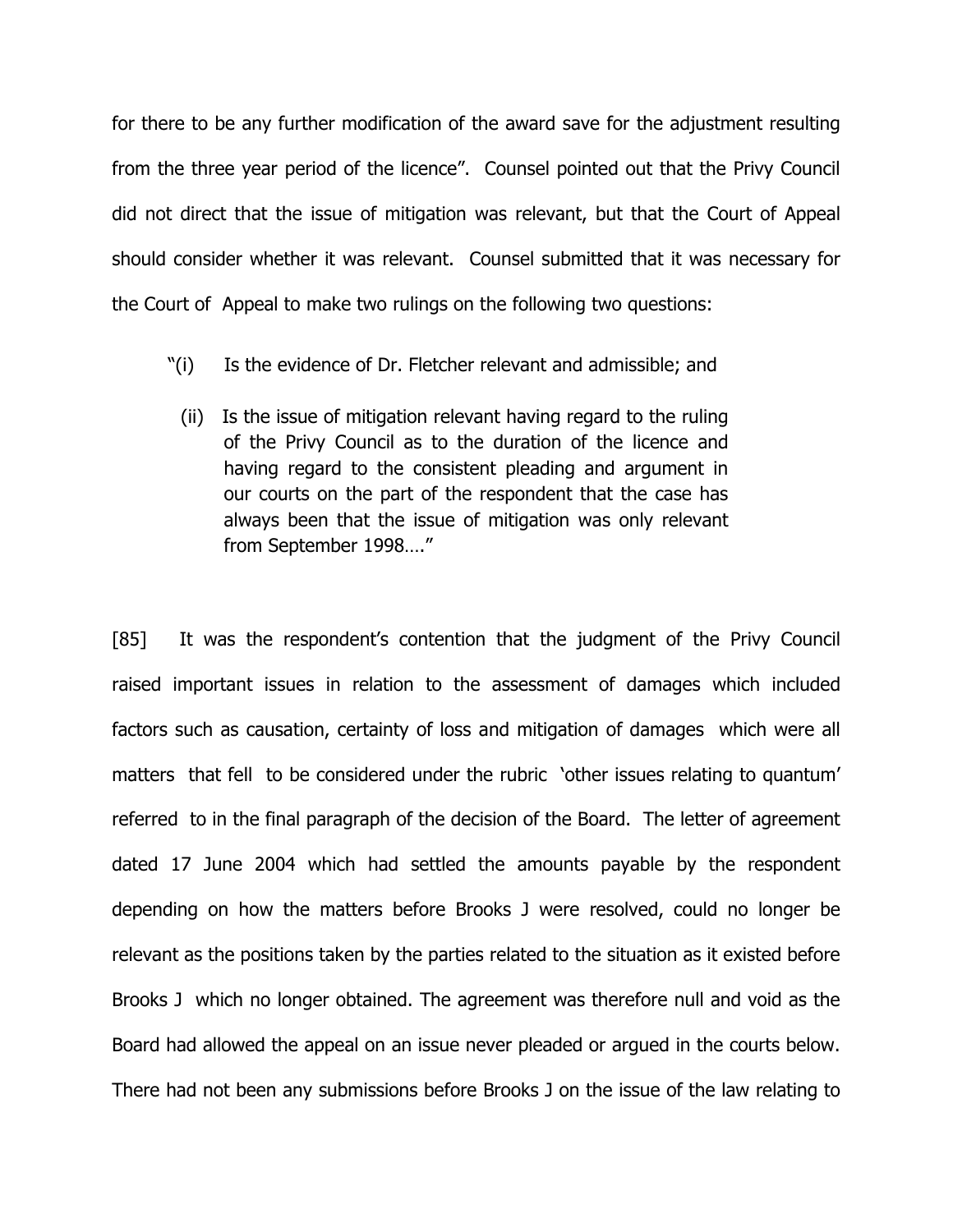damages save and except the issue of mitigation of damages which was decided in favour of the respondent. Counsel submitted that the arbitrators had quantified the losses on the misguided notion that under the PPT Act, the appellant was entitled to get all their losses as damages which was clearly erroneous, and in any event that approach was inapplicable in respect of an assessment of damages under the RTA. The appellant, counsel said could not rely on damages assessed under the PPT Act as if they were awarded under the RTA since the provisions of the latter Act are "fundamentally different in character, concept and scope of operation". The respondent maintained that if the appellant was unable to discharge the burden of proof on the issue of damages then it was only entitled to nominal damages. The respondent further contended that the appellant could not recover losses that it would not have recovered if it had been operating its licences under the RTA and the respondent had implemented the second fare table as set out in the franchise agreement and increased the fares by 98% and reduced the length of each fare stage. This was the main question that the respondent said formed the basis of what the Court of Appeal ought to consider now. Additionally, the appellant it was submitted, was not entitled to capital losses and expected profits and would have had to have made an election. Finally, even if the appellant could prove that it had sustained the losses it claimed it had, it ought to have taken steps to mitigate those losses and to the extent that it had not done so, those losses would not be recoverable.

[86] It was clear that the respondent's approach and understanding of the referral from the Privy Council was that the appellant was to begin *de novo* with regard to the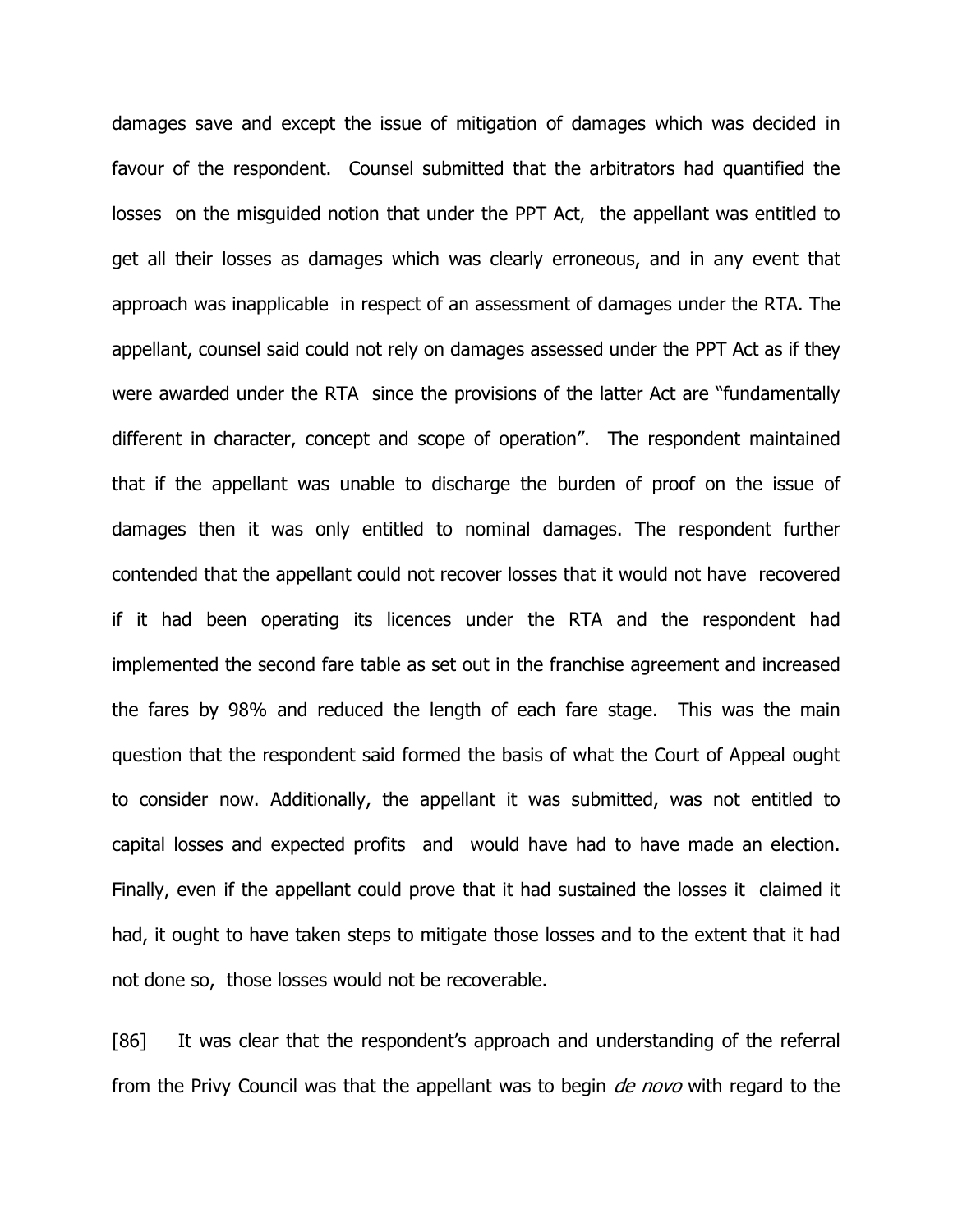proof of its losses. The consequences of the finding of the Privy Council that the licences were to operate as though originally granted under the RTA meant, according to the respondent, that the appellant was to pursue an assessment relating to a hypothetical situation, and somehow produce information in relation to buses and passengers on routes all of which may not have existed at the material time, and expenses and revenues which would not have been recorded as they did not occur. The appellant would also have to show that it would have been able to earn inspite of robot operators and increased competition generally. In my view, this endeavour would be entirely speculative and an exercise in futility, and all the more unreasonable bearing in mind that very thorough and detailed information had already been placed before the arbitrators and been challenged by skilled counsel for the respondent with much experience, and in respect of which the arbitrators had made their findings. Indeed the letter of 17 June 2004, which reflected the figures finally agreed between the parties, was prepared by and signed by the Solicitor General for the Director of State Proceedings on behalf of the respondent, and co-signed by one of the appellant's counsel.

[87] I do not accept that the above interpretation can be ascribed to the decision of the Board. In light of the foregoing and in the circumstances as set out herein, I find that the evidence of Dr. Fletcher is neither relevant or admissible. I find that the court should proceed to deal with the issue of the quantum of damages bearing in mind that the franchise agreements are limited to three years and not 10 years. I find however that the issue of the duty to mitigate is relevant in respect of the referral to this court